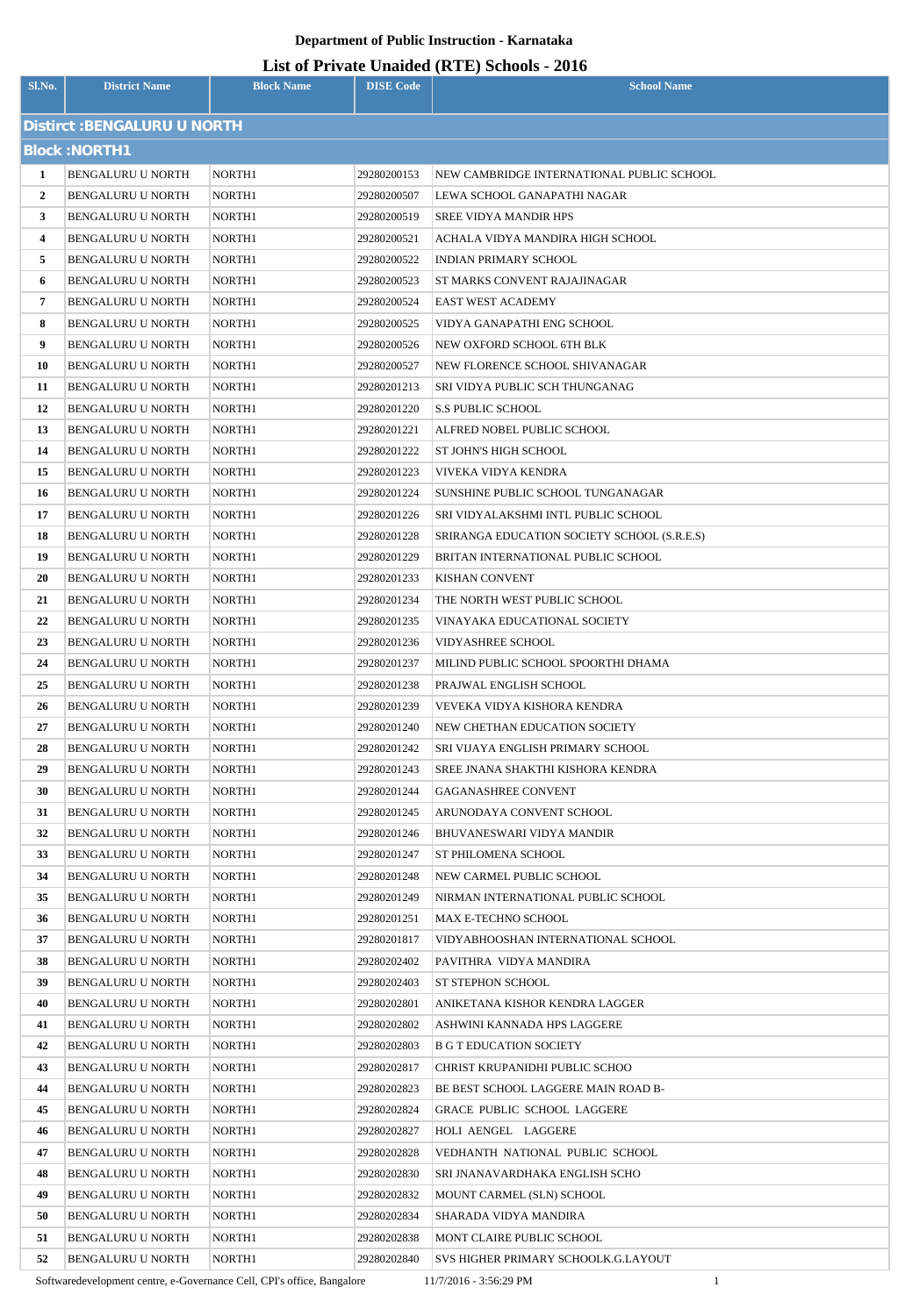| Sl.No.   | <b>District Name</b>                   | <b>Block Name</b>  | <b>DISE Code</b>           | <b>School Name</b>                                           |
|----------|----------------------------------------|--------------------|----------------------------|--------------------------------------------------------------|
| 53       | <b>BENGALURU U NORTH</b>               | NORTH1             | 29280202843                | PRIYADARSHINI PUBLIC SCHOOL                                  |
| 54       | <b>BENGALURU U NORTH</b>               | NORTH1             | 29280202866                | <b>SIRI PRIMARY SCHOOL</b>                                   |
| 55       | BENGALURU U NORTH                      | NORTH1             | 29280202871                | NARAYANA E-TECHNO SCHOOL                                     |
| 56       | BENGALURU U NORTH                      | NORTH1             | 29280202874                | ST.MARY'S PUBLIC SCHOOL LAGGERE                              |
| 57       | <b>BENGALURU U NORTH</b>               | NORTH1             | 29280203007                | MANASA EDUCATION SOCITY PARAVATH                             |
| 58       | <b>BENGALURU U NORTH</b>               | NORTH1             | 29280203012                | <b>SAINIK PUBLIC SCHOOL</b>                                  |
| 59       | BENGALURU U NORTH                      | NORTH1             | 29280203013                | RVS KANNADA AND ENGLISH SCHOOL L.D.                          |
| 60       | BENGALURU U NORTH                      | NORTH1             | 29280203016                | SRI VEENA KANNADA & ENGLISH SCHOOL                           |
| 61       | BENGALURU U NORTH                      | NORTH1             | 29280203017                | JNANAVAHINI PUBLIC SCHOOL NANDI                              |
| 62       | BENGALURU U NORTH                      | NORTH1             | 29280203018                | HOLY MOTHERS ENGLISH SCHOOL                                  |
| 63       | BENGALURU U NORTH                      | NORTH1             | 29280203206                | HIGHWAY PUBLIC SCHOOL                                        |
| 64       | BENGALURU U NORTH                      | NORTH1             | 29280203220                | SRI RAJARAJESWARI ENG SCH NAND                               |
| 65       | <b>BENGALURU U NORTH</b>               | NORTH1             | 29280203221                | NANDI PUBLIC SCH NANDINI LAYOU                               |
| 66       | <b>BENGALURU U NORTH</b>               | NORTH1             | 29280203222                | OXFORD ENG SCH NANDINI LAYOUT                                |
| 67       | BENGALURU U NORTH                      | NORTH1             | 29280203225                | INDIAN CAMBRIDGE SCH NANDINI L                               |
| 68       | BENGALURU U NORTH                      | NORTH1             | 29280203227                | BANGALORE PUBLIC ENGLISH SCHOOL                              |
| 69       | <b>BENGALURU U NORTH</b>               | NORTH1             | 29280203236                | ACHALA VIDYA NIKETHANA                                       |
| 70       | <b>BENGALURU U NORTH</b>               | NORTH1             | 29280203250                | SARASWATHI VIDYANIKETHANA SCHOOL                             |
| 71       | BENGALURU U NORTH                      | NORTH1             | 29280203252                | INDIAN NATIONAL HIGH SCHOOL                                  |
| 72       | <b>BENGALURU U NORTH</b>               | NORTH1             | 29280203254                | ACHARYA SRI MAHAPRAGYA HIGH SCHOOL                           |
| 73       | BENGALURU U NORTH                      | NORTH1             | 29280203255                | CITY EDUCATION CENTRE SCHOOL                                 |
| 74       | BENGALURU U NORTH                      | NORTH <sub>1</sub> | 29280203258                | ANU PUBLIC SCHOOL                                            |
| 75       | BENGALURU U NORTH                      | NORTH1             | 29280203259                | PARIKRAMA CENTER FOR LEARNING                                |
| 76       | BENGALURU U NORTH                      | NORTH <sub>1</sub> | 29280203260                | SHIKSHANIKETAN SCHOOL                                        |
| 77       | BENGALURU U NORTH                      | NORTH1             | 29280203281                | <b>GOOD SHEPHARD SCHOOL</b>                                  |
| 78       | BENGALURU U NORTH                      | NORTH <sub>1</sub> | 29280203402                | MAGADI KEMPEGOWDA HPS                                        |
| 79       | BENGALURU U NORTH                      | NORTH1             | 29280203404                | MAURYA SCHOOL                                                |
| 80       | BENGALURU U NORTH                      | NORTH1             | 29280203406                | SHEEBA HPS KAMASHIPALYA                                      |
| 81       | <b>BENGALURU U NORTH</b>               | NORTH1             | 29280203408                | AMMARA VANI SCHOOL BASAVESHWAR                               |
| 82       | <b>BENGALURU U NORTH</b>               | NORTH1             | 29280203410                | CALIFORNIYA PUB SCH                                          |
| 83<br>84 | BENGALURU U NORTH<br>BENGALURU U NORTH | NORTH1<br>NORTH1   | 29280203413<br>29280203414 | ST LAWRENCE ENGLISH SCHOOL<br>NEW ST MARYS ENGLISH SCH VRUSH |
| 85       | BENGALURU U NORTH                      | NORTH1             | 29280203415                | SRI MARUTHI VIDYA MANDIRA ENG                                |
| 86       | BENGALURU U NORTH                      | NORTH1             | 29280203416                | NEW PRESIDENCY PUB SCH                                       |
| 87       | BENGALURU U NORTH                      | NORTH1             | 29280203417                | SREE RAGHAVENDRA HIGH SCHOOL                                 |
| 88       | BENGALURU U NORTH                      | NORTH1             | 29280203418                | <b>J J CONVENT PRIMARY SCHOOL</b>                            |
| 89       | BENGALURU U NORTH                      | NORTH1             | 29280203419                | JNANA VAHINE VIDYA SAMASTHE                                  |
| 90       | <b>BENGALURU U NORTH</b>               | NORTH1             | 29280203509                | <b>MATHRUVANI EDUCATION SOCIETY</b>                          |
| 91       | <b>BENGALURU U NORTH</b>               | NORTH1             | 29280203512                | SBI PUBLIC SCH BASAVESHWARA NA                               |
| 92       | <b>BENGALURU U NORTH</b>               | NORTH1             | 29280203520                | GEM ENGLISH SCHOOL KHB COLONY                                |
| 93       | BENGALURU U NORTH                      | NORTH1             | 29280203522                | VLS VIDYA SAGARA ENGLISH SCH                                 |
| 94       | <b>BENGALURU U NORTH</b>               | NORTH1             | 29280203550                | VLS INTERNATIONAL PUB SCHOOL                                 |
| 95       | BENGALURU U NORTH                      | NORTH1             | 29280203552                | L.N PUBLIC SCHOOL                                            |
| 96       | BENGALURU U NORTH                      | NORTH1             | 29280203574                | MAXIMULLAR EPS BASAVESHWARANA                                |
| 97       | BENGALURU U NORTH                      | NORTH1             | 29280203603                | FLORANCE ENG SCH BASAVESHWARA                                |
| 98       | BENGALURU U NORTH                      | NORTH1             | 29280203604                | G K CONVENT BASAVESHWARA NAGAR                               |
| 99       | BENGALURU U NORTH                      | NORTH1             | 29280203622                | S.CADAMBI VIDYA KENDRA                                       |
| 100      | <b>BENGALURU U NORTH</b>               | NORTH1             | 29280203662                | MANOHARA CONVENT SCHOOL                                      |
| 101      | BENGALURU U NORTH                      | NORTH1             | 29280203664                | ST CHARLES ENGLISH SCHOOL                                    |
| 102      | <b>BENGALURU U NORTH</b>               | NORTH1             | 29280203666                | PRIYADARSHINI VIDYA SAGAR                                    |
| 103      | <b>BENGALURU U NORTH</b>               | NORTH1             | 29280203705                | <b>JANAPRIYA SCHOOL</b>                                      |
| 104      | <b>BENGALURU U NORTH</b>               | NORTH1             | 29280203706                | K.K. SCHOOL                                                  |
| 105      | <b>BENGALURU U NORTH</b>               | NORTH1             | 29280203914                | SMART VIDYA SAMSTE                                           |
| 106      | <b>BENGALURU U NORTH</b>               | NORTH1             | 29280203917                | PESTALOGY PRY SCHOOL                                         |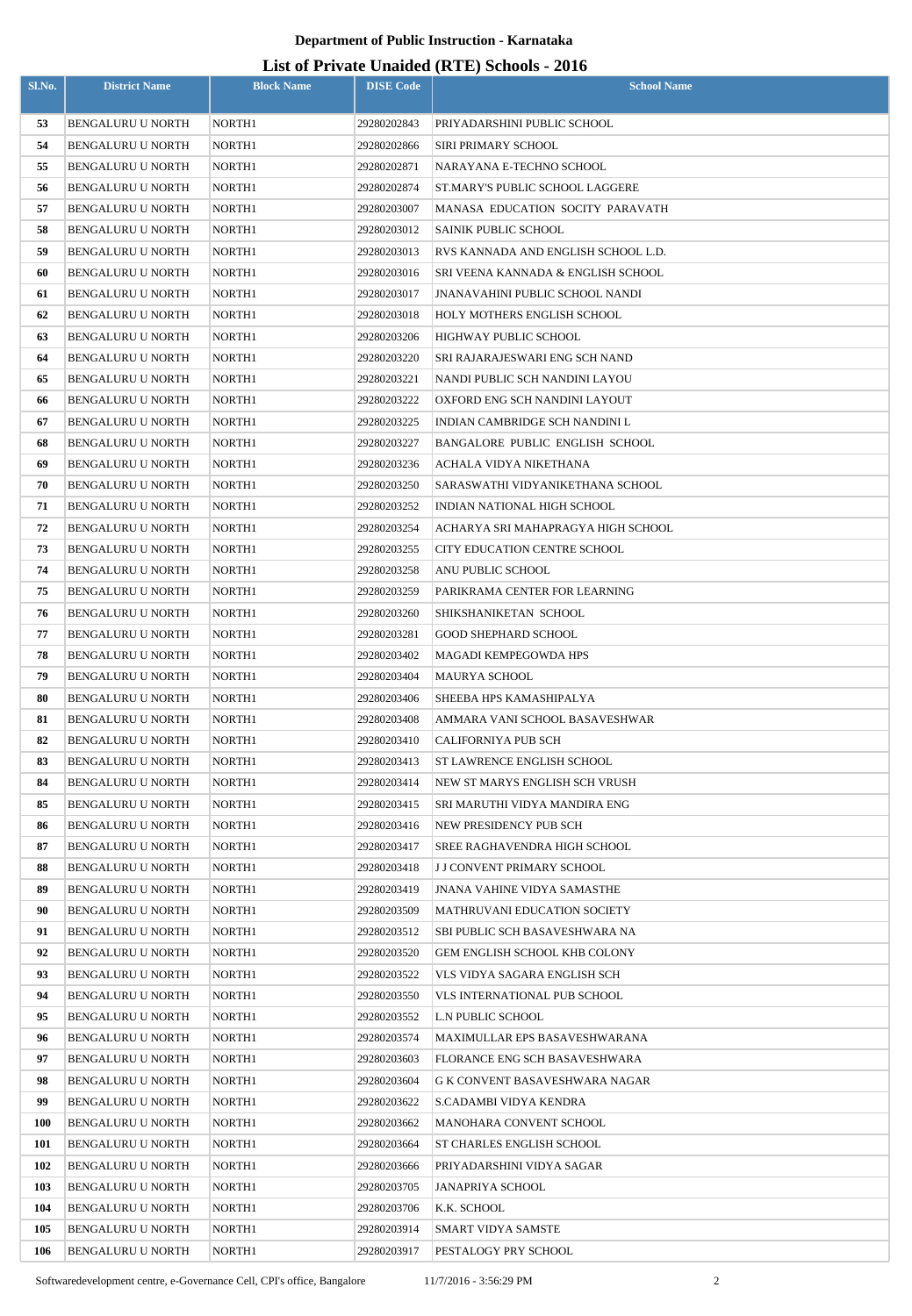| Sl.No.     | <b>District Name</b>                   | <b>Block Name</b>  | <b>DISE Code</b>           | $\frac{1}{2}$<br><b>School Name</b>   |
|------------|----------------------------------------|--------------------|----------------------------|---------------------------------------|
|            |                                        |                    |                            | SHARADA VIDYALAYA                     |
| 107<br>108 | BENGALURU U NORTH<br>BENGALURU U NORTH | NORTH1             | 29280203920                | VIDYA SAMSKAR PUBLIC SCHOOL           |
| 109        | BENGALURU U NORTH                      | NORTH1<br>NORTH1   | 29280203922                | SRI PRAKRUTHI PUBLIC SCHOOL           |
| <b>110</b> | BENGALURU U NORTH                      | NORTH1             | 29280204603<br>29280204604 | <b>EMBASSY PUBLIC SCHOOL</b>          |
| 111        | BENGALURU U NORTH                      | NORTH1             | 29280204605                | SATYA SAI SCHOOL                      |
| 112        | BENGALURU U NORTH                      | NORTH <sub>1</sub> | 29280204606                | ST MIRAS PUB SCHOOL                   |
| 113        | BENGALURU U NORTH                      | NORTH1             | 29280205002                | BHARAT MATHA PRESEDENCY SCHOOL        |
| 114        | BENGALURU U NORTH                      | NORTH1             | 29280205505                | INDIAN NATIONAL SCHOOL                |
| 115        | <b>BENGALURU U NORTH</b>               | NORTH1             | 29280205506                | <b>P.S.M ENGLISH SCHOOL</b>           |
| 116        | <b>BENGALURU U NORTH</b>               | NORTH1             | 29280205507                | <b>SSIP SCHOOL</b>                    |
| 117        | <b>BENGALURU U NORTH</b>               | NORTH1             | 29280205602                | <b>CANADIAN PUBLIC SCHOOL</b>         |
| 118        | BENGALURU U NORTH                      | NORTH1             | 29280205702                | ST ANNA'S PUBLIC SCHOOL               |
| 119        | <b>BENGALURU U NORTH</b>               | NORTH1             | 29280205805                | APPOLLO CONVENT DOMBARAHALLI          |
| <b>120</b> | BENGALURU U NORTH                      | NORTH1             | 29280206302                | NADIGAR ENGLISH SCHOOL                |
| 121        | BENGALURU U NORTH                      | NORTH1             | 29280206309                | <b>BORUKA ENG SCHOOL</b>              |
| 122        | BENGALURU U NORTH                      | NORTH1             | 29280206310                | PRAGATHI VIDYANIKETHANA SCHOOL        |
| 123        | BENGALURU U NORTH                      | NORTH1             | 29280206402                | <b>JINDAL PUBLIC SCHOOL</b>           |
| 124        | BENGALURU U NORTH                      | NORTH1             | 29280206409                | SRI RAM INTERNATIONAL PUBLIC SCHO     |
| 125        | BENGALURU U NORTH                      | NORTH1             | 29280206416                | SCHOLAR ACADAMY HIGH SCHOOL           |
| 126        | BENGALURU U NORTH                      | NORTH1             | 29280206502                | VISHAL ENGLISH SCHOOL                 |
| 127        | BENGALURU U NORTH                      | NORTH1             | 29280206503                | OXFORD PUBLIC SCHOOL                  |
| 128        | <b>BENGALURU U NORTH</b>               | NORTH1             | 29280206504                | HOLI SAINT SHOOL                      |
| 129        | BENGALURU U NORTH                      | NORTH1             | 29280206604                | NEW OXFORD SCHOOL                     |
| <b>130</b> | BENGALURU U NORTH                      | NORTH1             | 29280206605                | LSV PUB SCHOOL                        |
| 131        | BENGALURU U NORTH                      | NORTH1             | 29280206902                | <b>GURU SREE VIDYA KENDRA</b>         |
| 132        | <b>BENGALURU U NORTH</b>               | NORTH1             | 29280206903                | DEEPAK EDUCATION AND WOMEN TRUST      |
| 133        | BENGALURU U NORTH                      | NORTH1             | 29280206904                | SIDDARATHA VIDYANEKETHANA             |
| 134        | <b>BENGALURU U NORTH</b>               | NORTH1             | 29280206906                | SRI VIJAYA PUBLIC SCHOOL              |
| 135        | BENGALURU U NORTH                      | NORTH1             | 29280206907                | YOUNG INDIA PUBLIC SCHOOL             |
| 136        | <b>BENGALURU U NORTH</b>               | NORTH1             | 29280206908                | LUMINARY ENGLISH SCHOOL               |
| 137        | BENGALURU U NORTH                      | NORTH1             | 29280206909                | SRI VIDYA MANYA VIDYA KENDRA          |
| 138        | BENGALURU U NORTH                      | NORTH1             | 29280206910                | SRI ANUPAMA VIDYA MANDIR              |
| 139        | BENGALURU U NORTH                      | NORTH1             | 29280206911                | ARAVIND INTERNATIONAL SCHOOL          |
| 140        | <b>BENGALURU U NORTH</b>               | NORTH1             | 29280206912                | NEW JASMINE PUBLIC SCHOOL KALIKANAGAR |
| 141        | BENGALURU U NORTH                      | NORTH1             | 29280206913                | SRI VIDYAMANDIR PUBLIC SCHOOL         |
| 142        | BENGALURU U NORTH                      | NORTH1             | 29280206914                | THE GOLDEN VALLEY PUBLIC SCHOOL       |
| 143        | BENGALURU U NORTH                      | NORTH1             | 29280206915                | PUTTANNA PUBLIC SCHOOL                |
| 144        | BENGALURU U NORTH                      | NORTH1             | 29280206916                | S L N PUBLIC SCHOOL THIGALARAPALYA    |
| 145        | BENGALURU U NORTH                      | NORTH1             | 29280206917                | AKSHRA SRI VIDYA EDUCATIONAL S        |
| 146        | BENGALURU U NORTH                      | NORTH1             | 29280206918                | New Indian National school pilva      |
| 147        | BENGALURU U NORTH                      | NORTH1             | 29280206919                | ST ANNS ENG SCHOOL                    |
| 148        | <b>BENGALURU U NORTH</b>               | NORTH1             | 29280206920                | K G VIDYAMANDRIA SCHOOL               |
| 149        | BENGALURU U NORTH                      | NORTH1             | 29280206921                | PRESIDENCY PUBLIC SCHOOL              |
| 150        | BENGALURU U NORTH                      | NORTH1             | 29280206922                | ANNIE BEASENT CONVENT                 |
| 151        | <b>BENGALURU U NORTH</b>               | NORTH1             | 29280206923                | SH SCHOOL THIPPENAHALLI               |
| 152        | <b>BENGALURU U NORTH</b>               | NORTH1             | 29280206924                | <b>ST.MARTHS SCHOOL</b>               |
| 153        | BENGALURU U NORTH                      | NORTH1             | 29280206925                | NEW CAMBRIDGE SCHOOL                  |
| 154        | BENGALURU U NORTH                      | NORTH1             | 29280206926                | GANGA INTERNATIONAL SCHOOL            |
| 155        | BENGALURU U NORTH                      | NORTH1             | 29280206927                | <b>MES SCHOOL</b>                     |
| 156        | BENGALURU U NORTH                      | NORTH1             | 29280206928                | SRI AHAM AATHMA VIDYALAYA             |
| 157        | BENGALURU U NORTH                      | NORTH1             | 29280206929                | THE GREAT EASTERN INTL PUBLIC SCHOOL  |
| 158        | BENGALURU U NORTH                      | NORTH1             | 29280206930                | JYOTSNA PUBLIC SCHOOL                 |
| 159        | BENGALURU U NORTH                      | NORTH1             | 29280206931                | MOTHERS CARMEL PUBLIC SCHOOL          |
| 160        | BENGALURU U NORTH                      | NORTH1             | 29280206932                | INDIRA EDUCATION CENTER               |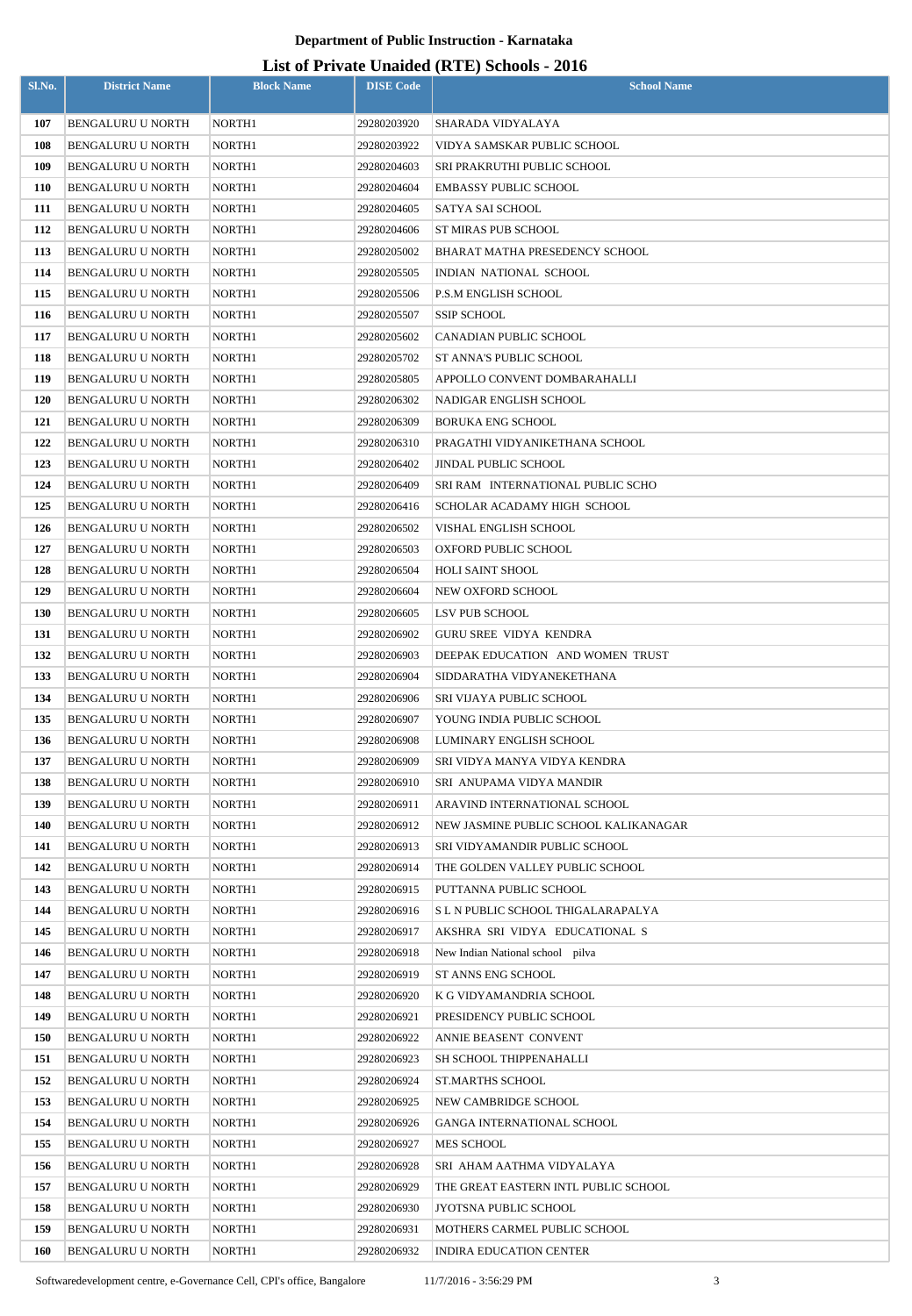| Sl.No.     | <b>District Name</b>                          | <b>Block Name</b>  | <b>DISE Code</b>           | $\mu$ <sub>15</sub> of T <sub>11</sub> , and Onatucu (IVIII) behoofs $\mu$ <sub>010</sub><br><b>School Name</b> |
|------------|-----------------------------------------------|--------------------|----------------------------|-----------------------------------------------------------------------------------------------------------------|
| 161        | <b>BENGALURU U NORTH</b>                      | NORTH1             | 29280206933                | <b>SUNSHINE PUBLIC SCHOOL</b>                                                                                   |
| 162        | BENGALURU U NORTH                             | NORTH <sub>1</sub> | 29280207305                | <b>SAI EDUCATION TRUST</b>                                                                                      |
| 163        | <b>BENGALURU U NORTH</b>                      | NORTH1             | 29280207402                | S.V.V. CONVENT                                                                                                  |
| 164        | BENGALURU U NORTH                             | NORTH1             | 29280208408                | VIDYACHETAN ENGLISH SCH K.H.B                                                                                   |
| 165        | <b>BENGALURU U NORTH</b>                      | NORTH1             | 29280208409                | <b>MVM INDIAN SCHOOL</b>                                                                                        |
| 166        | <b>BENGALURU U NORTH</b>                      | NORTH1             | 29280208605                | SRI VANI VIDYADAYINI KENDRA                                                                                     |
| 167        | BENGALURU U NORTH                             | NORTH1             | 29280208611                | APPOLO ENGLISH SCHOOL                                                                                           |
| 168        | BENGALURU U NORTH                             | NORTH1             | 29280208612                | BALDWIN ENGLISH SCHOOL                                                                                          |
| 169        | BENGALURU U NORTH                             | NORTH1             | 29280208614                | BISHOP KARMAL ENGLISH SCH                                                                                       |
| 170        | BENGALURU U NORTH                             | NORTH1             | 29280208617                | GOODWILL ENGLISH SCHOOL                                                                                         |
| 171        | BENGALURU U NORTH                             | NORTH1             | 29280208618                | SUSHRUTHI SCHOOL                                                                                                |
| 172        | <b>BENGALURU U NORTH</b>                      | NORTH1             | 29280208622                | S V SUN RAISE SCHOOL                                                                                            |
| 173        | <b>BENGALURU U NORTH</b>                      | NORTH1             | 29280208627                | NEW CARMEL SCHOOL                                                                                               |
| 174        | BENGALURU U NORTH                             | NORTH1             | 29280208630                | NISARGA ENGLISH SCHOOL                                                                                          |
| 175        | BENGALURU U NORTH                             | NORTH1             | 29280208639                | NEW ST.MARYS PUBLIC SCHOOL                                                                                      |
| 176        | <b>BENGALURU U NORTH</b>                      | NORTH1             | 29280208642                | DEEPASHREE ENGLISH SCHOOL                                                                                       |
| 177        | <b>BENGALURU U NORTH</b>                      | NORTH1             | 29280208643                | SRI KRISHNA PRIMARY SCHOOL                                                                                      |
| 178        | BENGALURU U NORTH                             | NORTH1             | 29280208646                | HARSHA CONVENT                                                                                                  |
| 179        | BENGALURU U NORTH                             | NORTH1             | 29280208654                | GLOBAL PUBLIC SCHOOL                                                                                            |
| 180        | BENGALURU U NORTH                             | NORTH1             | 29280208655                | <b>KIRAN CONVENT</b>                                                                                            |
| 181        | BENGALURU U NORTH                             | NORTH1             | 29280208656                | K.K.V.S EDUCATION TRUST                                                                                         |
| 182        | BENGALURU U NORTH                             | NORTH1             | 29280208854                | KLE SOCIETY RAJAJINAGARA                                                                                        |
| 183        | BENGALURU U NORTH                             | NORTH1             | 29280208855                | PRESENTATION SCHL 2ND BLK RNGR                                                                                  |
| 184        | BENGALURU U NORTH                             | NORTH1             | 29280208856                | BASAVESHWARA ENGLISH SCHOOL RA                                                                                  |
| 185        | BENGALURU U NORTH                             | NORTH1             | 29280208857                | ROYAL ENGLISH SCHOOL                                                                                            |
| 186        | BENGALURU U NORTH                             | NORTH1             | 29280208858                | BRIGHT EHPS MANJUNATH NAGAR                                                                                     |
| 187        | <b>BENGALURU U NORTH</b>                      | NORTH1             | 29280208859                | <b>INDIAN HIGH SCHOOL</b>                                                                                       |
| 188        | BENGALURU U NORTH                             | NORTH1             | 29280208860                | SHILPA SHREE CONVENT MANJUNATH                                                                                  |
| 189        | <b>BENGALURU U NORTH</b>                      | NORTH <sub>1</sub> | 29280208861                | RASANA ENGLISH SCHOOL                                                                                           |
| 190        | <b>BENGALURU U NORTH</b>                      | NORTH1             | 29280209103                | BHAVASARA VIIDYASAMSTE                                                                                          |
| 191        | BENGALURU U NORTH                             | NORTH1             | 29280209105                | SIDDAGANGA H SCHOOL NAGASANDRA                                                                                  |
| 192        | BENGALURU U NORTH                             | NORTH1             | 29280209106                | MOTHER CARMEL PUBLIC SCHOOL                                                                                     |
| 193        | BENGALURU U NORTH                             | NORTH1             | 29280209107                | S.R.N.S PUBLIC SCHOOL                                                                                           |
| 194        | BENGALURU U NORTH                             | NORTH1             | 29280209108                | M.M BRIGHT SCHOOL                                                                                               |
| 195        | BENGALURU U NORTH                             | NORTH1             | 29280209109                | MAHIMAPPA EDUCATION SCHOOL                                                                                      |
| 196        | BENGALURU U NORTH                             | NORTH1             | 29280209110                | M G ENGLISH SCHOOL CHOKKASANDR                                                                                  |
| 197        | BENGALURU U NORTH                             | NORTH1             | 29280209111                | SRIVIDYANIKETAN SCHOOL                                                                                          |
| 198        | <b>BENGALURU U NORTH</b>                      | NORTH1             | 29280209112                | NISARGAVIDYAVAHINI SCHOOL                                                                                       |
| 199        | <b>BENGALURU U NORTH</b>                      | NORTH1             | 29280209113                | ST JOSEPH SCHOOL                                                                                                |
| <b>200</b> | BENGALURU U NORTH                             | NORTH1             | 29280230519                | BEST BEGGINER PUBLIC SCHOOL                                                                                     |
| 201        | <b>BENGALURU U NORTH</b>                      | NORTH1             | 29280230520                | SG INTERNATIONAL PUBLIC SCH NA                                                                                  |
| 202        | <b>BENGALURU U NORTH</b>                      | NORTH1             | 29280230521                | KIRAN ENGLISH HIGH SCHOOL                                                                                       |
| 203<br>204 | BENGALURU U NORTH                             | NORTH1<br>NORTH1   | 29280230522<br>29280230523 | LITTLE STARS NURSERY AND PRIMA                                                                                  |
| 205        | BENGALURU U NORTH<br><b>BENGALURU U NORTH</b> | NORTH1             | 29280230524                | ST. THOMAS INDIAN PRI AND HIGH SC<br>CANARA ENGLISH HIGH SCHOOL                                                 |
| 206        | BENGALURU U NORTH                             | NORTH1             | 29280230525                | R.V ENGLISH SCHOOL J C NAGAR                                                                                    |
| 207        | BENGALURU U NORTH                             | NORTH1             | 29280230526                | NEW OXFORD PUBLIC SCHOOL                                                                                        |
| 208        | BENGALURU U NORTH                             | NORTH1             | 29280230527                | MADHAR PUBLIC SCHOOL                                                                                            |
| 209        | <b>BENGALURU U NORTH</b>                      | NORTH1             | 29280230528                | NEHARU VIDYA MANDIR                                                                                             |
| 210        | BENGALURU U NORTH                             | NORTH <sub>1</sub> | 29280231803                | NATIONAL PUBLIC SCHOOL                                                                                          |
| 211        | <b>BENGALURU U NORTH</b>                      | NORTH1             | 29280231807                | AMRITA VIDYALAYAM                                                                                               |
| 212        | BENGALURU U NORTH                             | NORTH1             | 29280231808                | NISARGA PUBLIC SCHOOL                                                                                           |
| 213        | <b>BENGALURU U NORTH</b>                      | NORTH1             | 29280231809                | LIONS SEVA BHARATHI                                                                                             |
| 214        | <b>BENGALURU U NORTH</b>                      | NORTH1             | 29280231814                | ST. PATRICS MEMORIAL SCHOOL                                                                                     |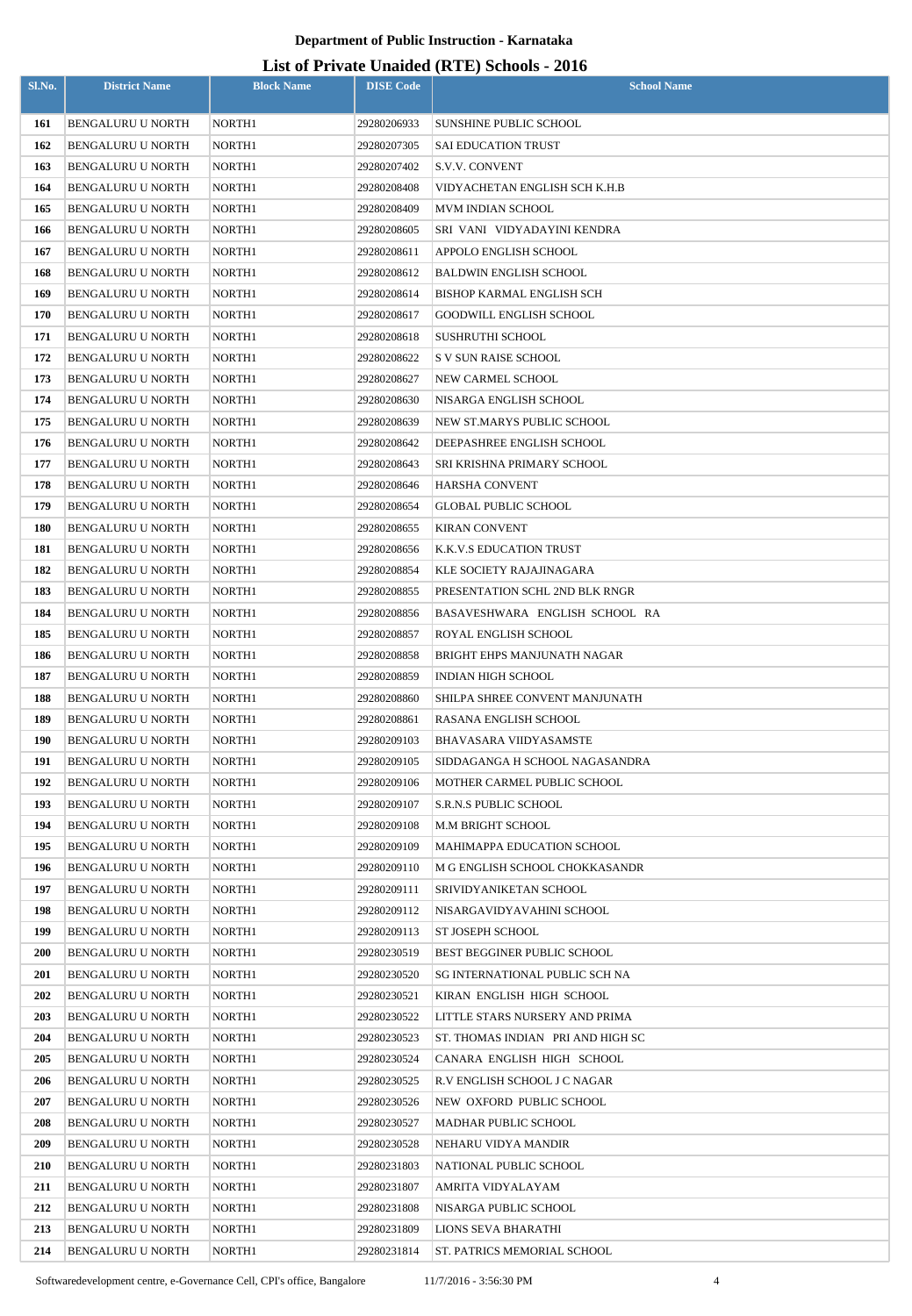| Sl.No.     | <b>District Name</b>                                 | <b>Block Name</b> | <b>DISE Code</b>           | $\mu$ <sub>15</sub> of T <sub>11</sub> , and Onalact (IVII) behoofs $\mu$ <sub>016</sub><br><b>School Name</b> |
|------------|------------------------------------------------------|-------------------|----------------------------|----------------------------------------------------------------------------------------------------------------|
| 215        | <b>BENGALURU U NORTH</b>                             | NORTH1            | 29280231817                | BALYA VIDYAMANDEER SCHOOL                                                                                      |
| 216        | <b>BENGALURU U NORTH</b>                             | NORTH1            | 29280231902                | YSNR CONVENT KODIGEHALLI                                                                                       |
| 217        | <b>BENGALURU U NORTH</b>                             | NORTH1            | 29280231904                | PODAR INTERNATIONAL SCHOOL                                                                                     |
| 218        | <b>BENGALURU U NORTH</b>                             | NORTH1            | 29280231905                | NEW HARDWIC INDIAN SCHOOL                                                                                      |
| 219        | <b>BENGALURU U NORTH</b>                             | NORTH1            | 29280231906                | MARUTHI INTERNATIONAL PUBLIC S                                                                                 |
| 220        | <b>BENGALURU U NORTH</b>                             | NORTH1            | 29280232310                | MARIYASADANA SCHOOL                                                                                            |
| 221        | <b>BENGALURU U NORTH</b>                             | NORTH1            | 29280232316                | SHREE GANDHA VIDYODAYA                                                                                         |
| 222        | <b>BENGALURU U NORTH</b>                             | NORTH1            | 29280232327                | BRILLIANT PUBLIC SCHOOL                                                                                        |
| 223        | BENGALURU U NORTH                                    | NORTH1            | 29280233102                | ANUPAMA ENGLISH SCHOOL                                                                                         |
| 224        | <b>BENGALURU U NORTH</b>                             | NORTH1            | 29280233105                | LITTLE LILLYS ENGLISH SCHOOL                                                                                   |
| 225        | <b>BENGALURU U NORTH</b>                             | NORTH1            | 29280233106                | SRI AUROBINDO VIDYA MANDIRA PRIMAR SCHOOL                                                                      |
| 226        | <b>BENGALURU U NORTH</b>                             | NORTH1            | 29280233107                | PVP KHPS WARD NO 14                                                                                            |
| 227        | <b>BENGALURU U NORTH</b>                             | NORTH1            | 29280233109                | V V S GANDHI CENTENARY SCHOOL                                                                                  |
| 228        | <b>BENGALURU U NORTH</b>                             | NORTH1            | 29280233110                | BALAMOHAN ENG SCHOOL                                                                                           |
| 229        | <b>BENGALURU U NORTH</b>                             | NORTH1            | 29280233111                | VIDYA BHARATHI PRIMARY SCH                                                                                     |
| <b>230</b> | <b>BENGALURU U NORTH</b>                             | NORTH1            | 29280233112                | KMWA VIDYANIKETAN NAGAPURA                                                                                     |
| 231        | <b>BENGALURU U NORTH</b>                             | NORTH1            | 29280233113                | EAST WEST PUBLIC SCHOOL                                                                                        |
| 232        | <b>BENGALURU U NORTH</b>                             | NORTH1            | 29280233402                | NEW SACRED HEART ENGLISH                                                                                       |
| 233        | <b>BENGALURU U NORTH</b>                             | NORTH1            | 29280233405                | MOUNT SINERIA SCHOOL                                                                                           |
| 234        | <b>BENGALURU U NORTH</b>                             | NORTH1            | 29280233407                | SOPHIA PUBLIC SCHOOL                                                                                           |
| 235        | BENGALURU U NORTH                                    | NORTH1            | 29280233901                | S G ENGLISH SCHOOL KAMALANAGARA                                                                                |
| 236        | <b>BENGALURU U NORTH</b>                             | NORTH1            | 29280234102                | Gracious Public school                                                                                         |
| 237        | <b>BENGALURU U NORTH</b>                             | NORTH1            | 29280234103                | SBM ENGLIS SCHOOL PARVATHINAGA                                                                                 |
| 238        | <b>BENGALURU U NORTH</b>                             | NORTH1            | 29280234104                | VISHNU EDUCATIONAL SOCIETY                                                                                     |
| 239        | <b>BENGALURU U NORTH</b>                             | NORTH1            | 29280234107                | L G NATIONAL PUBLIC SCHOOL PARVATH                                                                             |
| 240        | <b>BENGALURU U NORTH</b>                             | NORTH1            | 29280234108                | VISHNU PUBLIC SCHOOL                                                                                           |
| 241        | <b>BENGALURU U NORTH</b>                             | NORTH1            | 29280234109                | IR PUBLIC SCHOOL                                                                                               |
| 242        | BENGALURU U NORTH                                    | NORTH1<br>NORTH1  | 29280234110                | SHARADA VIDYANIKETANA PRIMARY SCHOOL                                                                           |
| 243<br>244 | <b>BENGALURU U NORTH</b><br><b>BENGALURU U NORTH</b> | NORTH1            | 29280234111<br>29280234112 | MEDIROSE PRIMARY SCHOOL<br><b>BGS SCHOOL</b>                                                                   |
| 245        | <b>BENGALURU U NORTH</b>                             | NORTH1            | 29280234113                | SUN RISE PUBLIC SCHOOL RAJGOPAL N                                                                              |
| 246        | BENGALURU U NORTH                                    | NORTH1            | 29280234114                | SHREE DUTTA EDUCATIONAL SOCIATY                                                                                |
| 247        | BENGALURU U NORTH                                    | NORTH1            | 29280234115                | VISHWA BHARATHI VIDYA KENDRA                                                                                   |
| 248        | <b>BENGALURU U NORTH</b>                             | NORTH1            | 29280234116                | NATIONAL PUBLIC SCHOOL SHIVAPUR                                                                                |
| 249        | BENGALURU U NORTH                                    | NORTH1            | 29280234117                | MANJULA PUBLIC SCHOOL                                                                                          |
| <b>250</b> | <b>BENGALURU U NORTH</b>                             | NORTH1            | 29280234118                | M E S ENGLISH SCHOOL                                                                                           |
| 251        | <b>BENGALURU U NORTH</b>                             | NORTH1            | 29280234119                | MATHRU SHREE VIDYANIKETAN                                                                                      |
| 252        | <b>BENGALURU U NORTH</b>                             | NORTH1            | 29280234120                | SRI SRINIVASA HPS SHIVAPURA                                                                                    |
| 253        | <b>BENGALURU U NORTH</b>                             | NORTH1            | 29280234121                | UDAYA PRIMARY SCHOOL                                                                                           |
| 254        | BENGALURU U NORTH                                    | NORTH1            | 29280234122                | VIGHNAN PUBLIC SCHOOL                                                                                          |
| 255        | <b>BENGALURU U NORTH</b>                             | NORTH1            | 29280234401                | CHURCH PARK INTERNATIONAL PUBLIC SCHOOL                                                                        |
| 256        | <b>BENGALURU U NORTH</b>                             | NORTH1            | 29280234402                | <b>SJR PRIMARY SCHOOL</b>                                                                                      |
| 257        | BENGALURU U NORTH                                    | NORTH1            | 29280234403                | KHODAY PRIMARY SCH RAMMANDIRA                                                                                  |
| 258        | BENGALURU U NORTH                                    | NORTH1            | 29280234404                | RAJAJINAGARA NURSERY AND PRIMARY                                                                               |
| 259        | <b>BENGALURU U NORTH</b>                             | NORTH1            | 29280234405                | RPA EHPS 5TH & 6TH BLK                                                                                         |
| <b>260</b> | BENGALURU U NORTH                                    | NORTH1            | 29280234406                | GOKUL                                                                                                          |
| 261        | BENGALURU U NORTH                                    | NORTH1            | 29280234407                | SVES ENGLISH HIGH SCHOOL                                                                                       |
| 262        | BENGALURU U NORTH                                    | NORTH1            | 29280234408                | V.S.M ENGLISH SCHOOL                                                                                           |
| 263        | <b>BENGALURU U NORTH</b>                             | NORTH1            | 29280234409                | ST ANNE'S SCHOOL 6 TH BLOCK                                                                                    |
| 264        | <b>BENGALURU U NORTH</b>                             | NORTH1            | 29280234410                | VENUS INTERNATIONAL PUBLIC SCHOOL                                                                              |
| 265        | <b>BENGALURU U NORTH</b>                             | NORTH1            | 29280234411                | V.I.P SCHOOL                                                                                                   |
| 266        | <b>BENGALURU U NORTH</b>                             | NORTH1            | 29280234502                | NATIONAL PUBLIC SCHOOL MALLSAND                                                                                |
| 267        | <b>BENGALURU U NORTH</b>                             | NORTH1            | 29280234503                | <b>B N R INTERNATIONAL SCHOOL</b>                                                                              |
| 268        | BENGALURU U NORTH                                    | NORTH1            | 29280234504                | VIDYA PUBLIC SCG KG HALLI JALA                                                                                 |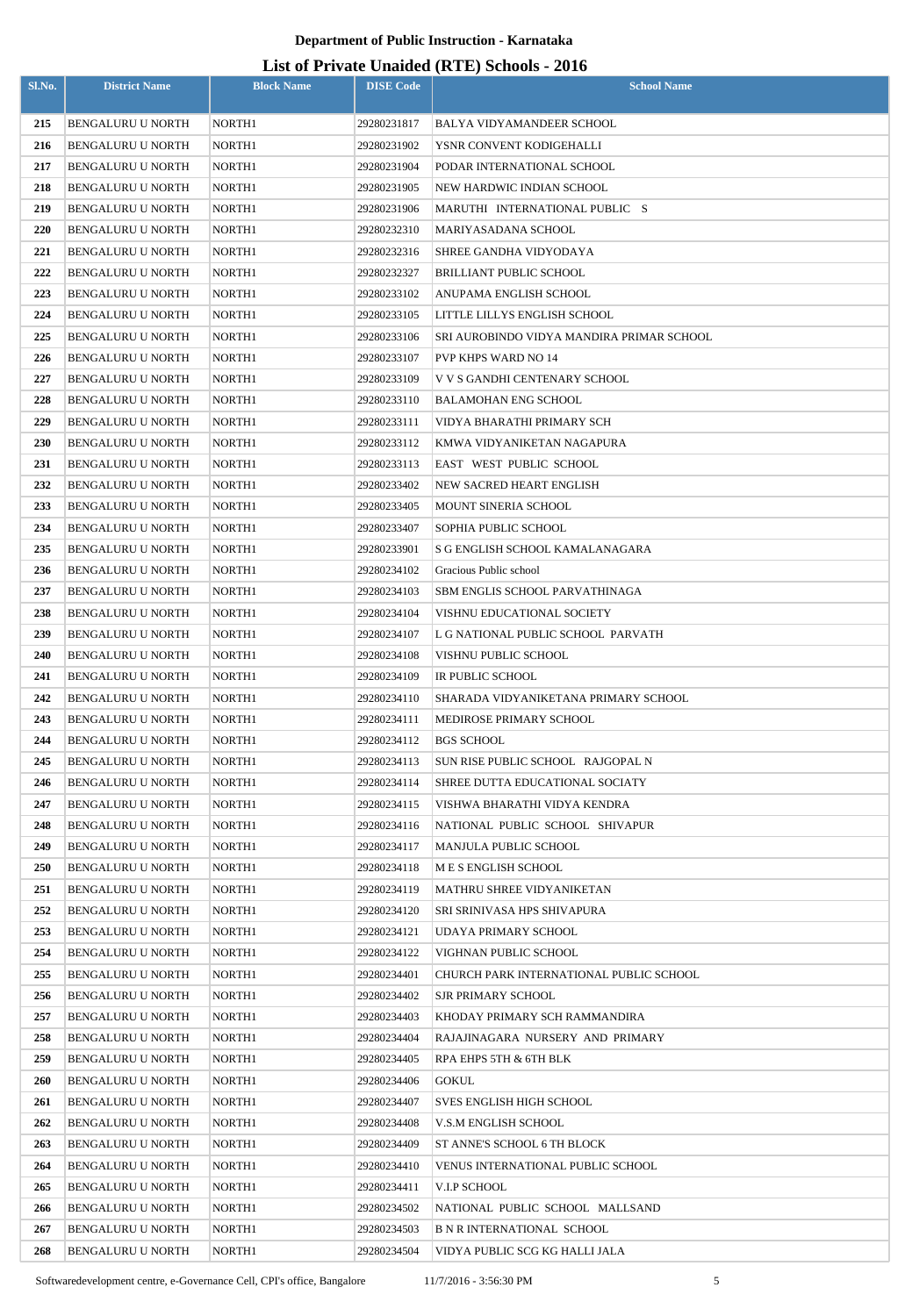| Sl.No.     | <b>District Name</b>                                 | <b>Block Name</b> | <b>DISE Code</b>           | $\sum_{i=1}^{n}$<br><b>School Name</b>               |
|------------|------------------------------------------------------|-------------------|----------------------------|------------------------------------------------------|
|            |                                                      |                   |                            |                                                      |
| 269<br>270 | <b>BENGALURU U NORTH</b><br><b>BENGALURU U NORTH</b> | NORTH1<br>NORTH1  | 29280234505<br>29280234506 | ST. STEPHENS SCHOOL<br><b>SHARON SCHOOL</b>          |
| 271        | <b>BENGALURU U NORTH</b>                             | NORTH1            | 29280234507                | ASHOKA INTERNATIONAL PUBLIC SCHOOL                   |
| 272        | <b>BENGALURU U NORTH</b>                             | NORTH1            | 29280234601                | TRIVENI MEMORIAL HPS HESARAGHA                       |
| 273        | BENGALURU U NORTH                                    | NORTH1            | 29280234602                | MAGNUMINTERNATIONAL SCH PIPELI                       |
| 274        | <b>BENGALURU U NORTH</b>                             | NORTH1            | 29280234603                | VIJAYABHARATHI ENGLISH SCHOOL                        |
| 275        | <b>BENGALURU U NORTH</b>                             | NORTH1            | 29280234701                | NEW CARMEL SCHOOL KHB POLICE C                       |
| 276        | <b>BENGALURU U NORTH</b>                             | NORTH1            | 29280234702                | LOURDES HIGH SCH NANDINI LAYOU                       |
| 277        | <b>BENGALURU U NORTH</b>                             | NORTH1            | 29280234703                | HOLY MOTHER CONVENT NANDINI LAYOUT                   |
| 278        | <b>BENGALURU U NORTH</b>                             | NORTH1            | 29280234704                | ST.PAUL'S ENGLISH SCHOOL                             |
| 279        | <b>BENGALURU U NORTH</b>                             | NORTH1            | 29280234705                | STANGFORD CONVENT ASHOKPURAM R                       |
| 280        | <b>BENGALURU U NORTH</b>                             | NORTH1            | 29280234706                | CARMEL GARDEN HIGH SCHOOL                            |
| 281        | <b>BENGALURU U NORTH</b>                             | NORTH1            | 29280234707                | MOTHER THERESA EHPS SHANKARANAG                      |
| 282        | BENGALURU U NORTH                                    | NORTH1            | 29280234708                | MAXMULLER PUBLIC SCHOLL                              |
| 283        | <b>BENGALURU U NORTH</b>                             | NORTH1            | 29280234709                | ST XAVIERS PUBLIC SCHOOL                             |
| 284        | BENGALURU U NORTH                                    | NORTH1            | 29280234901                | VIDYA PRIYA SCHOOL LAGGERE                           |
| 285        | <b>BENGALURU U NORTH</b>                             | NORTH1            | 29280234902                | RAJEEV GAQNDHI PUBLIC SCHOOL                         |
| 286        | <b>BENGALURU U NORTH</b>                             | NORTH1            | 29280234903                | APOLO NATIONAL PUBLIC SCHOOL                         |
| 287        | <b>BENGALURU U NORTH</b>                             | NORTH1            | 29280234904                | <b>ANJALI CONVENT</b>                                |
| 288        | <b>BENGALURU U NORTH</b>                             | NORTH1            | 29280234905                | HOYSALA KANNADA SCHOOL                               |
| 289        | BENGALURU U NORTH                                    | NORTH1            | 29280234906                | VIDYANIKETHAN SCHOOL                                 |
| <b>290</b> | <b>BENGALURU U NORTH</b>                             | NORTH1            | 29280234907                | SHILPASHREE ENGLISH SCHOOL                           |
| 291        | <b>BENGALURU U NORTH</b>                             | NORTH1            | 29280234908                | VIJAYA PUBLIC SCHOOL                                 |
| 292        | <b>BENGALURU U NORTH</b>                             | NORTH1            | 29280234909                | VIDYANIKETHAN ENGLISH MED SCHOOL                     |
| 293        | BENGALURU U NORTH                                    | NORTH1            | 29280234910                | ANNIBESENT CONVENT.S.R.NAGAR                         |
| 294        | <b>BENGALURU U NORTH</b>                             | NORTH1            | 29280234911                | G.T. VIDYAMANDIRA PRIMARY SCHOOL                     |
| 295        | <b>BENGALURU U NORTH</b>                             | NORTH1            | 29280234912                | S.V.S PRI-HIGH SCHOOL CHOWDESHWARI                   |
| 296        | <b>BENGALURU U NORTH</b>                             | NORTH1            | 29280234913                | ALPHA EDUCATION SCHOOL                               |
| 297        | <b>BENGALURU U NORTH</b>                             | NORTH1            | 29280234914                | ELITE PUBLIC SCHOOL                                  |
| 298        | <b>BENGALURU U NORTH</b>                             | NORTH1            | 29280235001                | INDIAN ENGLISH SCHOOL (KAMALA)                       |
| 299        | <b>BENGALURU U NORTH</b>                             | NORTH1            | 29280235002                | RES KESOHARA KENDRA                                  |
| 300        | <b>BENGALURU U NORTH</b>                             | NORTH1            | 29280235003                | GOUTHAM PUBLIC SCHOOL BASAVESHWARA N                 |
| 301        | BENGALURU U NORTH                                    | NORTH1            | 29280235004                | MAXMULLER PUBLIC SCHOOL                              |
| 302        | <b>BENGALURU U NORTH</b>                             | NORTH1            | 29280235005                | INDIAN PRIMARY SCH(BASAVESH)                         |
| 303        | <b>BENGALURU U NORTH</b>                             | NORTH1            | 29280235101                | <b>GM PUBLIC SCHOOL</b>                              |
| 304        | BENGALURU U NORTH                                    | NORTH1            | 29280235102                | ATREYA VIDYANIKETHAN                                 |
| 305        | BENGALURU U NORTH                                    | NORTH1            | 29280235104                | RAVI ENGLISH SCHOOL KURUBARAHA                       |
| 306        | BENGALURU U NORTH                                    | NORTH1            | 29280235105                | ST MARIS ENGLISH SCHOOL KURUBA                       |
| 307        | BENGALURU U NORTH                                    | NORTH1            | 29280235106                | SRI AUROBINDO VIDYA MANDIR                           |
| 308        | BENGALURU U NORTH                                    | NORTH1            | 29280235107                | LOTUS EDUCATION SOCIETY KAVERI                       |
| 309        | BENGALURU U NORTH                                    | NORTH1            | 29280235108                | CHRIST PRIMARY SCHOOL                                |
| 310        | <b>BENGALURU U NORTH</b>                             | NORTH1            | 29280235110                | NALANDA ENGLISH PRI & HIGH SCH                       |
| 311        | BENGALURU U NORTH                                    | NORTH1            | 29280235111                | ST ANTONYS CONVENT WEST OF CHO                       |
| 312        | <b>BENGALURU U NORTH</b>                             | NORTH1            | 29280235112                | ST SOPHIA CONVENT                                    |
| 313        | <b>BENGALURU U NORTH</b>                             | NORTH1            | 29280235113                | VIKAS CENTRAL SCHOOL                                 |
| 314<br>315 | <b>BENGALURU U NORTH</b><br><b>BENGALURU U NORTH</b> | NORTH1<br>NORTH1  | 29280235114<br>29280235115 | SAMHITHA ENGLISH SCHOOL<br>THE NEW OXFORD ENG SCHOOL |
| 316        | <b>BENGALURU U NORTH</b>                             | NORTH1            | 29280235202                | ST TOMAS SCHOOL                                      |
| 317        | BENGALURU U NORTH                                    | NORTH1            | 29280235203                | WHITE HILL EPS BASVESHWARANAGA                       |
| 318        | <b>BENGALURU U NORTH</b>                             | NORTH1            | 29280235204                | R V KANNADA SCHOOL RAJGOPAL NA                       |
| 319        | BENGALURU U NORTH                                    | NORTH1            | 29280235205                | M E S KANNADA LPS PEENYA II STAGE B                  |
| 320        | BENGALURU U NORTH                                    | NORTH1            | 29280235208                | NEW STANDARD ENG SCHOOL                              |
| 321        | <b>BENGALURU U NORTH</b>                             | NORTH1            | 29280235209                | <b>JNANODHAYA CONVENT</b>                            |
| 322        | BENGALURU U NORTH                                    | NORTH1            | 29280235210                | SHARATHDRUTHU PRIMARY SCHOOL                         |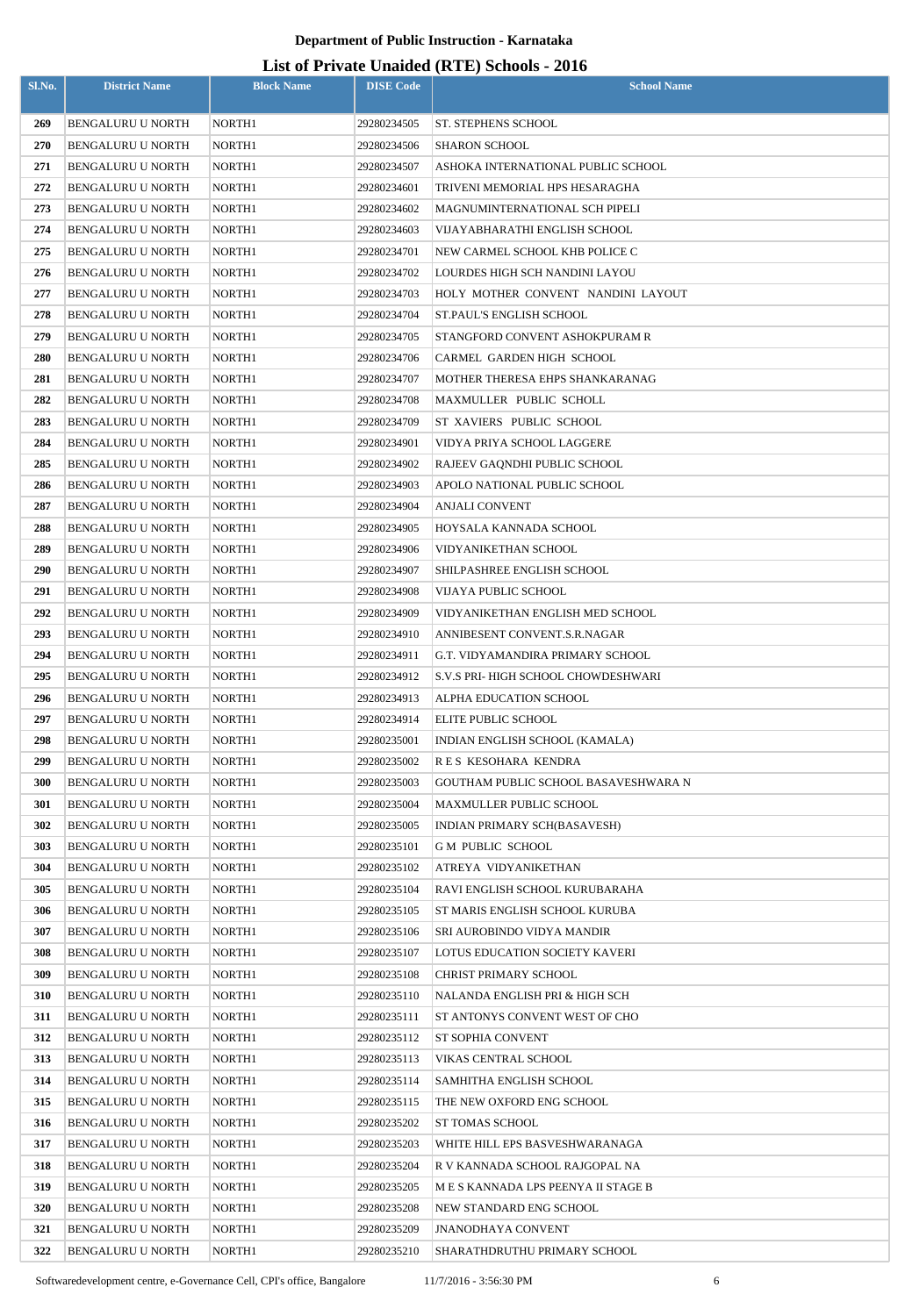#### **List of Private Unaided (RTE) Schools - 2016**

| Sl.No.     | <b>District Name</b>                          | <b>Block Name</b>                        | <b>DISE Code</b>           | <b>School Name</b>                                                 |
|------------|-----------------------------------------------|------------------------------------------|----------------------------|--------------------------------------------------------------------|
| 323        | <b>BENGALURU U NORTH</b>                      | NORTH1                                   | 29280235211                | ANURADA PUBLIC SCHOOL                                              |
| 324        | <b>BENGALURU U NORTH</b>                      | NORTH1                                   | 29280235213                | <b>GOOD HOPE PUBLIC SCHOOL</b>                                     |
| 325        | <b>BENGALURU U NORTH</b>                      | NORTH1                                   | 29280235401                | RAJEEVGANDHI MEMORIAL P&HP SCH                                     |
| 326        | <b>BENGALURU U NORTH</b>                      | NORTH1                                   | 29280235402                | D.M PUBLIC SCHOOL RAJESHWARI N                                     |
| 327        | <b>BENGALURU U NORTH</b>                      | NORTH1                                   | 29280235404                | ST.ALFON'S PUBLIC SCHOOL                                           |
| 328        | <b>BENGALURU U NORTH</b>                      | NORTH1                                   | 29280235501                | NEW CAMBRIDGE SCHOOL MALLSENDRA                                    |
| 329        | <b>BENGALURU U NORTH</b>                      | NORTH1                                   | 29280235502                | <b>GOOD SHEPHARD CONVENT SCHOOL</b>                                |
| 330        | <b>BENGALURU U NORTH</b>                      | NORTH1                                   | 29280235503                | <b>IDEAL EDUCATION CENTRE BHEL MI</b>                              |
| 331        | <b>BENGALURU U NORTH</b>                      | NORTH1                                   | 29280235504                | SHUBHODAYA VIDYA SAMSTE T DASA                                     |
| 332        | <b>BENGALURU U NORTH</b>                      | NORTH1                                   | 29280235505                | SREE AYAPPA EDUCATION CENTRE                                       |
| 333        | <b>BENGALURU U NORTH</b>                      | NORTH1                                   | 29280235506                | VISHAL SCHOOL                                                      |
| 334        | <b>BENGALURU U NORTH</b>                      | NORTH1                                   | 29280235507                | SREE CAUVERY SCHOOL                                                |
| 335        | <b>BENGALURU U NORTH</b>                      | NORTH1                                   | 29280235601                | PES ENGLISH CONVENT                                                |
| 336        | BENGALURU U NORTH                             | NORTH1                                   | 29280235602                | <b>SRI VIDYAKENDRA</b>                                             |
| 337        | <b>BENGALURU U NORTH</b>                      | NORTH1                                   | 29280235603                | SATHWIK VIDYA MANDIR                                               |
| 338        | BENGALURU U NORTH                             | NORTH1                                   | 29280235604                | NEW SACRED HEART ENG SCHOOL                                        |
| 339        | <b>BENGALURU U NORTH</b>                      | NORTH1                                   | 29280235605                | VINODH ENGLISH SCHOOL                                              |
| 340        | <b>BENGALURU U NORTH</b>                      | NORTH1                                   | 29280235701                | <b>GANGOTHRI SCHOOL</b>                                            |
| 341        | BENGALURU U NORTH                             | NORTH1                                   | 29280235702                | SRI GANGOTRI INTERNATIONAL SCHOOL                                  |
| 342        | <b>BENGALURU U NORTH</b>                      | NORTH1                                   | 29280235703                | SRIGANDHADAKAVALU PRIMARY SCHOOL                                   |
| 343        | <b>BENGALURU U NORTH</b>                      | NORTH1                                   | 29280235704                | SRI LAKSHMI PUBLIC SCHOOL                                          |
|            | <b>Block: NORTH2</b>                          |                                          |                            |                                                                    |
| 344        | <b>BENGALURU U NORTH</b>                      | NORTH <sub>2</sub>                       | 29280500103                | AMB PUBLIC SCH KANAKA NGR                                          |
| 345        | <b>BENGALURU U NORTH</b>                      | NORTH <sub>2</sub>                       | 29280500104                | ST THOMAS HPS KANAKA NAGAR                                         |
| 346        | <b>BENGALURU U NORTH</b>                      | NORTH <sub>2</sub>                       | 29280500105                | NEWTON PUBLIC SCHOOL HEBBAL                                        |
| 347        | <b>BENGALURU U NORTH</b>                      | NORTH <sub>2</sub>                       | 29280500106                | ASHRAYA ENG SCH HEBBAL                                             |
| 348        | <b>BENGALURU U NORTH</b>                      | NORTH <sub>2</sub>                       | 29280500107                | LITTLE ANGELS PUBLIC SCHOOL                                        |
| 349        | BENGALURU U NORTH                             | NORTH <sub>2</sub>                       | 29280500108                | MC NOY DOONS PUBLIC SCHOOL                                         |
| 350        | <b>BENGALURU U NORTH</b>                      | NORTH <sub>2</sub>                       | 29280500109                | SPOORTHI VIDYANIKETAN                                              |
| 351        | <b>BENGALURU U NORTH</b>                      | NORTH <sub>2</sub>                       | 29280500111                | VIDYANJALI ACADEMY FOR LEARNING                                    |
| 352        | BENGALURU U NORTH                             | NORTH <sub>2</sub>                       | 29280500112                | MANASA EDUCATIONAL TRUST                                           |
| 353        | BENGALURU U NORTH                             | NORTH <sub>2</sub>                       | 29280500113                | C N K PUBLIC SCHOOL                                                |
| 354        | BENGALURU U NORTH                             | NORTH <sub>2</sub>                       | 29280500114                | NEHRU CENTENARY ENGLISH SCHOOL KANAKANAGAR                         |
| 355        | BENGALURU U NORTH                             | NORTH <sub>2</sub>                       | 29280500115                | YOUNG SCHOLARS ACADEMY CBSE                                        |
| 356        | BENGALURU U NORTH                             | NORTH <sub>2</sub>                       | 29280500117                | NARAYANA e-TECHNO SCHOOL CHOLANAYAKANAHALLI                        |
| 357        | BENGALURU U NORTH                             | NORTH <sub>2</sub>                       | 29280500121                | SRI SATHYA ENGLISH PRIMARY SCH                                     |
| 358        | <b>BENGALURU U NORTH</b>                      | NORTH <sub>2</sub>                       | 29280500122                | ST KABIR ACADEMY R T NAGAR                                         |
| 359        | BENGALURU U NORTH                             | NORTH <sub>2</sub>                       | 29280500222                | MALLESWARAM SHISHVIHARA HPS                                        |
| 360        | BENGALURU U NORTH                             | NORTH <sub>2</sub>                       | 29280500223                | MOTHER LAND ENGLISH SCHOOL                                         |
| 361        | BENGALURU U NORTH                             | NORTH <sub>2</sub>                       | 29280500224                | SRI CHAITANYA TECHNO SCHOOL                                        |
| 362        | <b>BENGALURU U NORTH</b>                      | NORTH <sub>2</sub>                       | 29280500390                | A S KUPPARAJU & BRO HPS CH NGR                                     |
| 363        | BENGALURU U NORTH                             | NORTH <sub>2</sub>                       | 29280500391                | KRISHI BHARATHI SCHOOL CHOLANAGAR                                  |
| 364        | BENGALURU U NORTH                             | NORTH <sub>2</sub>                       | 29280500392                | SES ENG HPS HEBBAL                                                 |
| 365        | BENGALURU U NORTH                             | NORTH <sub>2</sub>                       | 29280500393                | <b>CRESCENT ENG NURSERY PRIMARY S</b>                              |
| 366        | BENGALURU U NORTH                             | NORTH <sub>2</sub>                       | 29280500398                | SUKRUPA EDUCATION CENTRE RTNAGAR                                   |
| 367        | BENGALURU U NORTH                             | NORTH <sub>2</sub>                       | 29280500448                | PARAMANAND PRIMARY & HIGH SCHOOL                                   |
| 368        | BENGALURU U NORTH                             | NORTH <sub>2</sub>                       | 29280500449                | BEL SCH (CBSE) JALAHALLI                                           |
| 369        | BENGALURU U NORTH                             | NORTH <sub>2</sub>                       | 29280500450                | AC SCHOOL(ICSE)                                                    |
| 370        | <b>BENGALURU U NORTH</b>                      | NORTH <sub>2</sub>                       | 29280500451                | <b>J.E.S MOTHER TERESA PUBLIC SCHOOL(CBSE) M.E.S RING ROAD</b>     |
| 371        | BENGALURU U NORTH                             | NORTH <sub>2</sub>                       | 29280500452                | ST CLARET SCHOOL JALAHALLI                                         |
| 372        | BENGALURU U NORTH                             | NORTH <sub>2</sub>                       | 29280500460                | MOTHER TERESA EHPS M.E.S ROAD                                      |
| 373        | <b>BENGALURU U NORTH</b>                      | NORTH <sub>2</sub>                       | 29280500461                | NARAYANA VIDYA MANDIRA JALAHALLI                                   |
| 374<br>375 | <b>BENGALURU U NORTH</b><br>BENGALURU U NORTH | NORTH <sub>2</sub><br>NORTH <sub>2</sub> | 29280500462<br>29280500873 | ORCHIDS THE INTERNATIONAL SCHOOL<br>SHESHADRIPURAM ENG HPS SHSHADR |
|            |                                               |                                          |                            |                                                                    |

Softwaredevelopment centre, e-Governance Cell, CPI's office, Bangalore 11/7/2016 - 3:56:30 PM 7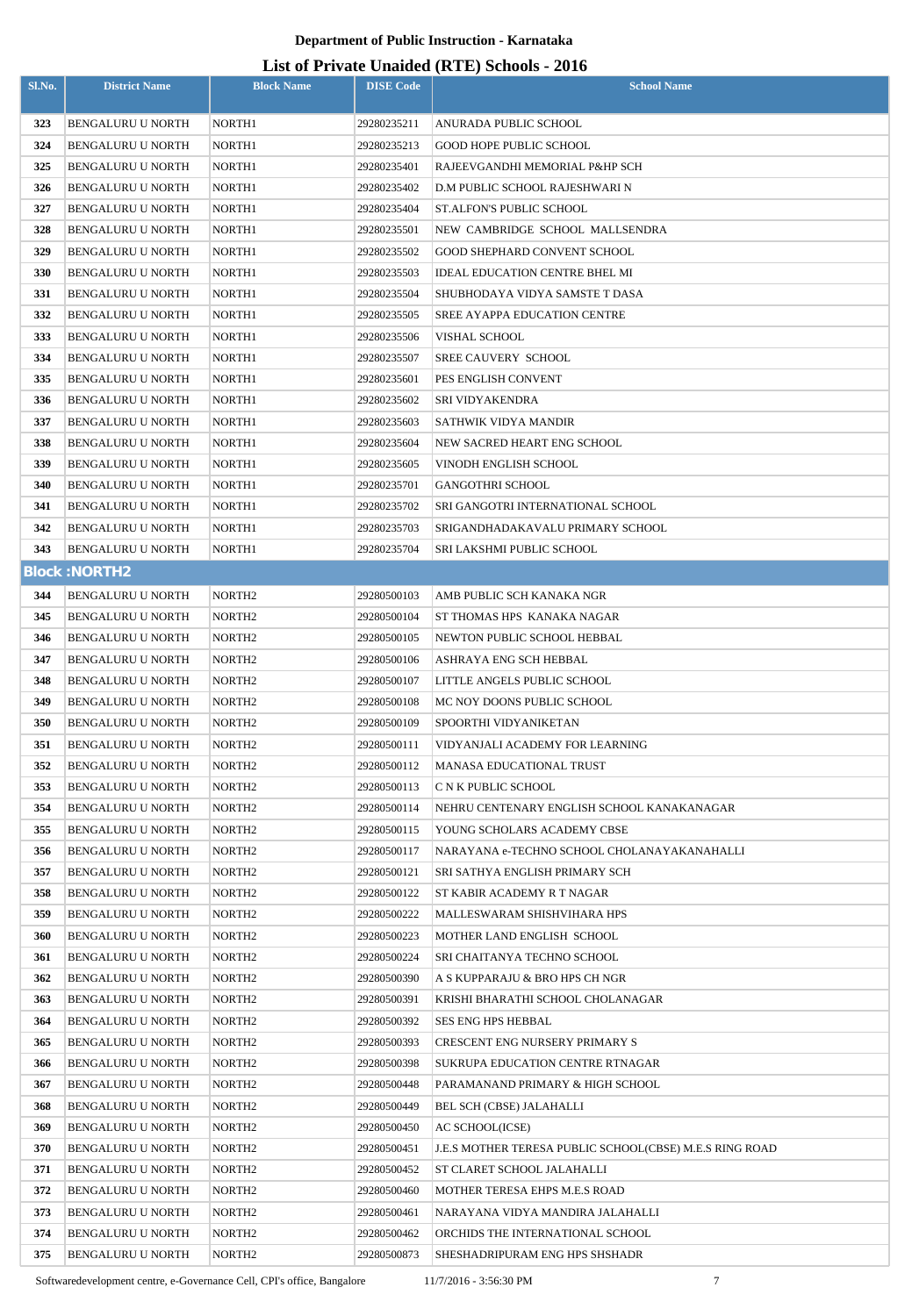| Sl.No.     | <b>District Name</b>                          | <b>Block Name</b>                        | <b>DISE Code</b>           | <b>School Name</b>                                            |
|------------|-----------------------------------------------|------------------------------------------|----------------------------|---------------------------------------------------------------|
| 376        | <b>BENGALURU U NORTH</b>                      | NORTH <sub>2</sub>                       | 29280500874                | BHARATH VIDHYANIKETHAN KP WEST                                |
| 377        | <b>BENGALURU U NORTH</b>                      | NORTH <sub>2</sub>                       | 29280500892                | NEW OXFORD ENG SCH GANDHI NGR                                 |
| 378        | <b>BENGALURU U NORTH</b>                      | NORTH2                                   | 29280500893                | VISHWAKALANIKETHAN MEPS K.P WEST                              |
| 379        | <b>BENGALURU U NORTH</b>                      | NORTH <sub>2</sub>                       | 29280500894                | JNANA BODHINI HPS SIRUR PARK ROAD                             |
| 380        | <b>BENGALURU U NORTH</b>                      | NORTH2                                   | 29280500895                | BLOSSOM LOWER PRIMARY SCHOOL                                  |
| 381        | <b>BENGALURU U NORTH</b>                      | NORTH <sub>2</sub>                       | 29280500896                | KWA BLIND SCHOOL SHESHADRIPURAM                               |
| 382        | <b>BENGALURU U NORTH</b>                      | NORTH <sub>2</sub>                       | 29280500897                | MATHRUSHREE MANOVIKASA KENDRA                                 |
| 383        | <b>BENGALURU U NORTH</b>                      | NORTH <sub>2</sub>                       | 29280500898                | ST THOMAS SCHOOL                                              |
| 384        | BENGALURU U NORTH                             | NORTH <sub>2</sub>                       | 29280500955                | GNANATHEJA EHPS YESHVANTHPURA                                 |
| 385        | <b>BENGALURU U NORTH</b>                      | NORTH2                                   | 29280500956                | SHANKAR ENGLISH HIGH SCHOOL                                   |
| 386        | <b>BENGALURU U NORTH</b>                      | NORTH <sub>2</sub>                       | 29280500957                | ASHWIN VIDYALAYA MATHIKERE                                    |
| 387        | <b>BENGALURU U NORTH</b>                      | NORTH2                                   | 29280500958                | ADARSH VIDYA DHAMA MATHIKERE                                  |
| 388        | <b>BENGALURU U NORTH</b>                      | NORTH <sub>2</sub>                       | 29280500959                | <b>CAMBRIDGE EHPS</b>                                         |
| 389        | <b>BENGALURU U NORTH</b>                      | NORTH2                                   | 29280500960                | NEW CARMEL ENGLISH SCHOOL                                     |
| 390        | <b>BENGALURU U NORTH</b>                      | NORTH2                                   | 29280500961                | JEEVAN JYOTHI VIDYALAYA MATHIKERE                             |
| 391        | <b>BENGALURU U NORTH</b>                      | NORTH <sub>2</sub>                       | 29280500965                | OXFORD ENG SCH YESHVANTHPURA                                  |
| 392        | <b>BENGALURU U NORTH</b>                      | NORTH <sub>2</sub>                       | 29280501009                | SOUTHERN CONVENT SCHOOL                                       |
| 393        | <b>BENGALURU U NORTH</b>                      | NORTH <sub>2</sub>                       | 29280501049                | JYOTHI PUBLIC SCHOOL                                          |
| 394        | <b>BENGALURU U NORTH</b>                      | NORTH <sub>2</sub>                       | 29280501050                | CHANDRA ENG HPS PRAKASH NAGAR                                 |
| 395        | <b>BENGALURU U NORTH</b>                      | NORTH <sub>2</sub>                       | 29280501051                | SRI SAI VIDYALAYA                                             |
| 396        | <b>BENGALURU U NORTH</b>                      | NORTH <sub>2</sub>                       | 29280501052                | MSS PRIMARY SCHOOL PRAKASHNAGA                                |
| 397        | <b>BENGALURU U NORTH</b>                      | NORTH2                                   | 29280501053                | SRI RENUKA  ENG HPS PRAKASH NA                                |
| 398        | <b>BENGALURU U NORTH</b>                      | NORTH <sub>2</sub>                       | 29280501054                | S G J H P S KANNADA RAJAJINAGAR                               |
| 399        | <b>BENGALURU U NORTH</b>                      | NORTH2                                   | 29280501061                | KENLIN ENG HPS PRAKASHNAGAR                                   |
| 400        | <b>BENGALURU U NORTH</b>                      | NORTH <sub>2</sub>                       | 29280501062                | ST JOHN PUBLIC SCHOOL                                         |
| 401        | <b>BENGALURU U NORTH</b><br>BENGALURU U NORTH | NORTH2                                   | 29280501286                | MASOOMEEN EDUCATION BHOOPASANDRA                              |
| 402<br>403 | BENGALURU U NORTH                             | NORTH <sub>2</sub><br>NORTH <sub>2</sub> | 29280501287<br>29280501288 | EKALAVYA ACADEMY SANJAYNAGAR<br>SADASHIVANAGAR PRIMARY SCHOOL |
| 404        | <b>BENGALURU U NORTH</b>                      | NORTH <sub>2</sub>                       | 29280501289                | CHIRANTHANA HPS SANJAY NAGAR                                  |
| 405        | <b>BENGALURU U NORTH</b>                      | NORTH <sub>2</sub>                       | 29280501290                | PAVITHRA VIDYANIKETHANA EHS R.M.V II STAGE                    |
| 406        | BENGALURU U NORTH                             | NORTH <sub>2</sub>                       | 29280501292                | SUN RISE EHPS BHOOPASANDRA                                    |
| 407        | <b>BENGALURU U NORTH</b>                      | NORTH <sub>2</sub>                       | 29280501293                | SHIKSHA SAGAR HP SCH JALALAHAL                                |
| 408        | <b>BENGALURU U NORTH</b>                      | NORTH <sub>2</sub>                       | 29280501294                | DAFFODILS ENGLISH SCHOOL                                      |
| 409        | BENGALURU U NORTH                             | NORTH <sub>2</sub>                       | 29280501295                | KUVEMPU ADARSHA PUBLIC SCHOOL                                 |
| 410        | BENGALURU U NORTH                             | NORTH <sub>2</sub>                       | 29280501296                | DAFFODILS ENGLISH SCHOOL(ICSE)                                |
| 411        | BENGALURU U NORTH                             | NORTH <sub>2</sub>                       | 29280501624                | EAST WEST ENGLISH SCHOOL RAJAJINAGARA                         |
| 412        | <b>BENGALURU U NORTH</b>                      | NORTH <sub>2</sub>                       | 29280501631                | CITIZEN EHPS SUBRAMARYA NAGAR                                 |
| 413        | BENGALURU U NORTH                             | NORTH <sub>2</sub>                       | 29280501632                | ST TOMAS ENG HPS                                              |
| 414        | <b>BENGALURU U NORTH</b>                      | NORTH <sub>2</sub>                       | 29280501633                | VIVEKANANDA EHPS RAJAJINAGAR                                  |
| 415        | BENGALURU U NORTH                             | NORTH <sub>2</sub>                       | 29280501802                | G K NAIDU SCHOOL MANORAYANAPALYA                              |
| 416        | BENGALURU U NORTH                             | NORTH <sub>2</sub>                       | 29280501803                | METRO PUBLIC SCHOOL                                           |
| 417        | <b>BENGALURU U NORTH</b>                      | NORTH <sub>2</sub>                       | 29280501805                | GOODWILL PUBLIC SCHOOL HEBBAL                                 |
| 418        | BENGALURU U NORTH                             | NORTH <sub>2</sub>                       | 29280501806                | GOKUL PUBLIC SCHOOL HEBBAL                                    |
| 419        | <b>BENGALURU U NORTH</b>                      | NORTH <sub>2</sub>                       | 29280501807                | MONA PRIMARY SCH MANARAYANA PA                                |
| 420        | BENGALURU U NORTH                             | NORTH <sub>2</sub>                       | 29280501812                | NEW INDIA HPS CHAMUNDI NAGAR                                  |
| 421        | BENGALURU U NORTH                             | NORTH <sub>2</sub>                       | 29280501813                | ANN MARIA PUBLIC SCHOOL BHUVANESHWARI NAGARA                  |
| 422        | <b>BENGALURU U NORTH</b>                      | NORTH2                                   | 29280501814                | EVEREST PUBLIC SCH RT NAGAR                                   |
| 423        | BENGALURU U NORTH                             | NORTH <sub>2</sub>                       | 29280501815                | ST. PHILOMEANA ENG SCHOOL                                     |
| 424        | BENGALURU U NORTH                             | NORTH <sub>2</sub>                       | 29280502002                | MS RAMAIAH VIDYANIKETHAN                                      |
| 425        | <b>BENGALURU U NORTH</b>                      | NORTH <sub>2</sub>                       | 29280502003                | <b>BLOOMING GLORIES HIGH SCHOOL</b>                           |
| 426        | <b>BENGALURU U NORTH</b>                      | NORTH <sub>2</sub>                       | 29280502004                | SUNSHINE ENGLISH SCHOOL                                       |
| 427        | BENGALURU U NORTH                             | NORTH <sub>2</sub>                       | 29280502005                | NAGASENA HPS SADASHIVANAGAR                                   |
| 428<br>429 | BENGALURU U NORTH                             | NORTH <sub>2</sub><br>NORTH <sub>2</sub> | 29280502013                | POORNA PRAGNA HPS SADASHIVANAG                                |
|            | BENGALURU U NORTH                             |                                          | 29280502211                | SREE SABARI SCHOOL JALAHALLI                                  |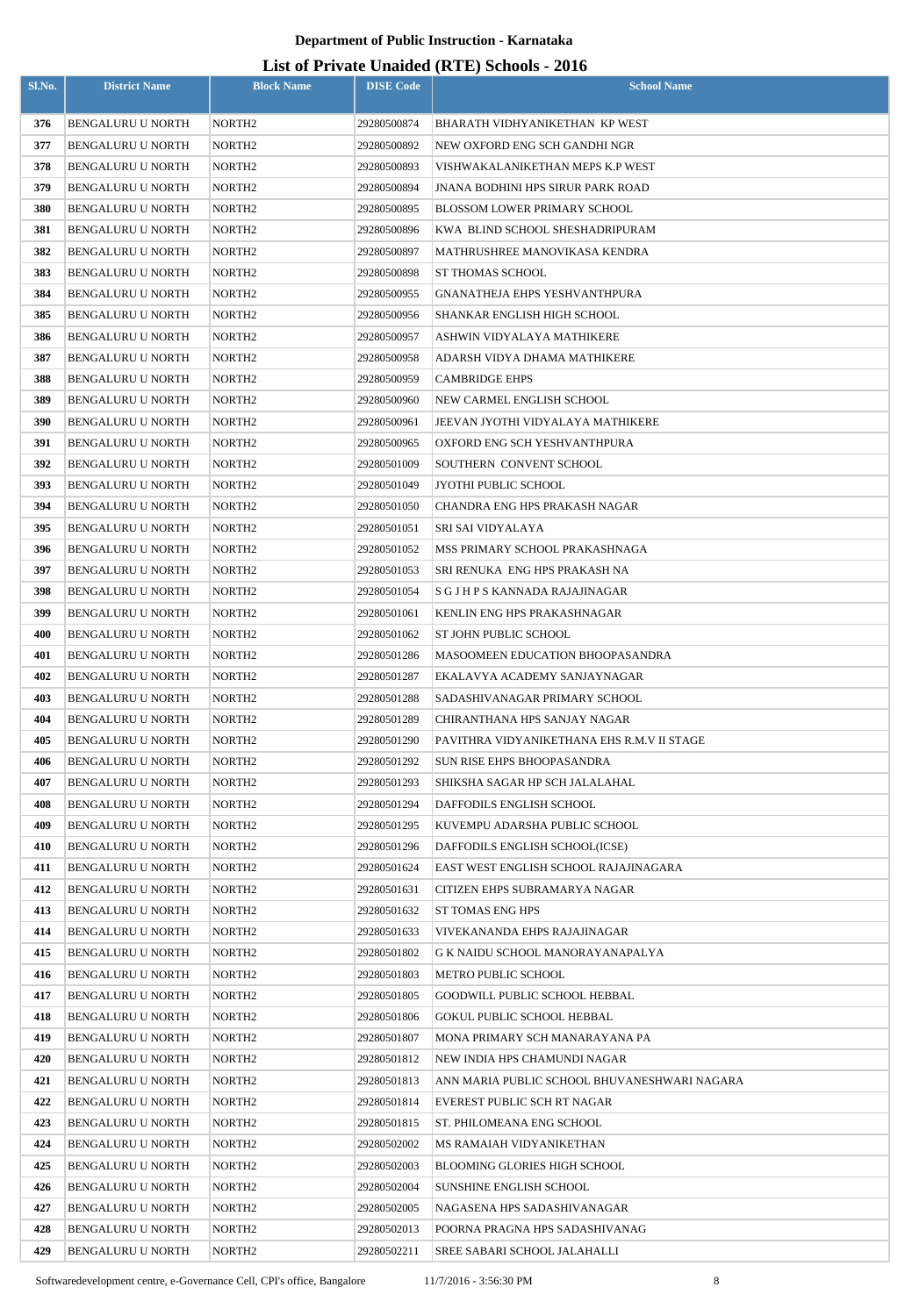| Sl.No.     | <b>District Name</b>                          | <b>Block Name</b>                        | <b>DISE Code</b>           | $List$ of Trivally Unafully (IVIE) behoods - 2010<br><b>School Name</b> |
|------------|-----------------------------------------------|------------------------------------------|----------------------------|-------------------------------------------------------------------------|
|            |                                               |                                          |                            |                                                                         |
| 430        | <b>BENGALURU U NORTH</b>                      | NORTH <sub>2</sub>                       | 29280502212                | NATIONAL PUBLIC SCHOOL                                                  |
| 431        | <b>BENGALURU U NORTH</b>                      | NORTH <sub>2</sub>                       | 29280502213                | VIDYA SOUDHA PUBLIC SCHOOL                                              |
| 432        | <b>BENGALURU U NORTH</b>                      | NORTH <sub>2</sub>                       | 29280502451                | G.K NAIDU PUBLIC SCHOOL YASHWANTAPURA                                   |
| 433        | BENGALURU U NORTH                             | NORTH <sub>2</sub>                       | 29280502453                | CHILDREN EDU CENTRE YESHAVANTH                                          |
| 434        | <b>BENGALURU U NORTH</b>                      | NORTH <sub>2</sub>                       | 29280502454                | L.C.R ENGLISH SCHOOL YASHWANTAPURA                                      |
| 435        | <b>BENGALURU U NORTH</b>                      | NORTH <sub>2</sub>                       | 29280502455                | MATHA ENGLISH SCHOOL YASHWANTAPURA                                      |
| 436        | <b>BENGALURU U NORTH</b>                      | NORTH <sub>2</sub>                       | 29280502456                | RAJARAJESHWARI EHPS YESHVANTHP                                          |
| 437        | <b>BENGALURU U NORTH</b>                      | NORTH2                                   | 29280502457                | DIVINE ENGLISH SCHOOL YASHWANTAPURA                                     |
| 438        | <b>BENGALURU U NORTH</b>                      | NORTH <sub>2</sub>                       | 29280502458                | ST ANGLES SCHOOL                                                        |
| 439        | <b>BENGALURU U NORTH</b>                      | NORTH2                                   | 29280502469                | P R PUBLIC  SCH M K NAGAR                                               |
| 440        | <b>BENGALURU U NORTH</b>                      | NORTH <sub>2</sub>                       | 29280502526                | PAVAN ENGLISH SCHOOL NAGAPPA BLK                                        |
| 441        | <b>BENGALURU U NORTH</b>                      | NORTH2                                   | 29280502527                | PREMIER HIGH SCHOOL SRIRAMPURA                                          |
| 442        | <b>BENGALURU U NORTH</b>                      | NORTH <sub>2</sub>                       | 29280502529                | LAKSHMI JAYAM ENG HPS LN PURA                                           |
| 443        | <b>BENGALURU U NORTH</b>                      | NORTH <sub>2</sub>                       | 29280502532                | GAGAN PRIMARY SCHOOL LN PURAM                                           |
| 444        | <b>BENGALURU U NORTH</b>                      | NORTH <sub>2</sub>                       | 29280502708                | ROMASHA INTERNATIONAL SCHOOL  RAMACHANDRAPURAM                          |
| 445        | <b>BENGALURU U NORTH</b>                      | NORTH <sub>2</sub>                       | 29280502709                | SHAMA VIDYA SHALA HIGH SCHOOL                                           |
| 446        | <b>BENGALURU U NORTH</b>                      | NORTH <sub>2</sub>                       | 29280502721                | BAPUJI MEMORIAL EHPS MAGADI ROAD                                        |
| 447        | <b>BENGALURU U NORTH</b>                      | NORTH <sub>2</sub>                       | 29280502724                | LITTLE FLOWER HIGH SCHOOL                                               |
| 448        | <b>BENGALURU U NORTH</b>                      | NORTH <sub>2</sub>                       | 29280502725                | MORNING STAR ENGLISH SCHOOL RAMACHANDRAPURA                             |
| 449        | <b>BENGALURU U NORTH</b>                      | NORTH <sub>2</sub>                       | 29280502801                | VIDYA DAYINEE EDUCATION SOCIETY RAJAMAHAL                               |
| 450        | <b>BENGALURU U NORTH</b>                      | NORTH <sub>2</sub>                       | 29280502802                | A.U SCHOOL                                                              |
| 451        | <b>BENGALURU U NORTH</b>                      | NORTH <sub>2</sub>                       | 29280502809                | LITTLE ANGELS EHPS VYALIKAVAL                                           |
| 452        | <b>BENGALURU U NORTH</b>                      | NORTH <sub>2</sub>                       | 29280502901                | BISHOP SERGEANT CENTRAL SCHOOL                                          |
| 453        | <b>BENGALURU U NORTH</b>                      | NORTH <sub>2</sub>                       | 29280503001                | ASHANKURA(BEL SPECIAL SCHOOL)                                           |
| 454        | <b>BENGALURU U NORTH</b>                      | NORTH <sub>2</sub>                       | 29280503004                | BEL ENG PRIMARY SCH JALA HALLI                                          |
| 455        | <b>BENGALURU U NORTH</b>                      | NORTH <sub>2</sub>                       | 29280503102                | HUMMING BIRD ENG SCH M NGR                                              |
| 456        | <b>BENGALURU U NORTH</b>                      | NORTH <sub>2</sub>                       | 29280503103                | VIDYA VAIBHAV PUBLIC SCHOOL                                             |
| 457        | BENGALURU U NORTH                             | NORTH <sub>2</sub>                       | 29280503104                | LOURDES ACADEMY                                                         |
| 458        | <b>BENGALURU U NORTH</b>                      | NORTH <sub>2</sub>                       | 29280503105                | DR M.C.MODHI EHPS MATTIKERE                                             |
| 459        | <b>BENGALURU U NORTH</b>                      | NORTH <sub>2</sub>                       | 29280503106                | FIVE "H" ENGLISH HIGH SCHOOL MATHIKERE                                  |
| 460        | BENGALURU U NORTH                             | NORTH <sub>2</sub>                       | 29280503107                | NATIONAL PUBLIC SCHOOL(CBSE) J.P PARK                                   |
| 461        | BENGALURU U NORTH                             | NORTH <sub>2</sub>                       | 29280503108                | NAVKIS                                                                  |
| 462        | <b>BENGALURU U NORTH</b>                      | NORTH <sub>2</sub>                       | 29280503109                | ST PAUL'S ENGLISH SCHOOL                                                |
| 463        | <b>BENGALURU U NORTH</b>                      | NORTH <sub>2</sub>                       | 29280503116                | C.M NATIONAL ENGLISH SCHOOL                                             |
| 464        | <b>BENGALURU U NORTH</b>                      | NORTH <sub>2</sub>                       | 29280503117                | ST ANTONY SCH MATHIKERE                                                 |
| 465        | BENGALURU U NORTH                             | NORTH <sub>2</sub>                       | 29280503118                | ST LOURDES ENG SCH MATHIKERE                                            |
| 466        | <b>BENGALURU U NORTH</b>                      | NORTH <sub>2</sub>                       | 29280503119                | SRINIDHI VIDYANIKETHAN                                                  |
| 467        | <b>BENGALURU U NORTH</b>                      | NORTH <sub>2</sub>                       | 29280503120                | NATIONAL ENGLISH HPS MOHAN KUMAR NAGARA                                 |
| 468        | <b>BENGALURU U NORTH</b>                      | NORTH <sub>2</sub>                       | 29280503301                | VIVEK NIKETAN SANJAYNAGARA                                              |
| 469        | BENGALURU U NORTH                             | NORTH <sub>2</sub>                       | 29280503303                | VIDYASRI VIDYA SAMSTHE NAGASAT                                          |
| 470        | <b>BENGALURU U NORTH</b>                      | NORTH <sub>2</sub>                       | 29280503304                | SANDEEPANI NIKETAN ENGLISH SCHOOL                                       |
| 471        | BENGALURU U NORTH                             | NORTH <sub>2</sub>                       | 29280503305                | <b>FLORENCE ENGLISH SCHOOL</b>                                          |
| 472        | BENGALURU U NORTH                             | NORTH <sub>2</sub>                       | 29280503306                | JAWAHAR VIDYA KENDRA                                                    |
| 473        | BENGALURU U NORTH                             | NORTH <sub>2</sub>                       | 29280503307                | NEW FLORENCE PUBLIC SCHOOL                                              |
| 474        | <b>BENGALURU U NORTH</b>                      | NORTH <sub>2</sub>                       | 29280503308                | RADHA KRISHNA PUBLIC SCHOOL                                             |
| 475        | BENGALURU U NORTH                             | NORTH <sub>2</sub>                       | 29280503315                | MARCEY HPS NAGASHETTI HALLI                                             |
| 476        | BENGALURU U NORTH                             | NORTH <sub>2</sub>                       | 29280503316                | MILLENNIUM PUB SCH SANJAYNAGAR                                          |
| 477<br>478 | BENGALURU U NORTH<br><b>BENGALURU U NORTH</b> | NORTH <sub>2</sub><br>NORTH <sub>2</sub> | 29280503403<br>29280503501 | <b>U.A.S CAMPUS HPS</b><br>SINDHI ENG SCHOOL                            |
| 479        | BENGALURU U NORTH                             | NORTH <sub>2</sub>                       | 29280503502                | DR.N.S HARDIKAR BHARATH SEVADAL SCHOOL KUMARA KRUPA ROAD                |
| 480        | BENGALURU U NORTH                             | NORTH <sub>2</sub>                       | 29280503806                | ARUNA CHETHANA SPECILA SCHOOL                                           |
| 481        | BENGALURU U NORTH                             | NORTH <sub>2</sub>                       | 29280503807                | TAMHARA EDUCATION TRUST                                                 |
| 482        | BENGALURU U NORTH                             | NORTH <sub>2</sub>                       | 29280503808                | B.P INDIAN PUBLIC SCHOOL "SANMARG"                                      |
| 483        | <b>BENGALURU U NORTH</b>                      | NORTH <sub>2</sub>                       | 29280503809                | CLUNY CONVENT OPPORTUNITY SCHOOL                                        |
|            |                                               |                                          |                            |                                                                         |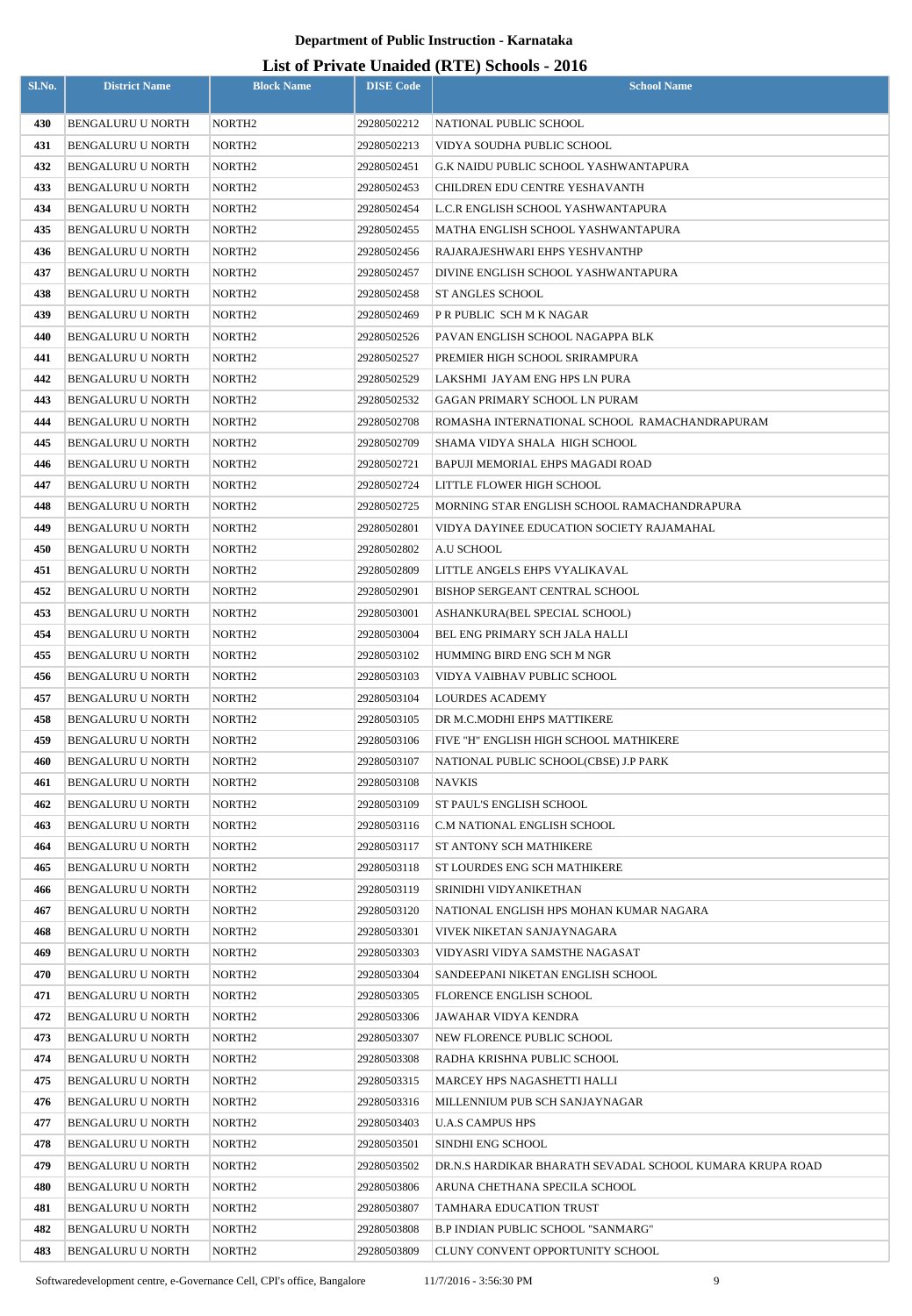#### **List of Private Unaided (RTE) Schools - 2016**

| Sl.No.     | <b>District Name</b>                                 | <b>Block Name</b>  | <b>DISE Code</b>           | $($ ---- , $\sim$ $\sim$<br><b>School Name</b>                       |
|------------|------------------------------------------------------|--------------------|----------------------------|----------------------------------------------------------------------|
| 484        | <b>BENGALURU U NORTH</b>                             | NORTH <sub>2</sub> | 29280503825                | <b>BES MALLESWARAM</b>                                               |
| 485        | <b>BENGALURU U NORTH</b>                             | NORTH <sub>2</sub> | 29280503826                | MES KISHORE KENDRA MALLESWARAM                                       |
| 486        | <b>BENGALURU U NORTH</b>                             | NORTH <sub>2</sub> | 29280503827                | SHARADA VIDYANIKETHAN EHPS MALLESHWARAM                              |
| 487        | <b>BENGALURU U NORTH</b>                             | NORTH <sub>2</sub> | 29280503828                | SRI VIDYA MANDIR EDUCATION SOCIETY(REGD.)                            |
| 488        | <b>BENGALURU U NORTH</b>                             | NORTH <sub>2</sub> | 29280503829                | BALA MANOVIKASA KENDRA SPECIAL SCHOOL                                |
| 489        | BENGALURU U NORTH                                    | NORTH <sub>2</sub> | 29280503830                | <b>SVN HPS MARUTHI EXTN</b>                                          |
| 490        | <b>BENGALURU U NORTH</b>                             | NORTH <sub>2</sub> | 29280503832                | THIRUMALA VIDYANIKETHAN VYALIKAVAL                                   |
| 491        | <b>BENGALURU U NORTH</b>                             | NORTH <sub>2</sub> | 29280503833                | VYALIKAVAL EDUCATION SOCIETY HS VYALIKAVAL                           |
| 492        | <b>BENGALURU U NORTH</b>                             | NORTH <sub>2</sub> | 29280503901                | SRI VIDYA NIKETAN SCHOOL                                             |
| 493        | BENGALURU U NORTH                                    | NORTH <sub>2</sub> | 29280503902                | SRI CHAITANYA TECHNO SCHOOL                                          |
| 494        | BENGALURU U NORTH                                    | NORTH <sub>2</sub> | 29280503903                | NIRMALA JYOTHI ENG HIGH SCHOOL                                       |
| 495        | <b>BENGALURU U NORTH</b>                             | NORTH <sub>2</sub> | 29280503904                | JYOTHI ENGLISH SCHOOL YASHWANTAPURA                                  |
| 496        | <b>BENGALURU U NORTH</b>                             | NORTH <sub>2</sub> | 29280503917                | SHASTRI ENG HPS YESHVANTHPURA                                        |
| 497        | <b>BENGALURU U NORTH</b>                             | NORTH <sub>2</sub> | 29280503918                | HYMAMSHU JYOTHI KALA PEETHA HPS                                      |
| 498        | <b>BENGALURU U NORTH</b>                             | NORTH <sub>2</sub> | 29280503920                | <b>BALABHARATHI ENGLISH PRIMARY SCHOOL</b>                           |
| 499        | BENGALURU U NORTH                                    | NORTH <sub>2</sub> | 29280503921                | CHRIST THE KING PUBLIC SCHOOL                                        |
| 500        | <b>BENGALURU U NORTH</b>                             | NORTH <sub>2</sub> | 29280503922                | SRI MAHESHWARI PUBLIC ENGLISH SCHOOL                                 |
| 501        | BENGALURU U NORTH                                    | NORTH <sub>2</sub> | 29280503923                | CHANDRODAYA EHPS YESHVANTHPURA                                       |
| 502        | BENGALURU U NORTH                                    | NORTH <sub>2</sub> | 29280504103                | BHAVAN S BBMP PUBLIC SCHOOL                                          |
| 503        | <b>BENGALURU U NORTH</b>                             | NORTH2             | 29280504104                | ELIGHT ENG HPS SRI RAMPURAM                                          |
| 504        | BENGALURU U NORTH                                    | NORTH <sub>2</sub> | 29280504115                | NEW CLINTON PUBLIC SCHOOL                                            |
| 505        | <b>BENGALURU U NORTH</b>                             | NORTH2             | 29280504117                | SRI SAI SANDRA EHPS                                                  |
| 506        | BENGALURU U NORTH                                    | NORTH <sub>2</sub> | 29280504118                | RAVI NURSERY AND PRIMARY SCHOOL                                      |
|            | <b>Block: NORTH3</b>                                 |                    |                            |                                                                      |
| 507        | <b>BENGALURU U NORTH</b>                             | NORTH3             | 29280600013                | JASMINT SCHOOL,KAVERI NAGAR                                          |
| 508        | BENGALURU U NORTH                                    | NORTH3             | 29280600208                | PRIYA ENG HPS & HS LINGARAJAPURA                                     |
| 509        | <b>BENGALURU U NORTH</b>                             | NORTH3             | 29280600209                | NEW FLORANCE PUBLIC SCHOOL                                           |
| 510        | BENGALURU U NORTH                                    | NORTH <sub>3</sub> | 29280600210                | SIDDHARTHA ENG HPS K.G.HALLI                                         |
| 511        | BENGALURU U NORTH                                    | NORTH3             | 29280600211                | DIVYASHANTHI                                                         |
| 512        | <b>BENGALURU U NORTH</b>                             | NORTH3             | 29280600214                | <b>INFANT JESUS SCHOOL</b>                                           |
| 513        | BENGALURU U NORTH                                    | NORTH3             | 29280600217                | SHALINI ENGLISH HPS & HS                                             |
| 514        | <b>BENGALURU U NORTH</b>                             | NORTH3             | 29280600218                | CHRISTA KRUPA SCHOOL                                                 |
| 515        | BENGALURU U NORTH                                    | NORTH3             | 29280600220                | BETHANY KANNADA ENGLISH PS                                           |
| 516        | <b>BENGALURU U NORTH</b>                             | NORTH3             | 29280600221                | ST ANTHONY PUBLIC SCHOOL, ARABIC COLLEGE POST LINGARAJAPURA          |
| 517        | BENGALURU U NORTH                                    | NORTH3             | 29280600311                | INDIRA MEMORIAL ENGLISH SCHOOL                                       |
| 518        | BENGALURU U NORTH                                    | NORTH3             | 29280600312                | LAWRENCE HPS & HS K G HALLI                                          |
| 519        | <b>BENGALURU U NORTH</b>                             | NORTH3             | 29280600316                | PINE HALL ENG HPS & HS                                               |
| 520        | <b>BENGALURU U NORTH</b>                             | NORTH3             | 29280600320                | <b>FLORID ENG HPS &amp; HS</b>                                       |
| 521        | BENGALURU U NORTH                                    | NORTH3             | 29280600323                | SOVERIGN HPS K G HALLI                                               |
| 522        | BENGALURU U NORTH                                    | NORTH3             | 29280600331                | NEW BLOSSOM ENGLISH SCHOOL                                           |
| 523        | <b>BENGALURU U NORTH</b>                             | NORTH3             | 29280600332                | HBST ENGLISH NURSERY & PRE SCH                                       |
| 524        | BENGALURU U NORTH                                    | NORTH3             | 29280600334                | <b>GEM ENGLISH HPS &amp; HS</b>                                      |
| 525        | BENGALURU U NORTH                                    | NORTH3             | 29280600335                | NEW ROYAL ENGLISH SCHOOL K G H                                       |
| 526        | BENGALURU U NORTH                                    | NORTH3             | 29280600337                | MANHILL ENGLISH SCHOOL                                               |
| 527        | BENGALURU U NORTH                                    | NORTH3             | 29280600342                | SICON CITY SCH                                                       |
| 528        | BENGALURU U NORTH                                    | NORTH3             | 29280600351                | RUBY INTERNATIONAL SCH                                               |
| 529        | BENGALURU U NORTH                                    | NORTH3             | 29280600353                | CHOICE HPS VENKATESHPURA                                             |
| 530        | BENGALURU U NORTH                                    | NORTH3             | 29280600356                | C.C LORD'S CONVENT VENKATESHPURA                                     |
| 531        | <b>BENGALURU U NORTH</b>                             | NORTH3             | 29280600367                | ST THERASA PRIMARY SCHOOL                                            |
| 532        | <b>BENGALURU U NORTH</b>                             | NORTH3             | 29280600386                | NEW NATIONAL SCHOOL K.G.HALLI                                        |
| 533        | <b>BENGALURU U NORTH</b>                             | NORTH3             | 29280600393                | ST FRANCIS EDUCATION SOCIETY, LINGARAJAPURA                          |
| 534<br>535 | <b>BENGALURU U NORTH</b><br><b>BENGALURU U NORTH</b> | NORTH3             | 29280600408                | HAJIRA SCHOOL MODI ROAD DEVARA                                       |
| 536        | BENGALURU U NORTH                                    | NORTH3<br>NORTH3   | 29280600411<br>29280600413 | VIDYA SAGAR KAN ENG HPS & HS D.J<br>INDIRA MEMORIAL KAN/ENG HPS & HS |
|            |                                                      |                    |                            |                                                                      |

Softwaredevelopment centre, e-Governance Cell, CPI's office, Bangalore 11/7/2016 - 3:56:30 PM 10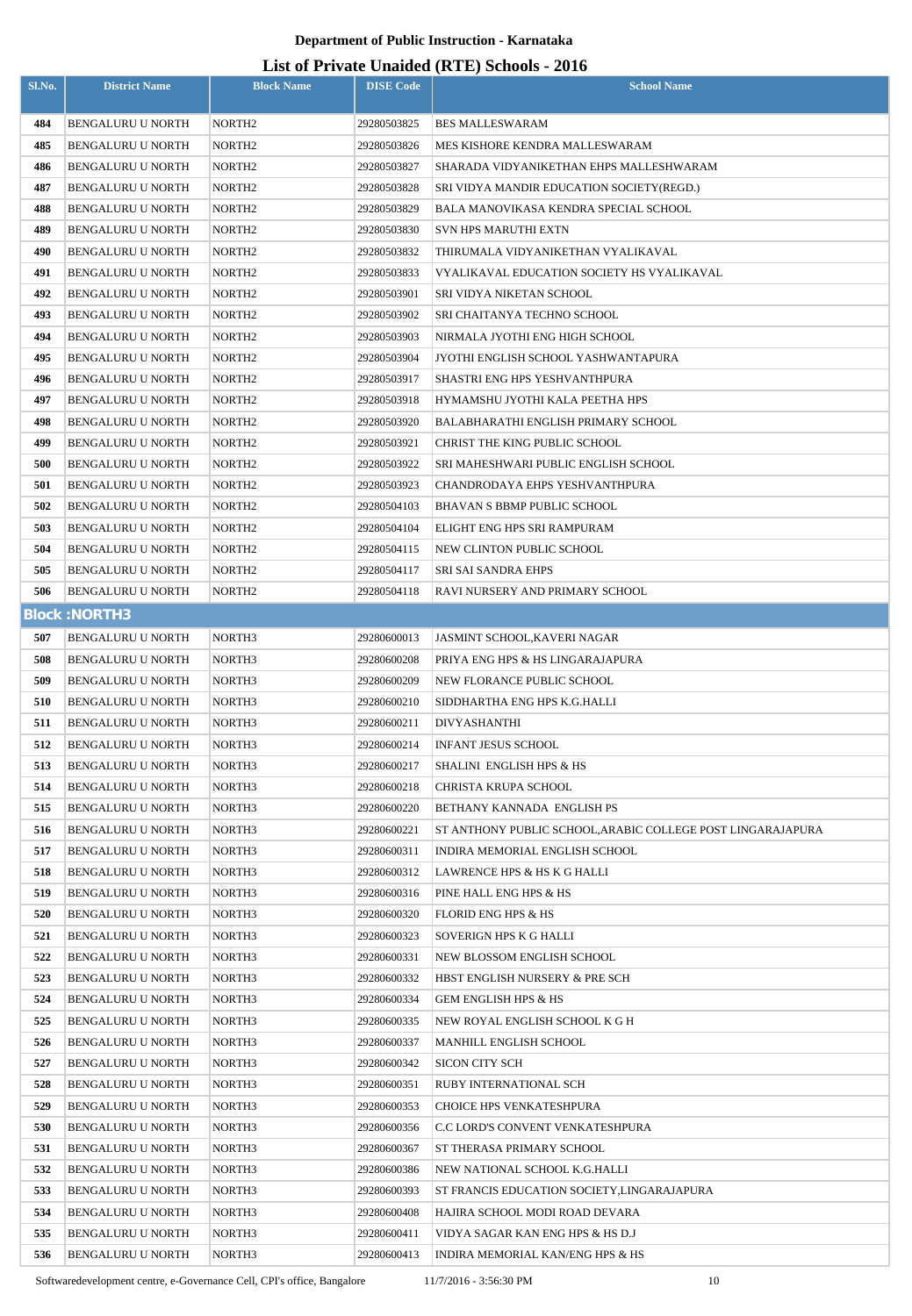| Sl.No.     | <b>District Name</b>                   | <b>Block Name</b> | <b>DISE Code</b>           | $\mu$ <sub>15</sub> of T <sub>11</sub> , and Onatucu (IVIII) behoofs $\mu$ <sub>010</sub><br><b>School Name</b> |
|------------|----------------------------------------|-------------------|----------------------------|-----------------------------------------------------------------------------------------------------------------|
| 537        | <b>BENGALURU U NORTH</b>               | NORTH3            | 29280600418                | VIDYA JYOTHI HPS & HS                                                                                           |
| 538        | BENGALURU U NORTH                      | NORTH3            | 29280600419                | LITTLE BELS PRIMARY SCHOOL D.J.HALL                                                                             |
| 539        | <b>BENGALURU U NORTH</b>               | NORTH3            | 29280600425                | ROYAL KAN/ENG HPS MODI ROAD                                                                                     |
| 540        | BENGALURU U NORTH                      | NORTH3            | 29280600426                | MODERN KAN/ ENG SCHOOL MODI ROAD                                                                                |
| 541        | <b>BENGALURU U NORTH</b>               | NORTH3            | 29280600436                | <b>GLOBE SCHOOL MODIGARDEN</b>                                                                                  |
| 542        | <b>BENGALURU U NORTH</b>               | NORTH3            | 29280600437                | TWIN BRIGHT SCHOOL D J HALLI                                                                                    |
| 543        | BENGALURU U NORTH                      | NORTH3            | 29280600440                | MECT PUBLIC SCHOOL                                                                                              |
| 544        | BENGALURU U NORTH                      | NORTH3            | 29280600441                | HUDA NATIONAL PRIMARY SCHOOL                                                                                    |
| 545        | BENGALURU U NORTH                      | NORTH3            | 29280600443                | ABDUL KALAM PRIMARY SCHOOL, MODI GARDEN                                                                         |
| 546        | BENGALURU U NORTH                      | NORTH3            | 29280600445                | ALL AMEEN BI BI FATHIMA ENGLISH HIGH SCHOOL D.J HALLI                                                           |
| 547        | BENGALURU U NORTH                      | NORTH3            | 29280600511                | RADHAKRISHNA HPS & HS GANGANAGAR                                                                                |
| 548        | BENGALURU U NORTH                      | NORTH3            | 29280600525                | TWINKLE STAR HPS & HS GANGANAGAR                                                                                |
| 549        | <b>BENGALURU U NORTH</b>               | NORTH3            | 29280600528                | VIDYA VAHINI EHPS & HS GANGANAGAR                                                                               |
| 550        | <b>BENGALURU U NORTH</b>               | NORTH3            | 29280600567                | MODERN PUBLIC ENG SCH. GANGANAGA                                                                                |
| 551        | <b>BENGALURU U NORTH</b>               | NORTH3            | 29280600577                | KENETH GERGO PUBLIC SCHOOL                                                                                      |
| 552        | <b>BENGALURU U NORTH</b>               | NORTH3            | 29280600587                | NEWERA SCHOOL                                                                                                   |
| 553        | <b>BENGALURU U NORTH</b>               | NORTH3            | 29280600588                | SIDDHARTHA PUB HPS & HS RT NAGAR                                                                                |
| 554        | BENGALURU U NORTH                      | NORTH3            | 29280600708                | DEVANGA SAMITHI                                                                                                 |
| 555        | BENGALURU U NORTH                      | NORTH3            | 29280600713                | STRACEY MEMORIAL HPS & HS                                                                                       |
| 556        | BENGALURU U NORTH                      | NORTH3            | 29280600714                | LILLY'S SCHOOL HPS & HS                                                                                         |
| 557        | BENGALURU U NORTH                      | NORTH3            | 29280600723                | ST GLORIOUS HPS & HS SR NAGAR                                                                                   |
| 558        | BENGALURU U NORTH                      | NORTH3            | 29280600735                | STRAWBERRY SCHOOL                                                                                               |
| 559        | BENGALURU U NORTH                      | NORTH3            | 29280600810                | SHANTHINIKETHANA HPS                                                                                            |
| 560        | BENGALURU U NORTH                      | NORTH3            | 29280600811                | <b>MATHRUKA NIKTHAN KUPEHPS</b>                                                                                 |
| 561        | <b>BENGALURU U NORTH</b>               | NORTH3            | 29280600815                | SOBHANA MEMORIAL SCHOOL WHEELER ROA                                                                             |
| 562        | <b>BENGALURU U NORTH</b>               | NORTH3            | 29280600827                | UNITED EDUCATION SOCIETY HOLY SAVIER ENGLISH SCHOOL                                                             |
| 563        | <b>BENGALURU U NORTH</b>               | NORTH3            | 29280600832                | OASIS INTERNATIONAL SCHOOL BENSON T                                                                             |
| 564        | BENGALURU U NORTH                      | NORTH3            | 29280600833                | VIDYAMRUTHA SCHOOL                                                                                              |
| 565        | <b>BENGALURU U NORTH</b>               | NORTH3            | 29280600902                | EAST POINT HPS & H S                                                                                            |
| 566        | <b>BENGALURU U NORTH</b>               | NORTH3            | 29280600906                | MARUTHI VIDYALAYA HPS & H S                                                                                     |
| 567<br>568 | BENGALURU U NORTH<br>BENGALURU U NORTH | NORTH3<br>NORTH3  | 29280600911<br>29280600917 | PATEL PUBLIC SCHOOL BANASAWADI<br>NEW BALDWIN RESIDETIAL SCHOOL                                                 |
| 569        | BENGALURU U NORTH                      | NORTH3            | 29280600932                | JAIGOPAL GARODIA SCHOOL                                                                                         |
| 570        | BENGALURU U NORTH                      | NORTH3            | 29280600935                | MOTHER MARY ENGLISH SCHOOL                                                                                      |
| 571        | <b>BENGALURU U NORTH</b>               | NORTH3            | 29280600936                | NEW CLARENCE PUBLIC SCHOOL                                                                                      |
| 572        | BENGALURU U NORTH                      | NORTH3            | 29280600937                | PARA MOUNT PUBLIC SCHOOL                                                                                        |
| 573        | BENGALURU U NORTH                      | NORTH3            | 29280600938                | CHRIST KING PUBLIC SCHOOL                                                                                       |
| 574        | BENGALURU U NORTH                      | NORTH3            | 29280600940                | AMARAVIDYA NIKETHAN                                                                                             |
| 575        | <b>BENGALURU U NORTH</b>               | NORTH3            | 29280600941                | FLORENCE PS & HS SUBBAIAHNA PALYA                                                                               |
| 576        | <b>BENGALURU U NORTH</b>               | NORTH3            | 29280600943                | MAXWELL PUBLIC SCHOOL                                                                                           |
| 577        | <b>BENGALURU U NORTH</b>               | NORTH3            | 29280601213                | SILICAN CITY UHPS INDIRANAGARA                                                                                  |
| 578        | <b>BENGALURU U NORTH</b>               | NORTH3            | 29280601220                | SREE CAVERY HPS & HS HOYSLA NAGAR                                                                               |
| 579        | <b>BENGALURU U NORTH</b>               | NORTH3            | 29280601221                | SHRI SHARADA VIDYA NIKETHAN                                                                                     |
| 580        | <b>BENGALURU U NORTH</b>               | NORTH3            | 29280601222                | TINY TOYS SCH LAKSHMIPURAM                                                                                      |
| 581        | BENGALURU U NORTH                      | NORTH3            | 29280601235                | PRISTINE PUB SCHOOL                                                                                             |
| 582        | BENGALURU U NORTH                      | NORTH3            | 29280601237                | HOLY CHRIST EHPS INDIRANAGAR                                                                                    |
| 583        | BENGALURU U NORTH                      | NORTH3            | 29280601308                | BMI NUR & PRY SCHOOL SHIVAJI                                                                                    |
| 584        | BENGALURU U NORTH                      | NORTH3            | 29280601324                | BHARGAVI ENGLIDSH SCH SHIVAJIN                                                                                  |
| 585        | <b>BENGALURU U NORTH</b>               | NORTH3            | 29280601350                | <b>SHASTRI EDU INSTITUTION</b>                                                                                  |
| 586        | BENGALURU U NORTH                      | NORTH3            | 29280601360                | HUDA NATIONAL SCHOOL SHIVAJINAGAR                                                                               |
| 587        | <b>BENGALURU U NORTH</b>               | NORTH3            | 29280601361                | <b>BAMBINO PUBLIC SCHOOL, BENSON TOWN</b>                                                                       |
| 588        | BENGALURU U NORTH                      | NORTH3            | 29280601365                | JUNIPER PUBLIC SCHOOL                                                                                           |
| 589        | <b>BENGALURU U NORTH</b>               | NORTH3            | 29280601410                | GURU HARIKRISHNA LPS ULSOOR                                                                                     |
| 590        | BENGALURU U NORTH                      | NORTH3            | 29280601413                | <b>AGCC HPS ULSOOR</b>                                                                                          |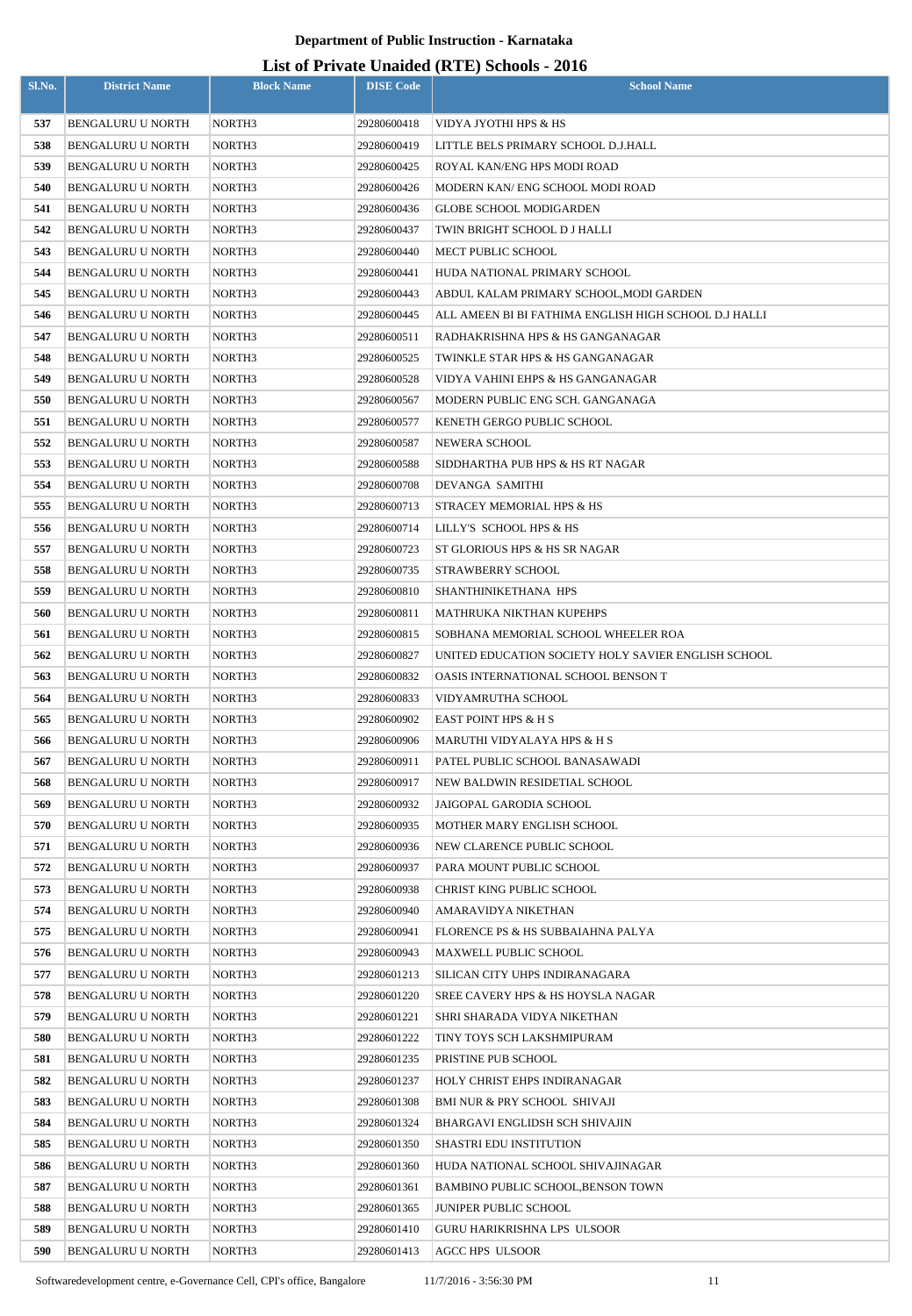| Sl.No.     | <b>District Name</b>                                 | <b>Block Name</b> | <b>DISE Code</b>           | <b>School Name</b>                                   |
|------------|------------------------------------------------------|-------------------|----------------------------|------------------------------------------------------|
|            |                                                      |                   |                            |                                                      |
| 591<br>592 | <b>BENGALURU U NORTH</b><br><b>BENGALURU U NORTH</b> | NORTH3<br>NORTH3  | 29280601415                | RBANMS NERSURY & PRI SCH ST JO<br>CHINMAYA VIDYALAYA |
| 593        | <b>BENGALURU U NORTH</b>                             | NORTH3            | 29280601424<br>29280601431 | YOGANANDESWAR EHPS                                   |
| 594        |                                                      | NORTH3            |                            | <b>AVISHKAR SCHOOL</b>                               |
| 595        | <b>BENGALURU U NORTH</b><br><b>BENGALURU U NORTH</b> | NORTH3            | 29280601433<br>29280601436 | AUROMIRA INTERNATIONAL SCHOOL                        |
| 596        | <b>BENGALURU U NORTH</b>                             | NORTH3            | 29280601717                | SHANTHI CHILDREN HPS                                 |
| 597        | <b>BENGALURU U NORTH</b>                             | NORTH3            | 29280601721                | ST JUDES EHPS & HS                                   |
| 598        | <b>BENGALURU U NORTH</b>                             | NORTH3            | 29280601726                | CHRIST THE KING SCHOOL                               |
| 599        | <b>BENGALURU U NORTH</b>                             | NORTH3            | 29280601727                | SHRADHANJALI INTEGRATED SCHOOL                       |
| 600        | <b>BENGALURU U NORTH</b>                             | NORTH3            | 29280601754                | <b>ACESSION PUBLIC SCHOOL</b>                        |
| 601        | <b>BENGALURU U NORTH</b>                             | NORTH3            | 29280601812                | MADADI PUBLIC SCH BH NAGAR                           |
| 602        | <b>BENGALURU U NORTH</b>                             | NORTH3            | 29280601819                | B E S T HPS SCHOOL COCKBOURN ROAD                    |
| 603        | <b>BENGALURU U NORTH</b>                             | NORTH3            | 29280601820                | MASEEHUL ULOOM PRIMARY SCHOOL                        |
| 604        | <b>BENGALURU U NORTH</b>                             | NORTH3            | 29280601821                | FAIRIES EDUCTIONAL INSTITUTION                       |
| 605        | <b>BENGALURU U NORTH</b>                             | NORTH3            | 29280601822                | NEHRU ENG HPS & HS BHARATHI NAGARA                   |
| 606        | <b>BENGALURU U NORTH</b>                             | NORTH3            | 29280601907                | KARNATAKA WHITE ROSE HPS & HS                        |
| 607        | <b>BENGALURU U NORTH</b>                             | NORTH3            | 29280601909                | POORNA SPRUTHI HPS & HS K B SANDRA                   |
| 608        | <b>BENGALURU U NORTH</b>                             | NORTH3            | 29280601910                | MOTHER THERESA HPS & HS SHAMPURA                     |
| 609        | <b>BENGALURU U NORTH</b>                             | NORTH3            | 29280601918                | AMMAR NP & HS K B SANDRA                             |
| 610        | <b>BENGALURU U NORTH</b>                             | NORTH3            | 29280601924                | SS PRIMARY SCHOOL KAVALBYRASANDRA                    |
| 611        | <b>BENGALURU U NORTH</b>                             | NORTH3            | 29280601925                | NEW BRIGHT SCHOOL                                    |
| 612        | <b>BENGALURU U NORTH</b>                             | NORTH3            | 29280601927                | <b>BEACON ENG PS &amp; HS</b>                        |
| 613        | <b>BENGALURU U NORTH</b>                             | NORTH3            | 29280601928                | CAUVERY NATIONAL PUBLIC SCHOOL CAUV                  |
| 614        | <b>BENGALURU U NORTH</b>                             | NORTH3            | 29280601930                | SOWBHAGYA KAN/ENG PRIMARY SCHOOL K                   |
| 615        | <b>BENGALURU U NORTH</b>                             | NORTH3            | 29280601938                | PMS PUBLIC SCHOO L.R BONDE MAIN RO                   |
| 616        | <b>BENGALURU U NORTH</b>                             | NORTH3            | 29280601951                | <b>MARWELS PRIMARY SCHOOL</b>                        |
| 617        | <b>BENGALURU U NORTH</b>                             | NORTH3            | 29280601957                | HOPE HPS & HS DODDANNANAGAR                          |
| 618        | <b>BENGALURU U NORTH</b>                             | NORTH3            | 29280601959                | ST WIN PUBLIC SCHOOL SHAMPURA                        |
| 619        | <b>BENGALURU U NORTH</b>                             | NORTH3            | 29280601960                | STRATFORD PUBLIC SCHOOL SHAMPURA                     |
| 620        | <b>BENGALURU U NORTH</b>                             | NORTH3            | 29280601962                | NEW BHARATH PUBLIC SCHOOL                            |
| 621        | <b>BENGALURU U NORTH</b>                             | NORTH3            | 29280601963                | KARNATAKA PUBLIC SCHOOL MODIGARDEN                   |
| 622        | <b>BENGALURU U NORTH</b>                             | NORTH3            | 29280601964                | RAINBOW PUBLIC SCHOOL MODIGARDEN                     |
| 623        | BENGALURU U NORTH                                    | NORTH3            | 29280601989                | BREAMZ PUBLIC SCHOOL.AMBEDKAR LAYOUT                 |
| 624        | <b>BENGALURU U NORTH</b>                             | NORTH3            | 29280601994                | HUDA NATIONAL SCHOOL K.B.SANDRA                      |
| 625        | <b>BENGALURU U NORTH</b>                             | NORTH3            | 29280601999                | <b>GRACE INTERNATIONAL SCHOOL</b>                    |
| 626        | BENGALURU U NORTH                                    | NORTH3            | 29280602007                | D.S.M. MEMORIAL ENG SCHOOL                           |
| 627        | BENGALURU U NORTH                                    | NORTH3            | 29280602010                | SWAMY VIVEKANANDA KAN & ENG SC                       |
| 628        | BENGALURU U NORTH                                    | NORTH3            | 29280602016                | JAYER MEMORIALE SCHOOL                               |
| 629        | BENGALURU U NORTH                                    | NORTH3            | 29280602019                | ADITYA INT CONVENT SCHOOL                            |
| 630        | BENGALURU U NORTH                                    | NORTH3            | 29280602022                | SRI CHAITANYA TECHNO SCHOOL                          |
| 631        | <b>BENGALURU U NORTH</b>                             | NORTH3            | 29280602027                | HOLY FAITH SCHOOL                                    |
| 632        | BENGALURU U NORTH                                    | NORTH3            | 29280602028                | THE YOUNG INDIAN ENG SCHOOL                          |
| 633        | BENGALURU U NORTH                                    | NORTH3            | 29280602029                | NARAYANA OLYMPAID SCHOOL                             |
| 634        | <b>BENGALURU U NORTH</b>                             | NORTH3            | 29280602030                | S.M.K. PRIMARY SCHOOL                                |
| 635        | <b>BENGALURU U NORTH</b>                             | NORTH3            | 29280602031                | MOTHER THERESA PUBLIC SCHOOL                         |
| 636        | <b>BENGALURU U NORTH</b>                             | NORTH3            | 29280602158                | <b>NASEEH HPS FRAZERTOWN</b>                         |
| 637        | <b>BENGALURU U NORTH</b>                             | NORTH3            | 29280602159                | ZEENATH ACCODOMY                                     |
| 638        | <b>BENGALURU U NORTH</b>                             | NORTH3            | 29280602167                | MADRASA-E-ZAINAB SCHOOL                              |
| 639        | BENGALURU U NORTH                                    | NORTH3            | 29280602168                | <b>BLUE SAPPHIRE SCHOOL</b>                          |
| 640        | BENGALURU U NORTH                                    | NORTH3            | 29280602211                | SRI AYAPPAN HPS & HS JAYAMAHAL                       |
| 641        | BENGALURU U NORTH                                    | NORTH3            | 29280602227                | COLONELHILL ENGLISH HS SHIVAJI NAGARA                |
| 642        | <b>BENGALURU U NORTH</b>                             | NORTH3            | 29280602228                | MMET ENGLISH PRIMARY SCHOOL                          |
| 643        | <b>BENGALURU U NORTH</b>                             | NORTH3            | 29280602306                | HRHA HPS & HS J C NAGAR                              |
| 644        | BENGALURU U NORTH                                    | NORTH3            | 29280602307                | NEW MODERN EHPS J C NAGAR                            |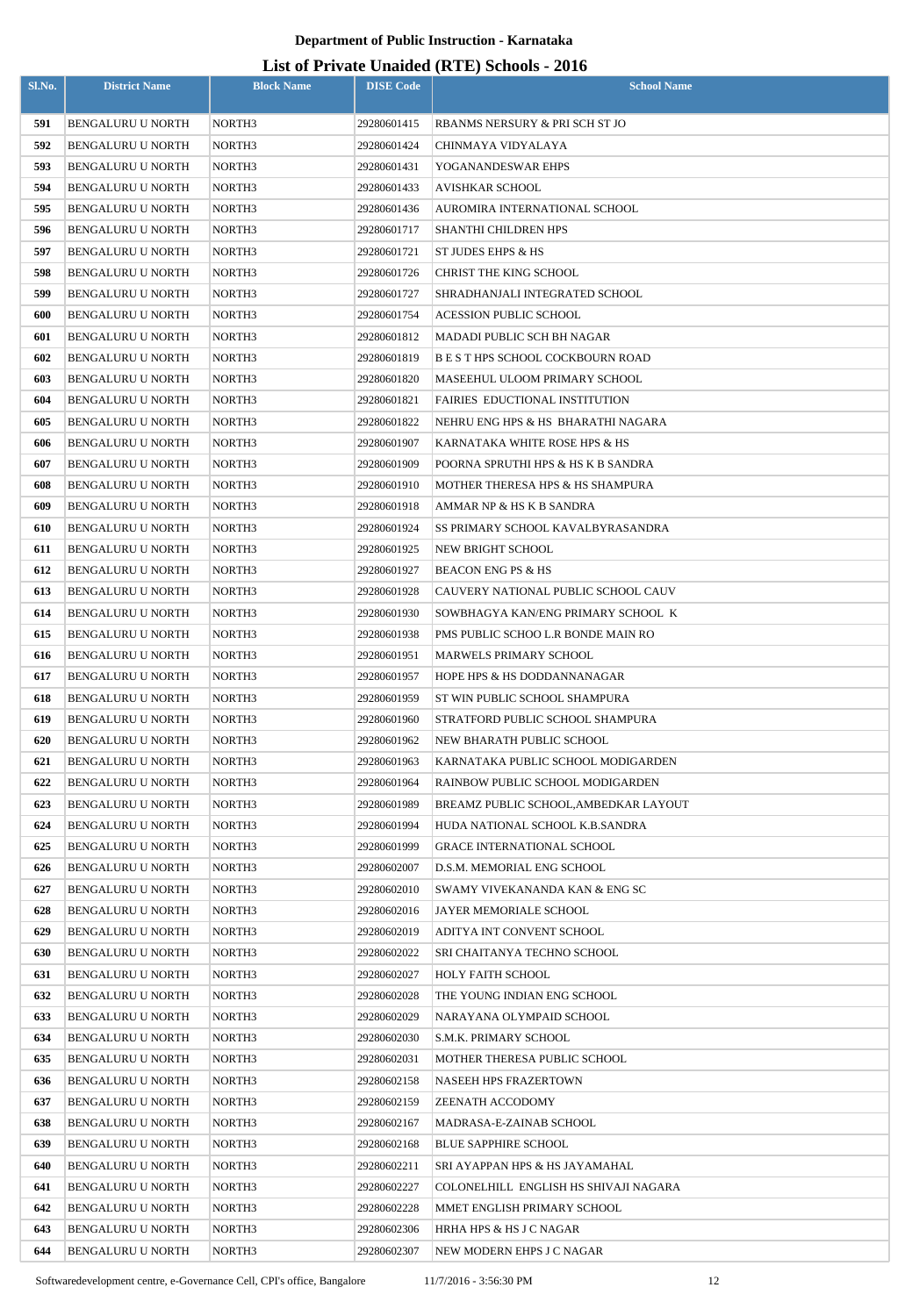| Sl.No.     | <b>District Name</b>                                 | <b>Block Name</b> | <b>DISE Code</b>           | $\frac{1}{2}$<br><b>School Name</b>                       |
|------------|------------------------------------------------------|-------------------|----------------------------|-----------------------------------------------------------|
|            |                                                      |                   |                            |                                                           |
| 645        | <b>BENGALURU U NORTH</b>                             | NORTH3            | 29280602311                | APOORVA PUBLIC SCH MATADHALLI                             |
| 646        | BENGALURU U NORTH                                    | NORTH3            | 29280602313                | <b>ADARSHA EHPS &amp; HS</b>                              |
| 647        | <b>BENGALURU U NORTH</b>                             | NORTH3            | 29280602321                | KABEER SCHOOL MATTADAHALLI                                |
| 648        | <b>BENGALURU U NORTH</b>                             | NORTH3            | 29280602327                | M G E S ENG HPS & HS M R PALYA                            |
| 649        | BENGALURU U NORTH<br><b>BENGALURU U NORTH</b>        | NORTH3            | 29280602408                | BHARATHIYA HPS VASANTHA NAGAR<br>PRASIDHI SCHOOL          |
| 650        |                                                      | NORTH3            | 29280602409                |                                                           |
| 651        | <b>BENGALURU U NORTH</b>                             | NORTH3            | 29280602426                | SMT KAMALA BAI EHPS QUEENS ROAD                           |
| 652        | <b>BENGALURU U NORTH</b>                             | NORTH3            | 29280602502                | <b>FLORENCE EHPS</b>                                      |
| 653        | BENGALURU U NORTH                                    | NORTH3            | 29280602509                | <b>QUOHUL ISLAM HPS</b>                                   |
| 654        | BENGALURU U NORTH                                    | NORTH3            | 29280602513                | <b>TWINKLE HPS</b>                                        |
| 655<br>656 | BENGALURU U NORTH<br><b>BENGALURU U NORTH</b>        | NORTH3            | 29280602515                | KRUPA PUBLIC SCHOOL DAVIS ROAD RICH                       |
|            |                                                      | NORTH3            | 29280602521                | C F ANDREWS ENG SCHOOL                                    |
| 657        | BENGALURU U NORTH<br><b>BENGALURU U NORTH</b>        | NORTH3            | 29280602523                | TINY TOYS ENG SCHOOL                                      |
| 658<br>659 |                                                      | NORTH3            | 29280602524                | <b>BEST PUBLIC SCHOOL</b>                                 |
|            | BENGALURU U NORTH                                    | NORTH3<br>NORTH3  | 29280602527                | EUNICE NURSERY & PRE SCHOOL                               |
| 660        | <b>BENGALURU U NORTH</b><br><b>BENGALURU U NORTH</b> |                   | 29280602528<br>29280602540 | ALPHA PUBLIC SCHOOL PILLANNAGARDEN                        |
| 661        |                                                      | NORTH3            |                            | SHADAB HPS TANNERY ROAD                                   |
| 662        | <b>BENGALURU U NORTH</b>                             | NORTH3            | 29280602541                | SUN RISE HPS SCHOOL                                       |
| 663        | BENGALURU U NORTH                                    | NORTH3            | 29280602546                | ST.MARYS ENGLISH HR.PRIMARY SCHOOL                        |
| 664        | <b>BENGALURU U NORTH</b>                             | NORTH3            | 29280602601                | <b>CARMEL CONVENTS HPS</b>                                |
| 665        | <b>BENGALURU U NORTH</b>                             | NORTH3            | 29280602602                | EVERSHINE KACHARAKANNA HALLI                              |
| 666        | <b>BENGALURU U NORTH</b>                             | NORTH3            | 29280602605                | IMMANUAL SUGNANJOYTHI K K HALL                            |
| 667<br>668 | <b>BENGALURU U NORTH</b>                             | NORTH3<br>NORTH3  | 29280602607                | LAKSHMI MEMORIAL K K HALLI<br><b>BRIGHT PUBLIC SCHOOL</b> |
| 669        | <b>BENGALURU U NORTH</b><br>BENGALURU U NORTH        | NORTH3            | 29280602642<br>29280602646 | <b>ST.PAUL HPS &amp; HS</b>                               |
| 670        | <b>BENGALURU U NORTH</b>                             | NORTH3            | 29280602701                | FIRST STEP SCHOOL ANWAR LAY OUT                           |
| 671        | BENGALURU U NORTH                                    | NORTH3            | 29280602703                | N A PUBLIC HPS KUSHALNAGAR                                |
| 672        | <b>BENGALURU U NORTH</b>                             | NORTH3            | 29280602705                | Y.M. PUBLIC SCHOOL ANWARLAYOUT                            |
| 673        | <b>BENGALURU U NORTH</b>                             | NORTH3            | 29280602706                | <b>BLOOM SCHOLL KUSHALNGAR</b>                            |
| 674        | <b>BENGALURU U NORTH</b>                             | NORTH3            | 29280602707                | HOLY SHRINE ENG SCHOOL ANWAR LAY OUT                      |
| 675        | BENGALURU U NORTH                                    | NORTH3            | 29280602710                | ST MARKS EDUCATIONAL TRUST CHIKKANN                       |
| 676        | <b>BENGALURU U NORTH</b>                             | NORTH3            | 29280602711                | S.D.A ENG SCH K.G.HALLI                                   |
| 677        | BENGALURU U NORTH                                    | NORTH3            | 29280602712                | ST. MOTHER THERESA MEMORIAL ENG SCHOOL                    |
| 678        | <b>BENGALURU U NORTH</b>                             | NORTH3            | 29280602713                | NEW FLARANCE SCHOOL ANWARLAYOUT                           |
| 679        | BENGALURU U NORTH                                    | NORTH3            | 29280602716                | NEW CITIZEN SCHOOL HPS & HS K B SAN                       |
| 680        | BENGALURU U NORTH                                    | NORTH3            | 29280602717                | INDIAN CHILDREN ENG PS & HS K B SA                        |
| 681        | BENGALURU U NORTH                                    | NORTH3            | 29280602718                | SATHY SEVA HPS & HS K B SANDRA                            |
| 682        | BENGALURU U NORTH                                    | NORTH3            | 29280602719                | LITTLE ANGLELS HPS CHIKKANNALAYOUT                        |
| 683        | BENGALURU U NORTH                                    | NORTH3            | 29280602722                | MARIYAM HPS & HS BASAVAMAGARA                             |
| 684        | BENGALURU U NORTH                                    | NORTH3            | 29280602723                | NEW HORIZEN HPS & HS VENKATESHPURA                        |
| 685        | <b>BENGALURU U NORTH</b>                             | NORTH3            | 29280602724                | NEW UNITED PS K B SANDRA                                  |
| 686        | <b>BENGALURU U NORTH</b>                             | NORTH3            | 29280602725                | NAVABHARATH EHPS&HS DODDANNALAYOUT                        |
| 687        | <b>BENGALURU U NORTH</b>                             | NORTH3            | 29280602730                | CRESENT PUBLIC SCHOOL SHAMPUR MAIN ROAD                   |
| 688        | <b>BENGALURU U NORTH</b>                             | NORTH3            | 29280602731                | PLAY WELL PUBLIC SCHOOL K G HALLI                         |
| 689        | <b>BENGALURU U NORTH</b>                             | NORTH3            | 29280602733                | DE-LITE HPS & HS KAMARAJANAGAR                            |
| 690        | <b>BENGALURU U NORTH</b>                             | NORTH3            | 29280602734                | ST MARIYAM HPS & HS K B SANDRA                            |
| 691        | <b>BENGALURU U NORTH</b>                             | NORTH3            | 29280602801                | AL FAROOQ URDU HPS K G HALLI                              |
| 692        | <b>BENGALURU U NORTH</b>                             | NORTH3            | 29280602802                | HUDA NATIONAL SCHOOL,HIDYATH NAGAR K G HALLI              |
| 693        | <b>BENGALURU U NORTH</b>                             | NORTH3            | 29280602804                | ST FRAZER HPS & HS RASHAD NAGAR                           |
| 694        | BENGALURU U NORTH                                    | NORTH3            | 29280602807                | DAWN ENG SCH K G HALLI                                    |
| 695        | BENGALURU U NORTH                                    | NORTH3            | 29280602809                | KARNATAKA WHITE ROSE KUSHAL NA                            |
| 696        | <b>BENGALURU U NORTH</b>                             | NORTH3            | 29280602810                | <b>BANGALORE LITTLE ENG HPS</b>                           |
| 697        | <b>BENGALURU U NORTH</b>                             | NORTH3            | 29280602901                | VANI EHPS & HS GANGANAGAR                                 |
| 698        | BENGALURU U NORTH                                    | NORTH3            | 29280602902                | <b>BOSTON EDU SOCIETY HPS &amp; HS</b>                    |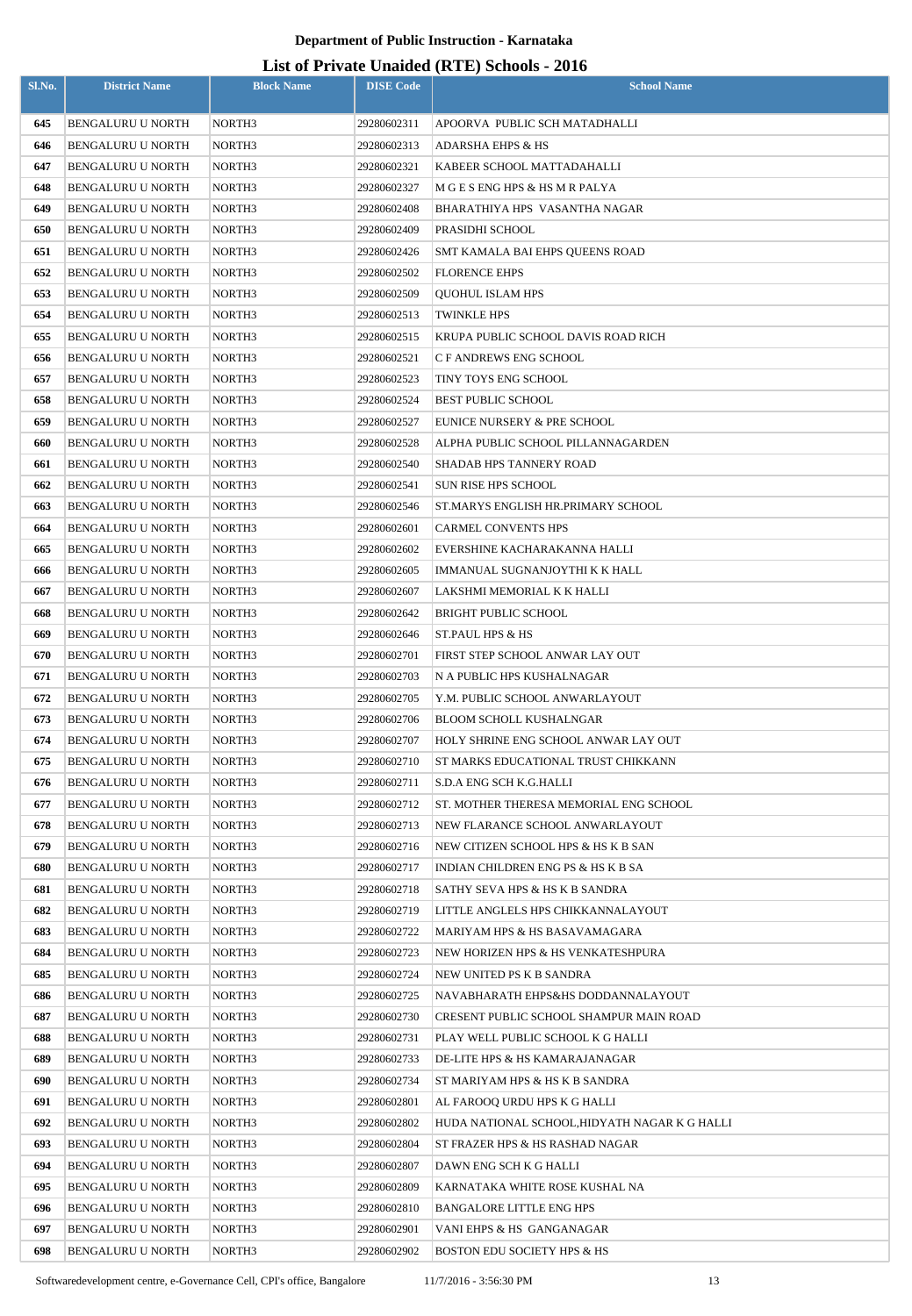## **List of Private Unaided (RTE) Schools - 2016**

|            |                                                      |                    |                            | List of Trivate Unaffect $(X, L)$ Schools - 2010              |
|------------|------------------------------------------------------|--------------------|----------------------------|---------------------------------------------------------------|
| Sl.No.     | <b>District Name</b>                                 | <b>Block Name</b>  | <b>DISE Code</b>           | <b>School Name</b>                                            |
| 699        | <b>BENGALURU U NORTH</b>                             | NORTH3             | 29280602903                | ALWIN EHPS & HS GANGANAGAR                                    |
| 700        | BENGALURU U NORTH                                    | NORTH <sub>3</sub> | 29280602904                | RT NAGAR EHPS & HS                                            |
| 701        | BENGALURU U NORTH                                    | NORTH3             | 29280602906                | G R V HPS AND HS DENA BANK COLONY                             |
| 702        | BENGALURU U NORTH                                    | NORTH3             | 29280603001                | ELEGANT INTERNATIONAL SCHHOL                                  |
| 703        | BENGALURU U NORTH                                    | NORTH3             | 29280603002                | RT NAGAR PUBLIC SCHOOL                                        |
| 704        | BENGALURU U NORTH                                    | NORTH3             | 29280603003                | MAMATHA PRIMARY SCHOOL                                        |
| 705        | BENGALURU U NORTH                                    | NORTH3             | 29280603005                | TRILIUM PUBLIC SCHOOL                                         |
| 706        | <b>BENGALURU U NORTH</b>                             | NORTH3             | 29280603010                | UNIVERSAL EHPS & HS GANGANAGAR                                |
| 707        | <b>BENGALURU U NORTH</b>                             | NORTH3             | 29280603012                | NAVODAYA VIDYANIKETHAN HPS & HS                               |
| 708        | BENGALURU U NORTH                                    | NORTH3             | 29280603013                | <b>CROWN CONVENT HPS &amp; HS</b>                             |
| 709        | BENGALURU U NORTH                                    | NORTH3             | 29280603018                | IQRA NURSERY & PRIMARY SCHOOL                                 |
| 710        | BENGALURU U NORTH                                    | NORTH3             | 29280603020                | MATHA ENG SCH RAHMATHNAGAR                                    |
| 711        | BENGALURU U NORTH                                    | NORTH3             | 29280603021                | VATICAN HIGH SCHOOL                                           |
| 712        | BENGALURU U NORTH                                    | NORTH3             | 29280603022                | HUDA NATIONAL SCHOOL                                          |
| 713        | BENGALURU U NORTH                                    | NORTH3             | 29280603023                | LATHEEF SCIENC TECHNOLOGY PRIMARY SCHOOL                      |
| 714        | <b>BENGALURU U NORTH</b>                             | NORTH3             | 29280603102                | <b>GLOBAL HIGH SCHOOL</b>                                     |
| 715        | BENGALURU U NORTH                                    | NORTH3             | 29280603201                | DIVYA JYOTHI PRIMARY SCHOOL                                   |
| 716        | BENGALURU U NORTH                                    | NORTH3             | 29280603202                | PROVIDENCE HHPS%HS KAMMANAHALLI                               |
| 717        | BENGALURU U NORTH                                    | NORTH3             | 29280603203                | PRIYADHARSHINI                                                |
| 718        | <b>BENGALURU U NORTH</b>                             | NORTH3             | 29280603207                | ST. JOSEPH ENG JANAKI RAM LAYOUT                              |
| 719        | BENGALURU U NORTH                                    | NORTH3             | 29280603212                | MMET HPS & HS M.S NAGAR                                       |
| 720        | BENGALURU U NORTH                                    | NORTH3             | 29280603213                | PAULS ENGLISH HPS & HS                                        |
| 721        | BENGALURU U NORTH                                    | NORTH3             | 29280603214                | LITTLE ANGELS SCHOOL KAMMANAHALLI                             |
| 722        | BENGALURU U NORTH                                    | NORTH3             | 29280603215                | JAYALAKSHMI HIGHER P S SUBBAIA                                |
| 723        | BENGALURU U NORTH                                    | NORTH3             | 29280603402                | MAYOR KAN/ENG HPS & HS D.J HALLI                              |
| 724        | BENGALURU U NORTH                                    | NORTH3             | 29280603408                | LORETTA HPS & HS COFFE BOARD COLONY                           |
| 725        | BENGALURU U NORTH                                    | NORTH3             | 29280603409                | Don Bosco Primary School D J HALLI                            |
| 726        | BENGALURU U NORTH                                    | NORTH3             | 29280603501                | SRI MALLIKARJUNA SWAMY NURSERY AND PRIMARY SCHOOL             |
| 727        | BENGALURU U NORTH                                    | NORTH <sub>3</sub> | 29280603507                | KUSHAL ENGLISH SCHOOL D J HALL                                |
| 728        | <b>BENGALURU U NORTH</b>                             | NORTH3             | 29280603509                | LITTLE ROBIN KHPS                                             |
| 729<br>730 | <b>BENGALURU U NORTH</b>                             | NORTH3             | 29280603511                | <b>BENHUR HPS &amp; HS</b>                                    |
| 731        | <b>BENGALURU U NORTH</b><br><b>BENGALURU U NORTH</b> | NORTH3             | 29280603512                | <b>EXCELLENT ENG SCHOOL</b><br>JAMIA ASHRAFIYA SCHOOL D.J.HAL |
| 732        | <b>BENGALURU U NORTH</b>                             | NORTH3<br>NORTH3   | 29280603516<br>29280603520 | SHASTRY'S ENG HPS & HS PULAK                                  |
| 733        | BENGALURU U NORTH                                    | NORTH3             | 29280603601                | ST FATHIMA HPS& HS BRUNDAVANALAYOUT                           |
| 734        | <b>BENGALURU U NORTH</b>                             | NORTH3             | 29280603602                | WISDOM SCH YASEEN NAGAR H P R                                 |
| 735        | BENGALURU U NORTH                                    | NORTH3             | 29280603603                | S J R PUBLIC SCHOOL H B R LAYOUT                              |
| 736        | <b>BENGALURU U NORTH</b>                             | NORTH3             | 29280603604                | MERRY MOUNT SCHOOL V PURAM                                    |
| 737        | <b>BENGALURU U NORTH</b>                             | NORTH3             | 29280603605                | M N FAIR HEAVEN SCHOOL YASEENNAGAR                            |
| 738        | BENGALURU U NORTH                                    | NORTH3             | 29280603606                | J S S PUBLIC SCHOOL H B R LAY OUT                             |
|            | <b>Block: NORTH4</b>                                 |                    |                            |                                                               |
| 739        | <b>BENGALURU U NORTH</b>                             | NORTH <sub>4</sub> | 29280700102                | AGRAGAMI PUBLIC SCHOOL                                        |
| 740        | BENGALURU U NORTH                                    | NORTH4             | 29280700104                | CHAITHANYA TECHNO SCHOOL                                      |
| 741        | <b>BENGALURU U NORTH</b>                             | NORTH4             | 29280700127                | GNANA DEEPIKA SHARGAVI ED CNTR                                |
| 742        | <b>BENGALURU U NORTH</b>                             | NORTH4             | 29280700134                | MEC KANNADA SCHOOL YALAHANKA                                  |
| 743        | BENGALURU U NORTH                                    | NORTH <sub>4</sub> | 29280700136                | NEWTOWN PUBLIC SCHOOL YELAHANKA                               |
| 744        | BENGALURU U NORTH                                    | NORTH <sub>4</sub> | 29280700138                | POORNAPRAJNA HPS                                              |
| 745        | <b>BENGALURU U NORTH</b>                             | NORTH <sub>4</sub> | 29280700140                | SADGURUR HIGHER PRIMARY SHOOL                                 |
| 746        | BENGALURU U NORTH                                    | NORTH <sub>4</sub> | 29280700141                | SRI VIVEKA BALA MANDIRA SCHOOL                                |
| 747        | <b>BENGALURU U NORTH</b>                             | NORTH <sub>4</sub> | 29280700144                | SWAMY VIVEKANANDA EPS                                         |
| 748        | BENGALURU U NORTH                                    | NORTH4             | 29280700148                | <b>SESHADRIPURAM ENG HPS</b>                                  |
| 749        | <b>BENGALURU U NORTH</b>                             | NORTH <sub>4</sub> | 29280700158                | <b>G.K NAIDU SCHOOL 4TH PHASE</b>                             |
| 750        | <b>BENGALURU U NORTH</b>                             | NORTH <sub>4</sub> | 29280700159                | <b>JNANA JYOTHI PRIMARY SCHOOL</b>                            |
| 751        | <b>BENGALURU U NORTH</b>                             | NORTH <sub>4</sub> | 29280700166                | NEW OXFORD ENGLISH SCH SHANDY                                 |

Softwaredevelopment centre, e-Governance Cell, CPI's office, Bangalore 11/7/2016 - 3:56:30 PM 14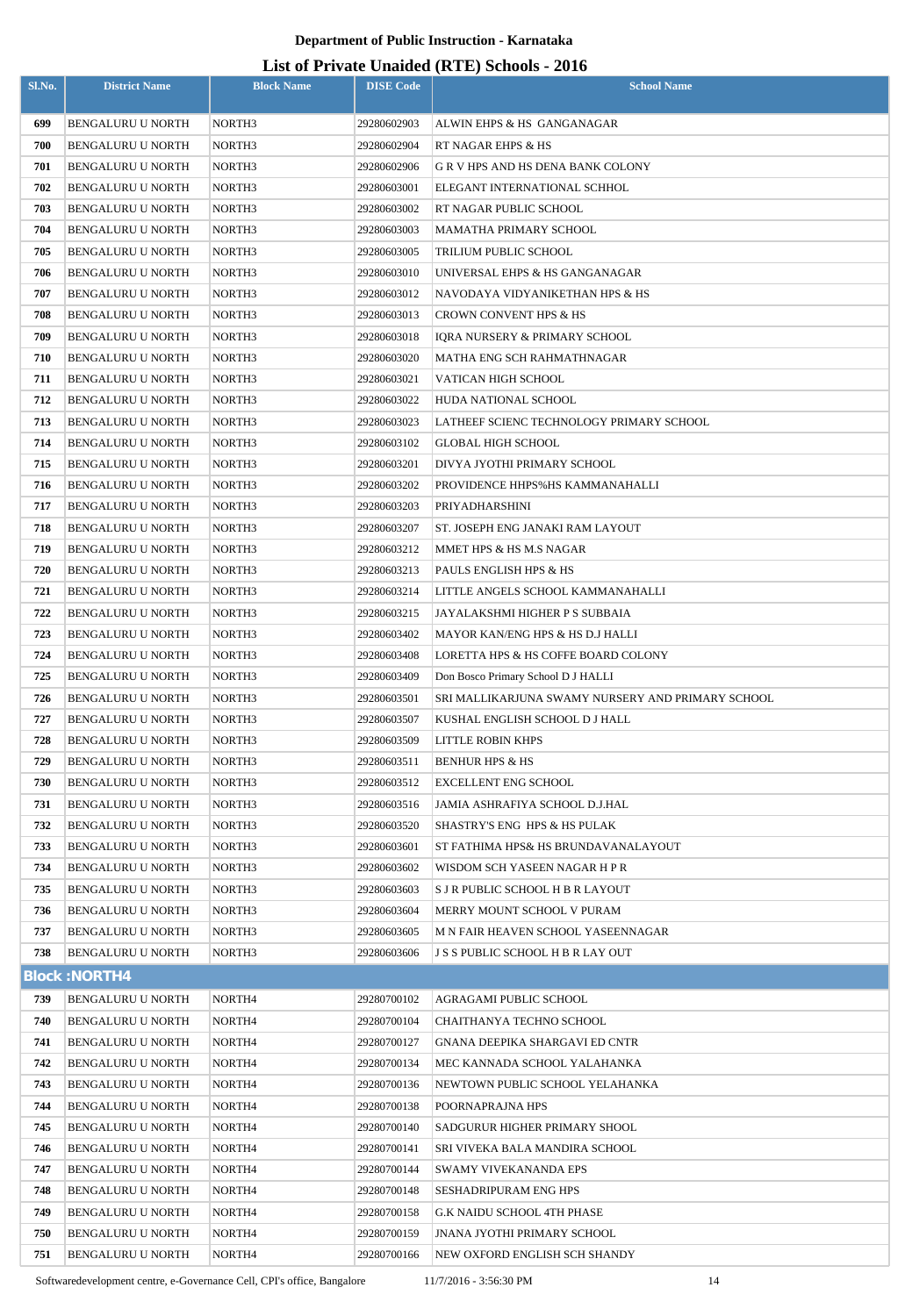| Sl.No.     | <b>District Name</b>                   | <b>Block Name</b>  | <b>DISE Code</b>           | $\sum_{i=1}^{n}$<br><b>School Name</b>                          |
|------------|----------------------------------------|--------------------|----------------------------|-----------------------------------------------------------------|
| 752        | BENGALURU U NORTH                      | NORTH4             | 29280700167                | LITTLE ANGELS GARDEN SCHOOL                                     |
| 753        | <b>BENGALURU U NORTH</b>               | NORTH <sub>4</sub> | 29280700170                | MEC EPS GANDHINAGAR                                             |
| 754        | BENGALURU U NORTH                      | NORTH4             | 29280700172                | ADITHYA ENG HIGHER P S                                          |
| 755        | BENGALURU U NORTH                      | NORTH4             | 29280700175                | SHESHADRIPURAM PUBLIC SCHOOL                                    |
| 756        | BENGALURU U NORTH                      | NORTH4             | 29280700176                | MOUNT MARY SCHOOL                                               |
| 757        | BENGALURU U NORTH                      | NORTH4             | 29280700184                | VIJAYA JYOTHI ENGLISH SCHOOL                                    |
| 758        | BENGALURU U NORTH                      | NORTH4             | 29280700187                | GNANABHARATHI VIDYA NILAYAM                                     |
| 759        | <b>BENGALURU U NORTH</b>               | NORTH4             | 29280700196                | OOTY CONVENT YNT                                                |
| 760        | <b>BENGALURU U NORTH</b>               | NORTH4             | 29280700203                | SIDDARATH VIDYA SAMASTE                                         |
| 761        | <b>BENGALURU U NORTH</b>               | NORTH4             | 29280700204                | MAGNUM INTERNATIONAL SCHOOL                                     |
| 762        | <b>BENGALURU U NORTH</b>               | NORTH-4            | 29280700205                | <b>B G S SCHOOL THOTAGERE</b>                                   |
| 763        | <b>BENGALURU U NORTH</b>               | NORTH4             | 29280700302                | JAGRUTHI PUBLIC SCHOOL                                          |
| 764        | <b>BENGALURU U NORTH</b>               | NORTH4             | 29280700304                | PRODENCE PUBLICK SCHOOL                                         |
| 765        | BENGALURU U NORTH                      | NORTH4             | 29280700404                | SHREE VIDYANIKETHAN SCHOOL                                      |
| 766        | BENGALURU U NORTH                      | NORTH4             | 29280700406                | SREE VIDYANIKHETHANA SCHOOL                                     |
| 767        | <b>BENGALURU U NORTH</b>               | NORTH4             | 29280700502                | FEDERAL PUBLIC SCHOOL                                           |
| 768        | BENGALURU U NORTH                      | NORTH4             | 29280700702                | GURUKULA VIDYA KENDRA                                           |
| 769        | <b>BENGALURU U NORTH</b>               | NORTH4             | 29280701201                | SHARADHA VIDYALAYA PUBLIC SCHOOL                                |
| 770        | <b>BENGALURU U NORTH</b>               | NORTH4             | 29280701702                | OXFORD ENGLISH SCHOOL                                           |
| 771        | <b>BENGALURU U NORTH</b>               | NORTH4             | 29280701803                | SAISHANKAR VIDYASHAALE UNAIDED                                  |
| 772        | <b>BENGALURU U NORTH</b>               | NORTH4             | 29280701902                | SRI GOPAL VIDYA KENDRA                                          |
| 773        | <b>BENGALURU U NORTH</b>               | NORTH4             | 29280702002                | OMEGAGNANODHAYA ENGLISH CONVENT                                 |
| 774        | <b>BENGALURU U NORTH</b>               | NORTH4             | 29280702102                | <b>CAMBRIDGE SCHOOL</b>                                         |
| 775        | <b>BENGALURU U NORTH</b>               | NORTH4             | 29280702103                | OXFORD ENG SCHOOL SONNAPPANNAHALLI                              |
| 776        | <b>BENGALURU U NORTH</b>               | NORTH <sub>4</sub> | 29280702203                | GEETHANJALI PUBLIC SCHOOL                                       |
| 777        | <b>BENGALURU U NORTH</b>               | NORTH4             | 29280702205                | VISHWA VIDYAPEETH                                               |
| 778        | BENGALURU U NORTH                      | NORTH4             | 29280702208                | R.T.N.E.T PUBLIC SCHOOL                                         |
| 779        | <b>BENGALURU U NORTH</b>               | NORTH4             | 29280702304                | INSIGHT INTERNATIONAL SCHOOL                                    |
| 780        | <b>BENGALURU U NORTH</b>               | NORTH4             | 29280703002                | NAVASHAKTHI VIDYALAYA                                           |
| 781        | <b>BENGALURU U NORTH</b>               | NORTH4             | 29280703003                | SIR M VISHVESHWARIAH VIDYANIKETAN PRY SCHOOL                    |
| 782        | BENGALURU U NORTH                      | NORTH4             | 29280703005                | UNIQUE PUBLIC SCH CHIKKABANAVA                                  |
| 783        | BENGALURU U NORTH                      | NORTH4             | 29280703006                | <b>SUNSHINE PUBLIC SCHOOL</b>                                   |
| 784        | BENGALURU U NORTH                      | NORTH4             | 29280703007                | NATIONAL PUBLIC SCHOOL                                          |
| 785        | <b>BENGALURU U NORTH</b>               | NORTH4             | 29280703008                | SARASWATHI VIDYANIKETHAN                                        |
| 786        | <b>BENGALURU U NORTH</b>               | NORTH4             | 29280703009                | SILVER SPRING INTERNATIONAL SCHOOL                              |
| 787        | BENGALURU U NORTH                      | NORTH4             | 29280703202                | FAITH BRITISH SCHOOL                                            |
| 788        | BENGALURU U NORTH                      | NORTH4             | 29280703403                | POORNA LEARNING CENTER                                          |
| 789        | BENGALURU U NORTH                      | NORTH4             | 29280703405                | <b>EUR SCHOOL</b>                                               |
| 790        | BENGALURU U NORTH                      | NORTH4             | 29280703406                | AKSHARA MONTSARY                                                |
| 791        | BENGALURU U NORTH                      | NORTH4             | 29280703503                | SHARADHA VIDHYALAYA SADENA HALLI                                |
| 792        | BENGALURU U NORTH                      | NORTH4             | 29280703703                | NAGARUJUNA PUBLIC SCHOOL NYT                                    |
| 793<br>794 | <b>BENGALURU U NORTH</b>               | NORTH4             | 29280703902                | JNANA JYOTHI VIDYALA SCHOOL                                     |
| 795        | BENGALURU U NORTH<br>BENGALURU U NORTH | NORTH4<br>NORTH4   | 29280703905<br>29280703907 | SOURYODAYA NATIONA PUBLIC SCHOOL<br>G K NAIDU SCHOOL RAJANKUNTE |
| 796        | <b>BENGALURU U NORTH</b>               | NORTH4             | 29280704202                | CHAITANYA VIDYALAYA                                             |
| 797        | <b>BENGALURU U NORTH</b>               | NORTH4             | 29280704507                | <b>R.V CONVENT</b>                                              |
| 798        | BENGALURU U NORTH                      | NORTH4             | 29280704515                | VIDYA VIHAR INTERNATIONAL SCHOOL                                |
| 799        | BENGALURU U NORTH                      | NORTH4             | 29280704602                | VIDYA SHANKAR PUBLIC SCHOOL                                     |
| 800        | BENGALURU U NORTH                      | NORTH4             | 29280704807                | SRI GNANA JYOTHI EDUCATION SOC                                  |
| 801        | BENGALURU U NORTH                      | NORTH4             | 29280704809                | <b>GEENA PUBLIC SCHOOL</b>                                      |
| 802        | BENGALURU U NORTH                      | NORTH4             | 29280704814                | G.K NAIDU SCHOOL AGRAHARA LAYOUT                                |
| 803        | BENGALURU U NORTH                      | NORTH4             | 29280705303                | SAI VIDYAMANDIRA SCHOOL                                         |
| 804        | BENGALURU U NORTH                      | NORTH4             | 29280705308                | JAGRUTHI PUBLIC SCHOOL                                          |
| 805        | BENGALURU U NORTH                      | NORTH4             | 29280705309                | PMS PUBLIC SCHOOL                                               |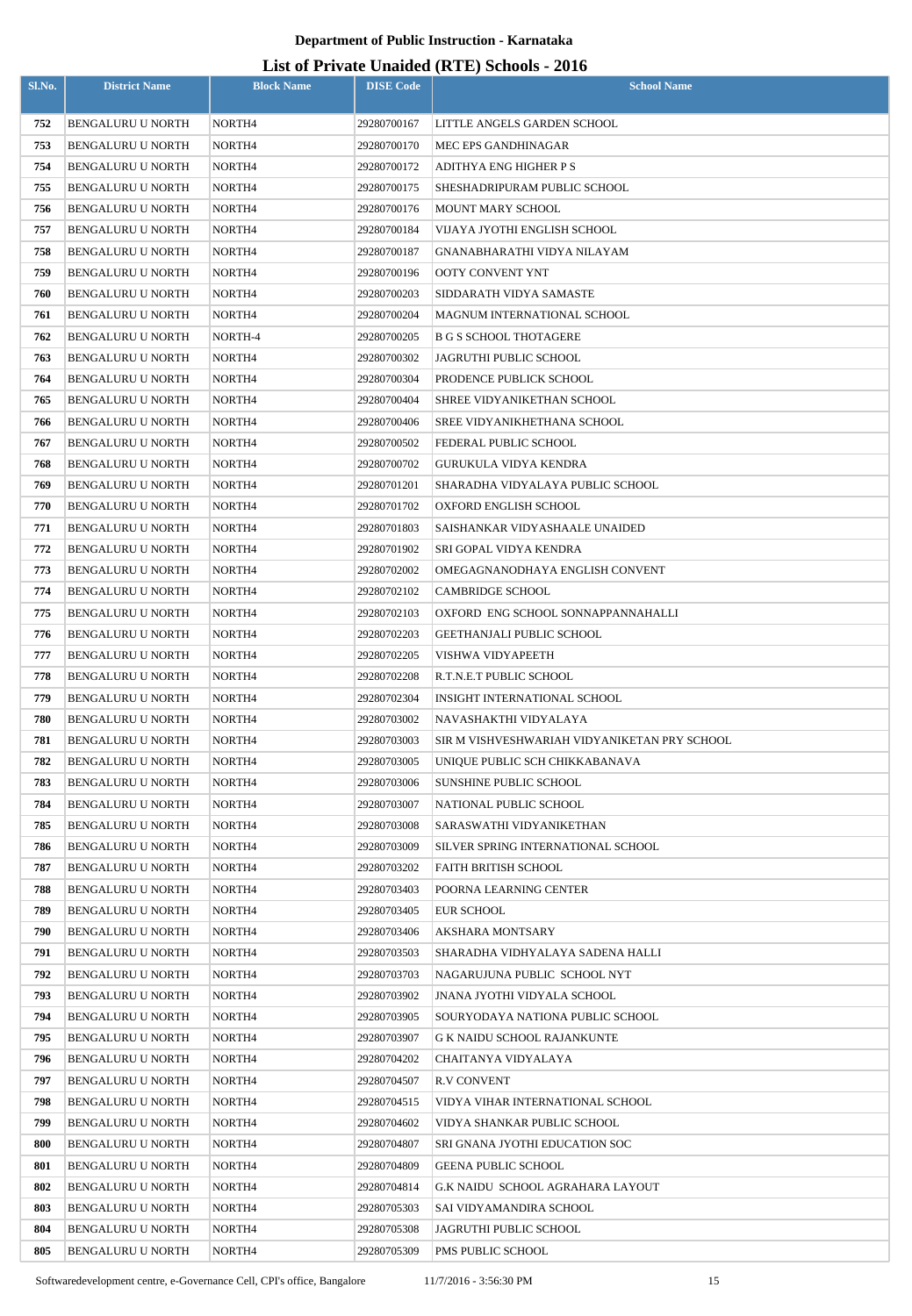| Sl.No.     | <b>District Name</b>                          | <b>Block Name</b>  | <b>DISE Code</b>           | <b>School Name</b>                                       |
|------------|-----------------------------------------------|--------------------|----------------------------|----------------------------------------------------------|
| 806        | <b>BENGALURU U NORTH</b>                      | NORTH <sub>4</sub> | 29280706104                | SRI JANANAKSHI VIDYA MANDIR                              |
| 807        | <b>BENGALURU U NORTH</b>                      | NORTH4             | 29280706204                | GOLDEN CHARIOT PUBLIC SCHOOL                             |
| 808        | <b>BENGALURU U NORTH</b>                      | NORTH4             | 29280706310                | VIJAY JYOTHI PUBLIC SCHOOL BAG                           |
| 809        | <b>BENGALURU U NORTH</b>                      | NORTH4             | 29280706316                | NATONAL PUBLIC SCHOOL R.S PLAYA                          |
| 810        | <b>BENGALURU U NORTH</b>                      | NORTH4             | 29280706317                | NEW EXCELLENT PUBLIC SCHOOL                              |
| 811        | <b>BENGALURU U NORTH</b>                      | NORTH4             | 29280706329                | NEW EXCELLENT SCHOOL                                     |
| 812        | <b>BENGALURU U NORTH</b>                      | NORTH <sub>4</sub> | 29280706403                | <b>SRINIDHI SCHOOL</b>                                   |
| 813        | <b>BENGALURU U NORTH</b>                      | NORTH4             | 29280706406                | BLOSSOMS SCHOOL BAGALGUNTEMAIN                           |
| 814        | <b>BENGALURU U NORTH</b>                      | NORTH <sub>4</sub> | 29280706407                | KUVEMPU MEMORIAL SCHOOL                                  |
| 815        | <b>BENGALURU U NORTH</b>                      | NORTH4             | 29280706408                | SPOORTHI ENGLISH SCHOOL                                  |
| 816        | <b>BENGALURU U NORTH</b>                      | NORTH <sub>4</sub> | 29280706410                | VIDYO PRAGYA SCH HAVANURU BADAV                          |
| 817        | <b>BENGALURU U NORTH</b>                      | NORTH4             | 29280706411                | S L N SCHOOL BAGALAGUNTE                                 |
| 818        | <b>BENGALURU U NORTH</b>                      | NORTH4             | 29280706412                | VIJAYASHREE SCH BAGALAGUNTE                              |
| 819        | <b>BENGALURU U NORTH</b>                      | NORTH4             | 29280706413                | SILICON INTERNATIONAL SCH BAGAL                          |
| 820        | <b>BENGALURU U NORTH</b>                      | NORTH4             | 29280706416                | NEW NOBEL SCHOOL BAGALAGUNTE                             |
| 821        | <b>BENGALURU U NORTH</b>                      | NORTH4             | 29280706417                | PHOENIX CONVENT                                          |
| 822        | <b>BENGALURU U NORTH</b>                      | NORTH4             | 29280706418                | SHANTHINI KETHANA VIDYA MANDIR                           |
| 823        | <b>BENGALURU U NORTH</b>                      | NORTH4             | 29280706420                | SREE VINAYAKAPUBLIC SCHOOL                               |
| 824        | <b>BENGALURU U NORTH</b>                      | NORTH4             | 29280706421                | ST. JOHN PUBLIC SCHOOL                                   |
| 825        | BENGALURU U NORTH                             | NORTH4             | 29280706426                | ACHARYA GURUKULA VIDYAKENDRA                             |
| 826        | BENGALURU U NORTH                             | NORTH-4            | 29280706427                | NARCHAR INTERNATIONAL SCHOOL BAGALAGUNTE BAGNALORE       |
| 827        | <b>BENGALURU U NORTH</b>                      | NORTH4             | 29280706509                | G.K NAIDU SCHOOL CHIKKAJALA                              |
| 828        | <b>BENGALURU U NORTH</b>                      | NORTH4             | 29280706902                | BALAJI INTERNATIONAL SCHOOL                              |
| 829        | <b>BENGALURU U NORTH</b>                      | NORTH4             | 29280706904                | POOLO SCHOOL                                             |
| 830        | BENGALURU U NORTH                             | NORTH-4            | 29280706905                | CAPITAL SCHOOL CHOKKANAHALLI, BANGALORE                  |
| 831        | <b>BENGALURU U NORTH</b>                      | NORTH-4            | 29280706906                | G K NAIDU SCHOOL HEGDE NAGARA BANGALORE                  |
| 832        | <b>BENGALURU U NORTH</b>                      | NORTH4             | 29280707003                | CES CONVENT CHIKKABANAVARA                               |
| 833        | BENGALURU U NORTH                             | NORTH4             | 29280707013                | M.E.I. IN TERNATIONAL SCHOOL KEMPAP                      |
| 834        | <b>BENGALURU U NORTH</b>                      | NORTH4             | 29280707018                | MANASA INTERNATIONAL SCHOOL                              |
| 835        | <b>BENGALURU U NORTH</b>                      | NORTH4             | 29280707019                | SRUSHTI PUPLIC SCHOOL                                    |
| 836        | BENGALURU U NORTH                             | NORTH4             | 29280707025                | J.M.M PUBLIC SCHOOL                                      |
| 837        | <b>BENGALURU U NORTH</b>                      | NORTH4             | 29280707026                | PAVITRA SCHOOL                                           |
| 838        | <b>BENGALURU U NORTH</b>                      | NORTH4             | 29280707028                | <b>B.E.T SCHOOL</b>                                      |
| 839        | BENGALURU U NORTH                             | NORTH4             | 29280707029                | SREE MARUTHI EDUCATION SOCIETY ENGLISH PRIMARY SCHOOL    |
| 840        | BENGALURU U NORTH                             | NORTH4             | 29280707030                | LITTLE ANGELS LOWER PRIMARY SCHOOL                       |
| 841        | BENGALURU U NORTH                             | NORTH4             | 29280707033                | RED HILLS HIGH SCHOOL                                    |
| 842        | <b>BENGALURU U NORTH</b>                      | NORTH4             | 29280707137                | KENNA ENGLISH SCHOOL JAKKUR                              |
| 843<br>844 | BENGALURU U NORTH<br><b>BENGALURU U NORTH</b> | NORTH4<br>NORTH4   | 29280707170<br>29280707171 | SREE SARASWATHI VIDYALAYA<br>THE BEST PRIMARY SCHOOL HBR |
| 845        | <b>BENGALURU U NORTH</b>                      | NORTH4             | 29280707175                | NEW SUN BRIGHT SCHOOL                                    |
| 846        | BENGALURU U NORTH                             | NORTH4             | 29280707177                | ST MARY'S PUBLIC SCHOOL SANJEE                           |
| 847        | <b>BENGALURU U NORTH</b>                      | NORTH4             | 29280707183                | ORIENTAL ENGLISH SCH VIDYARANY                           |
| 848        | BENGALURU U NORTH                             | NORTH4             | 29280707185                | SRI JNANA MARUTHI VIDYAL NAGAV                           |
| 849        | BENGALURU U NORTH                             | NORTH4             | 29280707186                | SHANTHI NIKETHANA ENG SCH NAGA                           |
| 850        | BENGALURU U NORTH                             | NORTH4             | 29280707187                | CAUVERY HIGH SCH SAHAKARA NAGA                           |
| 851        | BENGALURU U NORTH                             | NORTH4             | 29280707188                | KARNATAKA GENIUS ENG SCH ARABI                           |
| 852        | <b>BENGALURU U NORTH</b>                      | NORTH4             | 29280707189                | SRI VINAYAKA VIDYA KENDRA BYAT                           |
| 853        | BENGALURU U NORTH                             | NORTH4             | 29280707190                | SCHOOL VIVEKANANDA SAHAKARANAG                           |
| 854        | BENGALURU U NORTH                             | NORTH4             | 29280707196                | GREEN CONTRY PUBLIC SCH B PURA                           |
| 855        | <b>BENGALURU U NORTH</b>                      | NORTH4             | 29280707199                | SRI VINAYAKA SUN RISE SCHOOL                             |
| 856        | <b>BENGALURU U NORTH</b>                      | NORTH4             | 29280707200                | A K PUBLIC SCHOOL                                        |
| 857        | BENGALURU U NORTH                             | NORTH4             | 29280707225                | ST. MARYS HIGH SCHOOL                                    |
| 858        | <b>BENGALURU U NORTH</b>                      | NORTH4             | 29280707227                | MODERN ENGLISH SCHOOL                                    |
| 859        | BENGALURU U NORTH                             | NORTH4             | 29280707228                | LITTLE DAFFODILS INTERNATIONAL SCHOOL                    |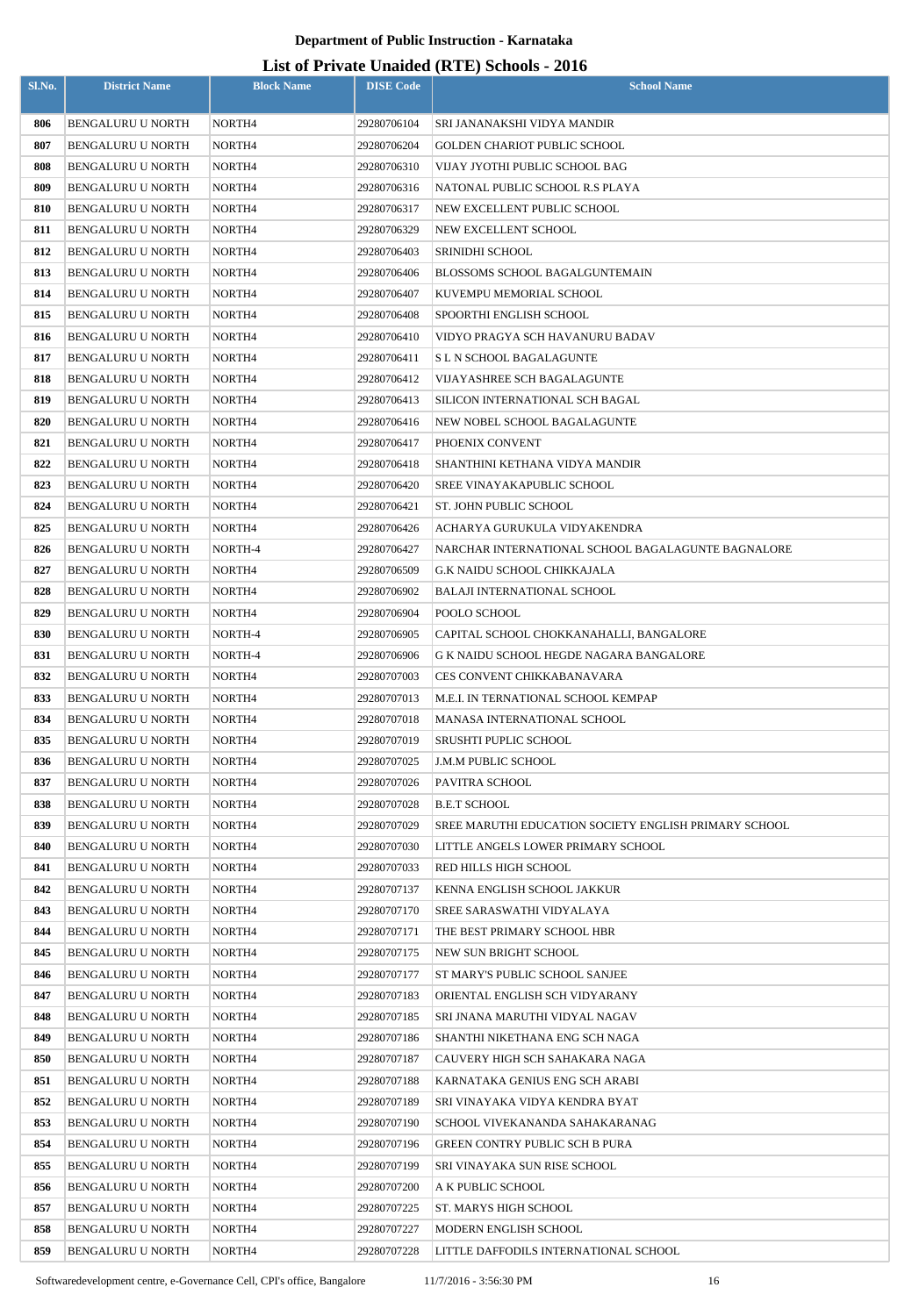|        |                          |                    |                  | $List$ of Trivally Unafully (IVIE) behoods - 2010 |
|--------|--------------------------|--------------------|------------------|---------------------------------------------------|
| Sl.No. | <b>District Name</b>     | <b>Block Name</b>  | <b>DISE Code</b> | <b>School Name</b>                                |
| 860    | <b>BENGALURU U NORTH</b> | NORTH-4            | 29280707229      | L A INTERNATIONAL SCHOOL BANGALORE                |
| 861    | <b>BENGALURU U NORTH</b> | NORTH4             | 29280707405      | ST MARY'S SCHOOL DASANAPURA                       |
| 862    | <b>BENGALURU U NORTH</b> | NORTH4             | 29280707406      | ACHARAYA GURU PARAMPARA VIDYALAYA                 |
| 863    | BENGALURU U NORTH        | NORTH4             | 29280707408      | HARDWORLD INTERNATIONAL SCHOOL                    |
| 864    | <b>BENGALURU U NORTH</b> | NORTH4             | 29280707409      | <b>BLUE MOON SCHOOL</b>                           |
| 865    | <b>BENGALURU U NORTH</b> | NORTH4             | 29280707703      | GANGANGA PUBLIC SCHOOL DODDABYALKER               |
| 866    | <b>BENGALURU U NORTH</b> | NORTH4             | 29280707704      | ST. PHILOMINA SCHOOL                              |
| 867    | <b>BENGALURU U NORTH</b> | NORTH4             | 29280707708      | ANANYA ENGLISH SCHOOL                             |
| 868    | <b>BENGALURU U NORTH</b> | NORTH4             | 29280707709      | S N PUBLIC SCHOOL                                 |
| 869    | <b>BENGALURU U NORTH</b> | NORTH4             | 29280707710      | SACRED HEART PUBLIC SCHOOL                        |
| 870    | <b>BENGALURU U NORTH</b> | NORTH4             | 29280707802      | BHARATHI ENGLISH SCHOOL                           |
| 871    | <b>BENGALURU U NORTH</b> | NORTH <sub>4</sub> | 29280707903      | ST. PHILOMENAS ENGLISH SCH VID                    |
| 872    | <b>BENGALURU U NORTH</b> | NORTH4             | 29280707907      | VYASA INTERNATIONL SCHOOL                         |
| 873    | <b>BENGALURU U NORTH</b> | NORTH <sub>4</sub> | 29280707909      | LITTLE ANGEL CONVENT                              |
| 874    | <b>BENGALURU U NORTH</b> | NORTH4             | 29280707910      | MAHESH MEMORIAL KENDRIYA VIDYASHALA               |
| 875    | <b>BENGALURU U NORTH</b> | NORTH4             | 29280707911      | RHIZA ACADEMY                                     |
| 876    | <b>BENGALURU U NORTH</b> | NORTH4             | 29280708302      | ST. DOMINIC SAVIO SCH GOVINDAP                    |
| 877    | <b>BENGALURU U NORTH</b> | NORTH <sub>4</sub> | 29280708303      | LITTLE GLADY'S PRIMARY SCHOOL                     |
| 878    | <b>BENGALURU U NORTH</b> | NORTH4             | 29280708306      | DANIYAL MODERN SCHOOL                             |
| 879    | <b>BENGALURU U NORTH</b> | NORTH4             | 29280708307      | NEW ORCHARD PUBLIC SCHOOL                         |
| 880    | <b>BENGALURU U NORTH</b> | NORTH4             | 29280708309      | <b>BANGALORE PUBLIC SCHOOL</b>                    |
| 881    | <b>BENGALURU U NORTH</b> | NORTH4             | 29280708702      | ASHOKA INTERNATIONAL SCHOOL                       |
| 882    | <b>BENGALURU U NORTH</b> | NORTH4             | 29280708802      | NALANDA VIDYALA SCHOOL                            |
| 883    | <b>BENGALURU U NORTH</b> | NORTH4             | 29280708805      | <b>SRI MARUTHI EDUCATION SOCIETY</b>              |
| 884    | <b>BENGALURU U NORTH</b> | NORTH4             | 29280709402      | S.M.RANK INTERNATIONAL SCHOOL, HEGGADADEVANAPURA  |
| 885    | <b>BENGALURU U NORTH</b> | NORTH4             | 29280709503      | <b>GOOD YEAR HPS MARUTHI LAYOUT</b>               |
| 886    | BENGALURU U NORTH        | NORTH4             | 29280709606      | SOUNDARYA HPS HAVAN OOR EXTENT                    |
| 887    | BENGALURU U NORTH        | NORTH <sub>4</sub> | 29280709608      | NATIONAL PUBLIC SCH HESARAGHAT                    |
| 888    | <b>BENGALURU U NORTH</b> | NORTH4             | 29280709609      | HSLN ENGLISH PRI SCH HESARAGAT                    |
| 889    | <b>BENGALURU U NORTH</b> | NORTH4             | 29280709610      | JNANABHARATHI VIDYALAYA                           |
| 890    | <b>BENGALURU U NORTH</b> | NORTH4             | 29280709611      | VIVEKANADA VIDYAVARDAKA SCHOOL                    |
| 891    | <b>BENGALURU U NORTH</b> | NORTH4             | 29280709612      | JYOTHI VIDYALAYA HESARAGHATTA                     |
| 892    | <b>BENGALURU U NORTH</b> | NORTH4             | 29280710005      | SRI VINAYAKA VIDYA KENDRA KODI                    |
| 893    | <b>BENGALURU U NORTH</b> | NORTH4             | 29280710006      | S.R.K. INDIAN SCH KODIGEHALLI                     |
| 894    | <b>BENGALURU U NORTH</b> | NORTH4             | 29280710011      | PRESTIGE PUBLIC SCHOOL                            |
| 895    | <b>BENGALURU U NORTH</b> | NORTH4             | 29280710013      | VIDYASPOORTHY SCHOOLVIRUPAKSHAPURA                |
| 896    | <b>BENGALURU U NORTH</b> | NORTH4             | 29280710014      | SABARI NURSERY AND PRIMARY SCHOOL                 |
| 897    | <b>BENGALURU U NORTH</b> | NORTH4             | 29280710015      | NAVODAYA KISHORI KENDRA                           |
| 898    | <b>BENGALURU U NORTH</b> | NORTH4             | 29280710016      | FATHIMA PUBLIC SCHOOL                             |
| 899    | <b>BENGALURU U NORTH</b> | NORTH4             | 29280710022      | M E S KISHORA KENDRA PUBLIC SCHOOL                |
| 900    | <b>BENGALURU U NORTH</b> | NORTH4             | 29280710023      | WISDOM FOUNDATION SCHOOL                          |
| 901    | <b>BENGALURU U NORTH</b> | NORTH4             | 29280710026      | L.N.R. ENGLISH SCHOOL                             |
| 902    | <b>BENGALURU U NORTH</b> | NORTH4             | 29280710029      | SOUHARDA PUBLIC SCHOOL                            |
| 903    | <b>BENGALURU U NORTH</b> | NORTH4             | 29280710030      | <b>B.K.N.PUBLIC SCHOOL</b>                        |
| 904    | <b>BENGALURU U NORTH</b> | NORTH4             | 29280710034      | <b>GODWIN PUBLIC SCHOOL</b>                       |
| 905    | <b>BENGALURU U NORTH</b> | NORTH4             | 29280710035      | CHAMARAJESHWARAI PUBLIC SCHOOL                    |
| 906    | <b>BENGALURU U NORTH</b> | NORTH4             | 29280710037      | RAJA RAJESHWARI ENGLISH SCHOOL                    |
| 907    | <b>BENGALURU U NORTH</b> | NORTH4             | 29280710038      | LITTLE LILLYS ENGLISH PUBLIC SCHOOL               |
| 908    | <b>BENGALURU U NORTH</b> | NORTH4             | 29280710039      | VISHWA BHARATHI POBLIC SCHOOL                     |
| 909    | BENGALURU U NORTH        | NORTH4             | 29280710040      | HOLY FAITH POBLIC HIGH SCHOOL                     |
| 910    | BENGALURU U NORTH        | NORTH4             | 29280710043      | PCL SCHOOL SAHAKARA NAGAR                         |
| 911    | BENGALURU U NORTH        | NORTH4             | 29280710044      | SILICON VALLEY RESIDENTIAL SCHOOL                 |
| 912    | BENGALURU U NORTH        | NORTH4             | 29280710047      | STANFORD PUBLIC SCHOOL                            |
| 913    | BENGALURU U NORTH        | NORTH4             | 29280710052      | V S PUBLIC SCHOOL                                 |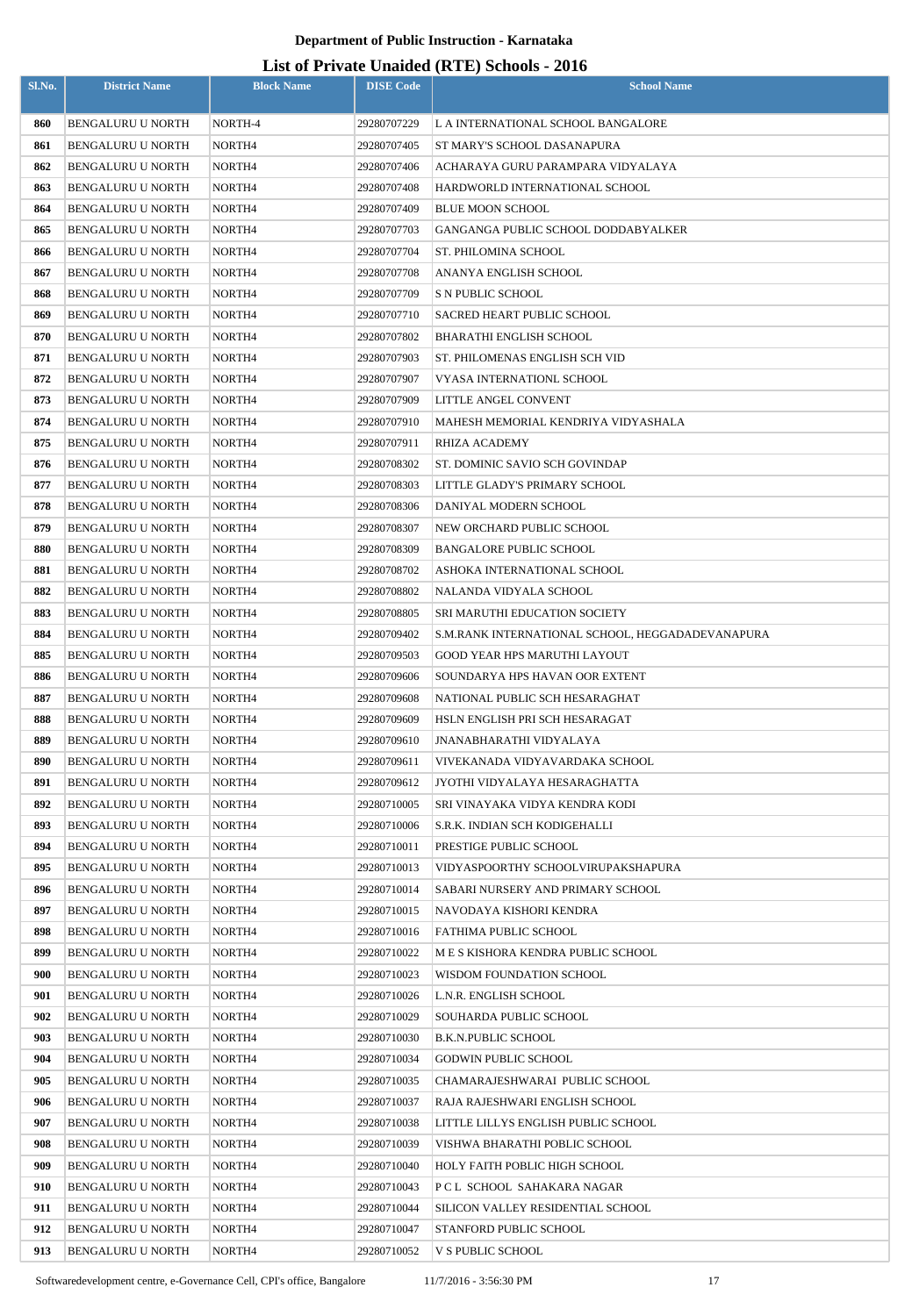| Sl.No.     | <b>District Name</b>                   | <b>Block Name</b>  | <b>DISE</b> Code           | $\text{F11744}$<br><b>School Name</b>                                                           |
|------------|----------------------------------------|--------------------|----------------------------|-------------------------------------------------------------------------------------------------|
| 914        | <b>BENGALURU U NORTH</b>               | NORTH4             | 29280710053                | SRI AUROBINDO PUBLIC SCHOOL                                                                     |
| 915        | <b>BENGALURU U NORTH</b>               | NORTH4             | 29280710054                | PAVITHRA EDUCATION TRUST                                                                        |
| 916        | <b>BENGALURU U NORTH</b>               | NORTH-4            | 29280710055                | TRIO WORLD SCHOOL                                                                               |
| 917        | <b>BENGALURU U NORTH</b>               | NORTH-4            | 29280710056                | NEWTOWN PUBLIC SCHOOL                                                                           |
| 918        | <b>BENGALURU U NORTH</b>               | NORTH4             | 29280710203                | S.V. CENTRAL SCHOOL VIDYANGAR                                                                   |
| 919        | BENGALURU U NORTH                      | NORTH4             | 29280710302                | NEW BENGLOORU PUBLIC SCHOOL                                                                     |
| 920        | <b>BENGALURU U NORTH</b>               | NORTH4             | 29280710802                | <b>GANGOTRI VIDYA MANDIRA</b>                                                                   |
| 921        | BENGALURU U NORTH                      | NORTH4             | 29280711102                | SRI VIDYA PUBLIC SCHOOL                                                                         |
| 922        | <b>BENGALURU U NORTH</b>               | NORTH4             | 29280711402                | DOLPHIN PUDLI SCH KUMBARA HALL                                                                  |
| 923        | BENGALURU U NORTH                      | NORTH4             | 29280711604                | VIDYA NIKETANA SCHOOL                                                                           |
| 924        | BENGALURU U NORTH                      | NORTH4             | 29280711703                | <b>RAINBOW ENG SCHOOL</b>                                                                       |
| 925        | BENGALURU U NORTH                      | NORTH4             | 29280711809                | SAGAR COVENT MANJUNATHNAGAR                                                                     |
| 926        | BENGALURU U NORTH                      | NORTH4             | 29280711810                | VIJAYA SHREE KAN L&HPS MANJU                                                                    |
| 927        | <b>BENGALURU U NORTH</b>               | NORTH4             | 29280712204                | <b>FACONS PUBLIC SCHOOL</b>                                                                     |
| 928        | <b>BENGALURU U NORTH</b>               | NORTH4             | 29280712205                | <b>GLORIOUS PUBLIC SCHOOL</b>                                                                   |
| 929        | <b>BENGALURU U NORTH</b>               | NORTH4             | 29280712206                | P E S HIGHER PRIMARY SCHOOL                                                                     |
| 930        | BENGALURU U NORTH                      | NORTH4             | 29280712304                | <b>B.M.N PUBLIC SCHOOL</b>                                                                      |
| 931        | <b>BENGALURU U NORTH</b>               | NORTH4             | 29280712305                | SRUTHI PUB SCH MAKALI                                                                           |
| 932        | <b>BENGALURU U NORTH</b>               | NORTH4             | 29280712402                | SUMAN VIDYA SAMSTHE MARASANDRA                                                                  |
| 933        | <b>BENGALURU U NORTH</b>               | NORTH4             | 29280712403                | <b>BRILLIANT SCHOOL</b>                                                                         |
| 934        | <b>BENGALURU U NORTH</b>               | NORTH4             | 29280712802                | SRI MANJUNATH VIDYALYA                                                                          |
| 935        | <b>BENGALURU U NORTH</b>               | NORTH4             | 29280713202                | NEW AGE WORLD SCHOOL                                                                            |
| 936        | <b>BENGALURU U NORTH</b>               | NORTH4             | 29280713203                | NITTE INTER NATIONA SCHOOL                                                                      |
| 937        | BENGALURU U NORTH                      | NORTH4             | 29280713602                | YASHASVI VIDYANIKETHAN                                                                          |
| 938        | BENGALURU U NORTH                      | NORTH4             | 29280713604                | G K NAIDU SCHOOL KATTIGENAHALLI                                                                 |
| 939        | <b>BENGALURU U NORTH</b>               | NORTH4             | 29280713702                | STERLING ENG RESIDENTIALSCHOOL                                                                  |
| 940        | <b>BENGALURU U NORTH</b>               | NORTH4             | 29280713904                | KARNATAKA PUBLIC SCHOOL                                                                         |
| 941        | BENGALURU U NORTH                      | NORTH <sub>4</sub> | 29280715002                | ST ALBAN'S ENGLISH SCHOOL                                                                       |
| 942        | BENGALURU U NORTH                      | NORTH4             | 29280715102                | PAVITHRA IMS EDU CENTER                                                                         |
| 943        | <b>BENGALURU U NORTH</b>               | NORTH4             | 29280715103                | AYYAPPA EDU CENTRE                                                                              |
| 944<br>945 | <b>BENGALURU U NORTH</b>               | NORTH-4            | 29280715802                | ST MARTHAS ST PRAGATHI PUBLIC SCHOOL HAROKYATHANAHALLI BANGALORE<br>NISARGA SCHOOL CHIKKASANDRA |
| 946        | BENGALURU U NORTH<br>BENGALURU U NORTH | NORTH4<br>NORTH4   | 29280716904<br>29280716905 | EURO LOWER PRIMARY SCHOOL                                                                       |
| 947        | <b>BENGALURU U NORTH</b>               | NORTH4             | 29280716906                | PRIYADHARSHINI PUBLIC SCHOOL                                                                    |
| 948        | BENGALURU U NORTH                      | NORTH4             | 29280717202                | ATHENA PUBLIC SCHOOL                                                                            |
| 949        | BENGALURU U NORTH                      | NORTH4             | 29280717204                | N.S PUBLIC SCHOOL                                                                               |
| 950        | BENGALURU U NORTH                      | NORTH4             | 29280717503                | RIVERDAL PUB SCH VIDYARANYAPURAM                                                                |
| 951        | BENGALURU U NORTH                      | NORTH4             | 29280717504                | SRI CHAITANYA TECHNO SCHOOL                                                                     |
| 952        | BENGALURU U NORTH                      | NORTH4             | 29280717603                | GARDEN ENGLISH SCHOOL T DASARA                                                                  |
| 953        | BENGALURU U NORTH                      | NORTH4             | 29280717604                | LAWRENCE ENG SCHOOL T D HALLI                                                                   |
| 954        | BENGALURU U NORTH                      | NORTH4             | 29280717606                | ST MARKS ENGLISH SCH DASARAHAL                                                                  |
| 955        | <b>BENGALURU U NORTH</b>               | NORTH4             | 29280717607                | STANDARD ENGLISH SCHL TD HALLI                                                                  |
| 956        | BENGALURU U NORTH                      | NORTH4             | 29280717608                | PREETHI ENGLISH SCH PEENYA DAS                                                                  |
| 957        | BENGALURU U NORTH                      | NORTH4             | 29280717611                | SHARADHA VIDYA MADIR T.DARA                                                                     |
| 958        | <b>BENGALURU U NORTH</b>               | NORTH4             | 29280717616                | SHREE RANGA VIDYANIKETAN                                                                        |
| 959        | <b>BENGALURU U NORTH</b>               | NORTH4             | 29280717617                | <b>IEPS SHIKSHANA SAMSTHE</b>                                                                   |
| 960        | <b>BENGALURU U NORTH</b>               | NORTH4             | 29280717621                | ST MARY'S PUBLIC SCHOOL                                                                         |
| 961        | BENGALURU U NORTH                      | NORTH4             | 29280717622                | STANDARD PUBLIC SCHOOL                                                                          |
| 962        | BENGALURU U NORTH                      | NORTH4             | 29280717903                | BHUVAN VIDYA NILAYA VENKATALA                                                                   |
| 963        | BENGALURU U NORTH                      | NORTH4             | 29280717904                | SRI ANNAPOORNA VIDYA BHAVAN                                                                     |
| 964        | <b>BENGALURU U NORTH</b>               | NORTH4             | 29280718002                | VAGDEVI INTER NATIONAL SCHOOL                                                                   |
| 965        | BENGALURU U NORTH                      | NORTH4             | 29280718003                | ADITHYA NATIONAL PUBLIC SCHOOL                                                                  |
| 966        | <b>BENGALURU U NORTH</b>               | NORTH4             | 29280718102                | SUMA PRATHAMIKA SCHOOL                                                                          |
| 967        | BENGALURU U NORTH                      | NORTH4             | 29280718106                | A M S OXFORD ENGLISH SCHOOL                                                                     |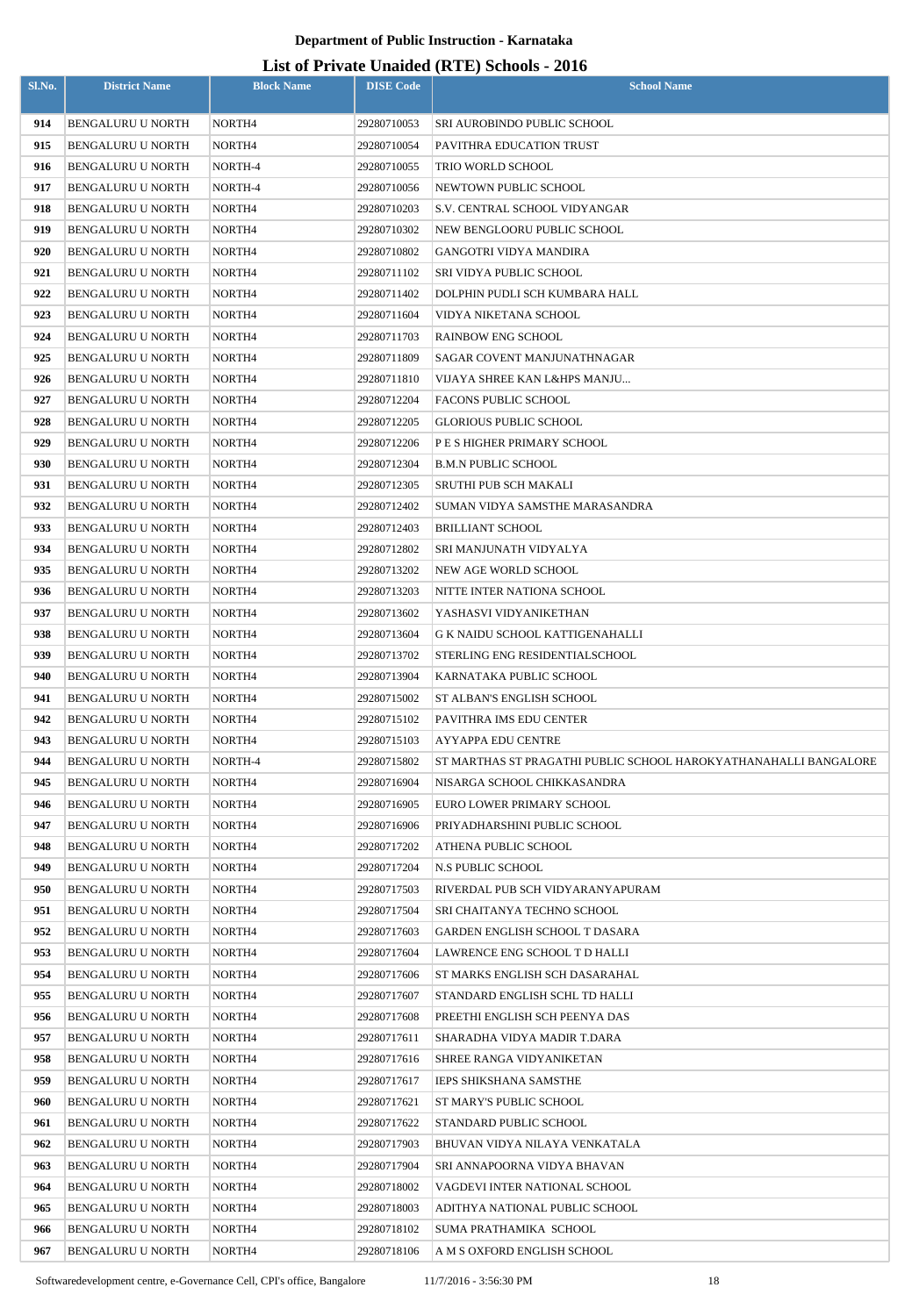| 968<br><b>BENGALURU U NORTH</b><br>NORTH <sub>4</sub><br>29280718107<br>MAULANA AZAD MEMORIAL SCHOOL<br>969<br>NORTH4<br><b>BENGALURU U NORTH</b><br>29280718111<br>A.R ALEEZA PUBLIC SCHOOL<br>970<br><b>BENGALURU U NORTH</b><br>NORTH4<br>29280718112<br>AL-ANAM PUBLIC SCHOOL<br>971<br>NORTH4<br><b>BENGALURU U NORTH</b><br>29280718113<br>ADAMS PUBLIC SCHOOL<br>972<br><b>BENGALURU U NORTH</b><br>NORTH4<br>29280718114<br>RISING STAR NURSERY AND PRIMARY SCHOOL<br>973<br>NORTH4<br><b>BENGALURU U NORTH</b><br>29280718115<br>NEW FATHIMA PUBLIC SCHOOL<br>974<br><b>BENGALURU U NORTH</b><br>NORTH <sub>4</sub><br>29280718116<br>CHAITANYA TECHNO SCHOOL<br>975<br>NORTH4<br><b>BENGALURU U NORTH</b><br>29280718301<br><b>B.G. NATIONAL PUBLIC HIGH SCHOOL</b><br>976<br>ST. MARKS SCHOOL<br><b>BENGALURU U NORTH</b><br>NORTH4<br>29280718306<br>977<br><b>BENGALURU U NORTH</b><br>NORTH4<br>29280718310<br>NATION BUILDERS SCHOOL<br>978<br><b>BENGALURU U NORTH</b><br>NORTH <sub>4</sub><br>29280718312<br>SREE RAMA VIDYALAYA<br>979<br><b>BENGALURU U NORTH</b><br>NORTH4<br>29280718401<br>ST. JOHNS ENGLISH SCHOOL AMRUTHAHAL<br>980<br><b>BENGALURU U NORTH</b><br>NORTH4<br>VIDYAMANDIRA PUBLIC SCHOOL<br>29280718405<br>981<br><b>BENGALURU U NORTH</b><br>NORTH4<br>29280718407<br>G.K NAIDU SCHOOL AMRUTHAHALLI<br>982<br>NORTH4<br><b>BENGALURU U NORTH</b><br>29280718503<br>DEV-IN-INTERNATIONAL SCHOOL<br>983<br>BENGALURU U NORTH<br>NORTH4<br>29280718504<br>NARAYANA OLYMPIAD SCHOOL<br>984<br><b>BENGALURU U NORTH</b><br>NORTH4<br>29280719804<br>IMMANUEL HIGH SCHOOLRA00000000000000<br>985<br>NORTH4<br><b>BENGALURU U NORTH</b><br>29280719805<br>SRI RAMA VIDYALAYA SCHOOL<br>986<br><b>BENGALURU U NORTH</b><br>NORTH4<br>29280719807<br><b>ASHRYA SCHOOL</b><br>987<br>NORTH4<br><b>BENGALURU U NORTH</b><br>29280719808<br>SRI SHARADA VIDYANIKETHAN ENGLISH HIGH SCHOOL<br>988<br>BENGALURU U NORTH<br>NORTH4<br>29280719809<br>PRIYA DARSHINI SCHOOL<br>989<br><b>BENGALURU U NORTH</b><br>NORTH4<br>29280719811<br><b>SLV SCHOOL</b><br>990<br>NORTH4<br>NEWTOWN PUBLIC SCHOOL<br><b>BENGALURU U NORTH</b><br>29280719815<br>991<br><b>BENGALURU U NORTH</b><br>NORTH4<br>29280719816<br>S. G.NATIONAL SCHOOL<br>992<br><b>BENGALURU U NORTH</b><br>NORTH4<br>29280719818<br>JNANASINDHU VIDYARANYAPURAM<br>993<br><b>BENGALURU U NORTH</b><br>NORTH4<br>29280719820<br>REGENCY PUBLIC SCHOOL VIDYARANYAPURA<br>994<br>BENGALURU U NORTH<br>NORTH4<br>29280719823<br>SEVEN HILLS PUBLIC SCH M.S PALYA<br>995<br>NORTH4<br>29280719830<br>BENGALURU U NORTH<br>AMRUTHA PUBLIC SCHOOL AMRUTHALLI<br>996<br>NORTH4<br><b>BENGALURU U NORTH</b><br>29280719837<br>SILOAM PUBLIC SCHOOL KALYANA NAGAR<br>997<br><b>BENGALURU U NORTH</b><br>NORTH4<br>29280719840<br>SRI SHARADA VIDYALAYA HENNUR<br>998<br>BENGALURU U NORTH<br>NORTH4<br>29280719841<br>VIDYAPRAKASH SCHOOK<br>999<br>NORTH4<br>29280719842<br><b>INFANT JESUS SCHOOL</b><br><b>BENGALURU U NORTH</b><br><b>1000</b><br>BENGALURU U NORTH<br>NORTH4<br>29280719844<br>SHREE SHARADA VIDYALAYA<br><b>1001</b><br><b>BENGALURU U NORTH</b><br>NORTH4<br>29280719845<br>SINDHI HIGH SCHOOL<br>1002<br>BENGALURU U NORTH<br>NORTH4<br>29280719846<br>VIVEKANANDA PUBLIC SCHOOL<br>1003<br><b>BENGALURU U NORTH</b><br>NORTH4<br>29280719847<br>PKS INTERNATIONAL SCHOOL<br>1004<br>NORTH4<br>29280719848<br><b>HUDA SCHOOL</b><br><b>BENGALURU U NORTH</b><br>1005<br>BENGALURU U NORTH<br>NORTH4<br>29280719849<br>ST JOSEPH SCHOOL GOVIDAPURA<br>1006<br><b>BENGALURU U NORTH</b><br>NORTH4<br>29280719851<br>INDIRA GANDI INTERNATIONAL SCHOOL<br>1007<br>BENGALURU U NORTH<br>NORTH4<br>29280719855<br><b>SHAMS SCHOOL</b><br>1008<br>BENGALURU U NORTH<br>NORTH4<br>29280719857<br>SRI VIDYA PUBLIC SCHOOL<br>1009<br><b>BENGALURU U NORTH</b><br>NORTH4<br>29280719858<br>MADRASA TRBIYA TUL BANATH (R/N)<br>1010<br>BENGALURU U NORTH<br>NORTH4<br>29280719866<br>KENSRI PU COLLEGE<br>1011<br>BENGALURU U NORTH<br>NORTH4<br>29280719904<br>VINAYAKA PUBLIC SCHOOL<br>1012<br>BENGALURU U NORTH<br>NORTH4<br>PRAGATHI HIGH SCHOOL<br>29280719906<br>1013<br>BENGALURU U NORTH<br>NORTH4<br>29280719909<br>VIDHYA SAGAR HIGHER PRIMARY SCHOOL<br>1014<br><b>BENGALURU U NORTH</b><br>NORTH4<br>29280720204<br>SHYAM SCHOOL<br>1015<br>BENGALURU U NORTH<br>NORTH4<br>29280720210<br>SRI SIDDARTHA ENGLISH SCHOOL<br>1016<br>BENGALURU U NORTH<br>NORTH4<br>29280720301<br>ALFA PUBLIC SCHOOL MARUTHINAGARA<br>1017<br>BENGALURU U NORTH<br>NORTH4<br>29280720302<br><b>ST SUFI SCHOOL</b><br>1018<br><b>BENGALURU U NORTH</b><br>NORTH4<br>29280720303<br><b>ST.PAUL ENGLISH SCHOOL</b><br>1019<br>BENGALURU U NORTH<br>NORTH4<br>29280720305<br><b>M.E.S CONVENT</b><br>1020<br><b>BENGALURU U NORTH</b><br>NORTH4<br>29280720306<br>G K NAIDU SCHOOL MARUTHINAGARA | Sl.No. | <b>District Name</b> | <b>Block Name</b> | <b>DISE Code</b> | <b>School Name</b>         |
|---------------------------------------------------------------------------------------------------------------------------------------------------------------------------------------------------------------------------------------------------------------------------------------------------------------------------------------------------------------------------------------------------------------------------------------------------------------------------------------------------------------------------------------------------------------------------------------------------------------------------------------------------------------------------------------------------------------------------------------------------------------------------------------------------------------------------------------------------------------------------------------------------------------------------------------------------------------------------------------------------------------------------------------------------------------------------------------------------------------------------------------------------------------------------------------------------------------------------------------------------------------------------------------------------------------------------------------------------------------------------------------------------------------------------------------------------------------------------------------------------------------------------------------------------------------------------------------------------------------------------------------------------------------------------------------------------------------------------------------------------------------------------------------------------------------------------------------------------------------------------------------------------------------------------------------------------------------------------------------------------------------------------------------------------------------------------------------------------------------------------------------------------------------------------------------------------------------------------------------------------------------------------------------------------------------------------------------------------------------------------------------------------------------------------------------------------------------------------------------------------------------------------------------------------------------------------------------------------------------------------------------------------------------------------------------------------------------------------------------------------------------------------------------------------------------------------------------------------------------------------------------------------------------------------------------------------------------------------------------------------------------------------------------------------------------------------------------------------------------------------------------------------------------------------------------------------------------------------------------------------------------------------------------------------------------------------------------------------------------------------------------------------------------------------------------------------------------------------------------------------------------------------------------------------------------------------------------------------------------------------------------------------------------------------------------------------------------------------------------------------------------------------------------------------------------------------------------------------------------------------------------------------------------------------------------------------------------------------------------------------------------------------------------------------------------------------------------------------------------------------------------------------------------------------------------------------------------------------------------------------------------------------------------------------------------------------------------------------------------------------------------------------------------------------------------------------------------------------------------------------------------------------------------------------------------------------------------------------------------------------------------------------------------------------------------------------------------------------------------------------------------------------------------------------------------------------------------------------------------------------------------|--------|----------------------|-------------------|------------------|----------------------------|
|                                                                                                                                                                                                                                                                                                                                                                                                                                                                                                                                                                                                                                                                                                                                                                                                                                                                                                                                                                                                                                                                                                                                                                                                                                                                                                                                                                                                                                                                                                                                                                                                                                                                                                                                                                                                                                                                                                                                                                                                                                                                                                                                                                                                                                                                                                                                                                                                                                                                                                                                                                                                                                                                                                                                                                                                                                                                                                                                                                                                                                                                                                                                                                                                                                                                                                                                                                                                                                                                                                                                                                                                                                                                                                                                                                                                                                                                                                                                                                                                                                                                                                                                                                                                                                                                                                                                                                                                                                                                                                                                                                                                                                                                                                                                                                                                                                                                                       |        |                      |                   |                  |                            |
|                                                                                                                                                                                                                                                                                                                                                                                                                                                                                                                                                                                                                                                                                                                                                                                                                                                                                                                                                                                                                                                                                                                                                                                                                                                                                                                                                                                                                                                                                                                                                                                                                                                                                                                                                                                                                                                                                                                                                                                                                                                                                                                                                                                                                                                                                                                                                                                                                                                                                                                                                                                                                                                                                                                                                                                                                                                                                                                                                                                                                                                                                                                                                                                                                                                                                                                                                                                                                                                                                                                                                                                                                                                                                                                                                                                                                                                                                                                                                                                                                                                                                                                                                                                                                                                                                                                                                                                                                                                                                                                                                                                                                                                                                                                                                                                                                                                                                       |        |                      |                   |                  |                            |
|                                                                                                                                                                                                                                                                                                                                                                                                                                                                                                                                                                                                                                                                                                                                                                                                                                                                                                                                                                                                                                                                                                                                                                                                                                                                                                                                                                                                                                                                                                                                                                                                                                                                                                                                                                                                                                                                                                                                                                                                                                                                                                                                                                                                                                                                                                                                                                                                                                                                                                                                                                                                                                                                                                                                                                                                                                                                                                                                                                                                                                                                                                                                                                                                                                                                                                                                                                                                                                                                                                                                                                                                                                                                                                                                                                                                                                                                                                                                                                                                                                                                                                                                                                                                                                                                                                                                                                                                                                                                                                                                                                                                                                                                                                                                                                                                                                                                                       |        |                      |                   |                  |                            |
|                                                                                                                                                                                                                                                                                                                                                                                                                                                                                                                                                                                                                                                                                                                                                                                                                                                                                                                                                                                                                                                                                                                                                                                                                                                                                                                                                                                                                                                                                                                                                                                                                                                                                                                                                                                                                                                                                                                                                                                                                                                                                                                                                                                                                                                                                                                                                                                                                                                                                                                                                                                                                                                                                                                                                                                                                                                                                                                                                                                                                                                                                                                                                                                                                                                                                                                                                                                                                                                                                                                                                                                                                                                                                                                                                                                                                                                                                                                                                                                                                                                                                                                                                                                                                                                                                                                                                                                                                                                                                                                                                                                                                                                                                                                                                                                                                                                                                       |        |                      |                   |                  |                            |
|                                                                                                                                                                                                                                                                                                                                                                                                                                                                                                                                                                                                                                                                                                                                                                                                                                                                                                                                                                                                                                                                                                                                                                                                                                                                                                                                                                                                                                                                                                                                                                                                                                                                                                                                                                                                                                                                                                                                                                                                                                                                                                                                                                                                                                                                                                                                                                                                                                                                                                                                                                                                                                                                                                                                                                                                                                                                                                                                                                                                                                                                                                                                                                                                                                                                                                                                                                                                                                                                                                                                                                                                                                                                                                                                                                                                                                                                                                                                                                                                                                                                                                                                                                                                                                                                                                                                                                                                                                                                                                                                                                                                                                                                                                                                                                                                                                                                                       |        |                      |                   |                  |                            |
|                                                                                                                                                                                                                                                                                                                                                                                                                                                                                                                                                                                                                                                                                                                                                                                                                                                                                                                                                                                                                                                                                                                                                                                                                                                                                                                                                                                                                                                                                                                                                                                                                                                                                                                                                                                                                                                                                                                                                                                                                                                                                                                                                                                                                                                                                                                                                                                                                                                                                                                                                                                                                                                                                                                                                                                                                                                                                                                                                                                                                                                                                                                                                                                                                                                                                                                                                                                                                                                                                                                                                                                                                                                                                                                                                                                                                                                                                                                                                                                                                                                                                                                                                                                                                                                                                                                                                                                                                                                                                                                                                                                                                                                                                                                                                                                                                                                                                       |        |                      |                   |                  |                            |
|                                                                                                                                                                                                                                                                                                                                                                                                                                                                                                                                                                                                                                                                                                                                                                                                                                                                                                                                                                                                                                                                                                                                                                                                                                                                                                                                                                                                                                                                                                                                                                                                                                                                                                                                                                                                                                                                                                                                                                                                                                                                                                                                                                                                                                                                                                                                                                                                                                                                                                                                                                                                                                                                                                                                                                                                                                                                                                                                                                                                                                                                                                                                                                                                                                                                                                                                                                                                                                                                                                                                                                                                                                                                                                                                                                                                                                                                                                                                                                                                                                                                                                                                                                                                                                                                                                                                                                                                                                                                                                                                                                                                                                                                                                                                                                                                                                                                                       |        |                      |                   |                  |                            |
|                                                                                                                                                                                                                                                                                                                                                                                                                                                                                                                                                                                                                                                                                                                                                                                                                                                                                                                                                                                                                                                                                                                                                                                                                                                                                                                                                                                                                                                                                                                                                                                                                                                                                                                                                                                                                                                                                                                                                                                                                                                                                                                                                                                                                                                                                                                                                                                                                                                                                                                                                                                                                                                                                                                                                                                                                                                                                                                                                                                                                                                                                                                                                                                                                                                                                                                                                                                                                                                                                                                                                                                                                                                                                                                                                                                                                                                                                                                                                                                                                                                                                                                                                                                                                                                                                                                                                                                                                                                                                                                                                                                                                                                                                                                                                                                                                                                                                       |        |                      |                   |                  |                            |
|                                                                                                                                                                                                                                                                                                                                                                                                                                                                                                                                                                                                                                                                                                                                                                                                                                                                                                                                                                                                                                                                                                                                                                                                                                                                                                                                                                                                                                                                                                                                                                                                                                                                                                                                                                                                                                                                                                                                                                                                                                                                                                                                                                                                                                                                                                                                                                                                                                                                                                                                                                                                                                                                                                                                                                                                                                                                                                                                                                                                                                                                                                                                                                                                                                                                                                                                                                                                                                                                                                                                                                                                                                                                                                                                                                                                                                                                                                                                                                                                                                                                                                                                                                                                                                                                                                                                                                                                                                                                                                                                                                                                                                                                                                                                                                                                                                                                                       |        |                      |                   |                  |                            |
|                                                                                                                                                                                                                                                                                                                                                                                                                                                                                                                                                                                                                                                                                                                                                                                                                                                                                                                                                                                                                                                                                                                                                                                                                                                                                                                                                                                                                                                                                                                                                                                                                                                                                                                                                                                                                                                                                                                                                                                                                                                                                                                                                                                                                                                                                                                                                                                                                                                                                                                                                                                                                                                                                                                                                                                                                                                                                                                                                                                                                                                                                                                                                                                                                                                                                                                                                                                                                                                                                                                                                                                                                                                                                                                                                                                                                                                                                                                                                                                                                                                                                                                                                                                                                                                                                                                                                                                                                                                                                                                                                                                                                                                                                                                                                                                                                                                                                       |        |                      |                   |                  |                            |
|                                                                                                                                                                                                                                                                                                                                                                                                                                                                                                                                                                                                                                                                                                                                                                                                                                                                                                                                                                                                                                                                                                                                                                                                                                                                                                                                                                                                                                                                                                                                                                                                                                                                                                                                                                                                                                                                                                                                                                                                                                                                                                                                                                                                                                                                                                                                                                                                                                                                                                                                                                                                                                                                                                                                                                                                                                                                                                                                                                                                                                                                                                                                                                                                                                                                                                                                                                                                                                                                                                                                                                                                                                                                                                                                                                                                                                                                                                                                                                                                                                                                                                                                                                                                                                                                                                                                                                                                                                                                                                                                                                                                                                                                                                                                                                                                                                                                                       |        |                      |                   |                  |                            |
|                                                                                                                                                                                                                                                                                                                                                                                                                                                                                                                                                                                                                                                                                                                                                                                                                                                                                                                                                                                                                                                                                                                                                                                                                                                                                                                                                                                                                                                                                                                                                                                                                                                                                                                                                                                                                                                                                                                                                                                                                                                                                                                                                                                                                                                                                                                                                                                                                                                                                                                                                                                                                                                                                                                                                                                                                                                                                                                                                                                                                                                                                                                                                                                                                                                                                                                                                                                                                                                                                                                                                                                                                                                                                                                                                                                                                                                                                                                                                                                                                                                                                                                                                                                                                                                                                                                                                                                                                                                                                                                                                                                                                                                                                                                                                                                                                                                                                       |        |                      |                   |                  |                            |
|                                                                                                                                                                                                                                                                                                                                                                                                                                                                                                                                                                                                                                                                                                                                                                                                                                                                                                                                                                                                                                                                                                                                                                                                                                                                                                                                                                                                                                                                                                                                                                                                                                                                                                                                                                                                                                                                                                                                                                                                                                                                                                                                                                                                                                                                                                                                                                                                                                                                                                                                                                                                                                                                                                                                                                                                                                                                                                                                                                                                                                                                                                                                                                                                                                                                                                                                                                                                                                                                                                                                                                                                                                                                                                                                                                                                                                                                                                                                                                                                                                                                                                                                                                                                                                                                                                                                                                                                                                                                                                                                                                                                                                                                                                                                                                                                                                                                                       |        |                      |                   |                  |                            |
|                                                                                                                                                                                                                                                                                                                                                                                                                                                                                                                                                                                                                                                                                                                                                                                                                                                                                                                                                                                                                                                                                                                                                                                                                                                                                                                                                                                                                                                                                                                                                                                                                                                                                                                                                                                                                                                                                                                                                                                                                                                                                                                                                                                                                                                                                                                                                                                                                                                                                                                                                                                                                                                                                                                                                                                                                                                                                                                                                                                                                                                                                                                                                                                                                                                                                                                                                                                                                                                                                                                                                                                                                                                                                                                                                                                                                                                                                                                                                                                                                                                                                                                                                                                                                                                                                                                                                                                                                                                                                                                                                                                                                                                                                                                                                                                                                                                                                       |        |                      |                   |                  |                            |
|                                                                                                                                                                                                                                                                                                                                                                                                                                                                                                                                                                                                                                                                                                                                                                                                                                                                                                                                                                                                                                                                                                                                                                                                                                                                                                                                                                                                                                                                                                                                                                                                                                                                                                                                                                                                                                                                                                                                                                                                                                                                                                                                                                                                                                                                                                                                                                                                                                                                                                                                                                                                                                                                                                                                                                                                                                                                                                                                                                                                                                                                                                                                                                                                                                                                                                                                                                                                                                                                                                                                                                                                                                                                                                                                                                                                                                                                                                                                                                                                                                                                                                                                                                                                                                                                                                                                                                                                                                                                                                                                                                                                                                                                                                                                                                                                                                                                                       |        |                      |                   |                  |                            |
|                                                                                                                                                                                                                                                                                                                                                                                                                                                                                                                                                                                                                                                                                                                                                                                                                                                                                                                                                                                                                                                                                                                                                                                                                                                                                                                                                                                                                                                                                                                                                                                                                                                                                                                                                                                                                                                                                                                                                                                                                                                                                                                                                                                                                                                                                                                                                                                                                                                                                                                                                                                                                                                                                                                                                                                                                                                                                                                                                                                                                                                                                                                                                                                                                                                                                                                                                                                                                                                                                                                                                                                                                                                                                                                                                                                                                                                                                                                                                                                                                                                                                                                                                                                                                                                                                                                                                                                                                                                                                                                                                                                                                                                                                                                                                                                                                                                                                       |        |                      |                   |                  |                            |
|                                                                                                                                                                                                                                                                                                                                                                                                                                                                                                                                                                                                                                                                                                                                                                                                                                                                                                                                                                                                                                                                                                                                                                                                                                                                                                                                                                                                                                                                                                                                                                                                                                                                                                                                                                                                                                                                                                                                                                                                                                                                                                                                                                                                                                                                                                                                                                                                                                                                                                                                                                                                                                                                                                                                                                                                                                                                                                                                                                                                                                                                                                                                                                                                                                                                                                                                                                                                                                                                                                                                                                                                                                                                                                                                                                                                                                                                                                                                                                                                                                                                                                                                                                                                                                                                                                                                                                                                                                                                                                                                                                                                                                                                                                                                                                                                                                                                                       |        |                      |                   |                  |                            |
|                                                                                                                                                                                                                                                                                                                                                                                                                                                                                                                                                                                                                                                                                                                                                                                                                                                                                                                                                                                                                                                                                                                                                                                                                                                                                                                                                                                                                                                                                                                                                                                                                                                                                                                                                                                                                                                                                                                                                                                                                                                                                                                                                                                                                                                                                                                                                                                                                                                                                                                                                                                                                                                                                                                                                                                                                                                                                                                                                                                                                                                                                                                                                                                                                                                                                                                                                                                                                                                                                                                                                                                                                                                                                                                                                                                                                                                                                                                                                                                                                                                                                                                                                                                                                                                                                                                                                                                                                                                                                                                                                                                                                                                                                                                                                                                                                                                                                       |        |                      |                   |                  |                            |
|                                                                                                                                                                                                                                                                                                                                                                                                                                                                                                                                                                                                                                                                                                                                                                                                                                                                                                                                                                                                                                                                                                                                                                                                                                                                                                                                                                                                                                                                                                                                                                                                                                                                                                                                                                                                                                                                                                                                                                                                                                                                                                                                                                                                                                                                                                                                                                                                                                                                                                                                                                                                                                                                                                                                                                                                                                                                                                                                                                                                                                                                                                                                                                                                                                                                                                                                                                                                                                                                                                                                                                                                                                                                                                                                                                                                                                                                                                                                                                                                                                                                                                                                                                                                                                                                                                                                                                                                                                                                                                                                                                                                                                                                                                                                                                                                                                                                                       |        |                      |                   |                  |                            |
|                                                                                                                                                                                                                                                                                                                                                                                                                                                                                                                                                                                                                                                                                                                                                                                                                                                                                                                                                                                                                                                                                                                                                                                                                                                                                                                                                                                                                                                                                                                                                                                                                                                                                                                                                                                                                                                                                                                                                                                                                                                                                                                                                                                                                                                                                                                                                                                                                                                                                                                                                                                                                                                                                                                                                                                                                                                                                                                                                                                                                                                                                                                                                                                                                                                                                                                                                                                                                                                                                                                                                                                                                                                                                                                                                                                                                                                                                                                                                                                                                                                                                                                                                                                                                                                                                                                                                                                                                                                                                                                                                                                                                                                                                                                                                                                                                                                                                       |        |                      |                   |                  |                            |
|                                                                                                                                                                                                                                                                                                                                                                                                                                                                                                                                                                                                                                                                                                                                                                                                                                                                                                                                                                                                                                                                                                                                                                                                                                                                                                                                                                                                                                                                                                                                                                                                                                                                                                                                                                                                                                                                                                                                                                                                                                                                                                                                                                                                                                                                                                                                                                                                                                                                                                                                                                                                                                                                                                                                                                                                                                                                                                                                                                                                                                                                                                                                                                                                                                                                                                                                                                                                                                                                                                                                                                                                                                                                                                                                                                                                                                                                                                                                                                                                                                                                                                                                                                                                                                                                                                                                                                                                                                                                                                                                                                                                                                                                                                                                                                                                                                                                                       |        |                      |                   |                  |                            |
|                                                                                                                                                                                                                                                                                                                                                                                                                                                                                                                                                                                                                                                                                                                                                                                                                                                                                                                                                                                                                                                                                                                                                                                                                                                                                                                                                                                                                                                                                                                                                                                                                                                                                                                                                                                                                                                                                                                                                                                                                                                                                                                                                                                                                                                                                                                                                                                                                                                                                                                                                                                                                                                                                                                                                                                                                                                                                                                                                                                                                                                                                                                                                                                                                                                                                                                                                                                                                                                                                                                                                                                                                                                                                                                                                                                                                                                                                                                                                                                                                                                                                                                                                                                                                                                                                                                                                                                                                                                                                                                                                                                                                                                                                                                                                                                                                                                                                       |        |                      |                   |                  |                            |
|                                                                                                                                                                                                                                                                                                                                                                                                                                                                                                                                                                                                                                                                                                                                                                                                                                                                                                                                                                                                                                                                                                                                                                                                                                                                                                                                                                                                                                                                                                                                                                                                                                                                                                                                                                                                                                                                                                                                                                                                                                                                                                                                                                                                                                                                                                                                                                                                                                                                                                                                                                                                                                                                                                                                                                                                                                                                                                                                                                                                                                                                                                                                                                                                                                                                                                                                                                                                                                                                                                                                                                                                                                                                                                                                                                                                                                                                                                                                                                                                                                                                                                                                                                                                                                                                                                                                                                                                                                                                                                                                                                                                                                                                                                                                                                                                                                                                                       |        |                      |                   |                  |                            |
|                                                                                                                                                                                                                                                                                                                                                                                                                                                                                                                                                                                                                                                                                                                                                                                                                                                                                                                                                                                                                                                                                                                                                                                                                                                                                                                                                                                                                                                                                                                                                                                                                                                                                                                                                                                                                                                                                                                                                                                                                                                                                                                                                                                                                                                                                                                                                                                                                                                                                                                                                                                                                                                                                                                                                                                                                                                                                                                                                                                                                                                                                                                                                                                                                                                                                                                                                                                                                                                                                                                                                                                                                                                                                                                                                                                                                                                                                                                                                                                                                                                                                                                                                                                                                                                                                                                                                                                                                                                                                                                                                                                                                                                                                                                                                                                                                                                                                       |        |                      |                   |                  |                            |
|                                                                                                                                                                                                                                                                                                                                                                                                                                                                                                                                                                                                                                                                                                                                                                                                                                                                                                                                                                                                                                                                                                                                                                                                                                                                                                                                                                                                                                                                                                                                                                                                                                                                                                                                                                                                                                                                                                                                                                                                                                                                                                                                                                                                                                                                                                                                                                                                                                                                                                                                                                                                                                                                                                                                                                                                                                                                                                                                                                                                                                                                                                                                                                                                                                                                                                                                                                                                                                                                                                                                                                                                                                                                                                                                                                                                                                                                                                                                                                                                                                                                                                                                                                                                                                                                                                                                                                                                                                                                                                                                                                                                                                                                                                                                                                                                                                                                                       |        |                      |                   |                  |                            |
|                                                                                                                                                                                                                                                                                                                                                                                                                                                                                                                                                                                                                                                                                                                                                                                                                                                                                                                                                                                                                                                                                                                                                                                                                                                                                                                                                                                                                                                                                                                                                                                                                                                                                                                                                                                                                                                                                                                                                                                                                                                                                                                                                                                                                                                                                                                                                                                                                                                                                                                                                                                                                                                                                                                                                                                                                                                                                                                                                                                                                                                                                                                                                                                                                                                                                                                                                                                                                                                                                                                                                                                                                                                                                                                                                                                                                                                                                                                                                                                                                                                                                                                                                                                                                                                                                                                                                                                                                                                                                                                                                                                                                                                                                                                                                                                                                                                                                       |        |                      |                   |                  |                            |
|                                                                                                                                                                                                                                                                                                                                                                                                                                                                                                                                                                                                                                                                                                                                                                                                                                                                                                                                                                                                                                                                                                                                                                                                                                                                                                                                                                                                                                                                                                                                                                                                                                                                                                                                                                                                                                                                                                                                                                                                                                                                                                                                                                                                                                                                                                                                                                                                                                                                                                                                                                                                                                                                                                                                                                                                                                                                                                                                                                                                                                                                                                                                                                                                                                                                                                                                                                                                                                                                                                                                                                                                                                                                                                                                                                                                                                                                                                                                                                                                                                                                                                                                                                                                                                                                                                                                                                                                                                                                                                                                                                                                                                                                                                                                                                                                                                                                                       |        |                      |                   |                  |                            |
|                                                                                                                                                                                                                                                                                                                                                                                                                                                                                                                                                                                                                                                                                                                                                                                                                                                                                                                                                                                                                                                                                                                                                                                                                                                                                                                                                                                                                                                                                                                                                                                                                                                                                                                                                                                                                                                                                                                                                                                                                                                                                                                                                                                                                                                                                                                                                                                                                                                                                                                                                                                                                                                                                                                                                                                                                                                                                                                                                                                                                                                                                                                                                                                                                                                                                                                                                                                                                                                                                                                                                                                                                                                                                                                                                                                                                                                                                                                                                                                                                                                                                                                                                                                                                                                                                                                                                                                                                                                                                                                                                                                                                                                                                                                                                                                                                                                                                       |        |                      |                   |                  |                            |
|                                                                                                                                                                                                                                                                                                                                                                                                                                                                                                                                                                                                                                                                                                                                                                                                                                                                                                                                                                                                                                                                                                                                                                                                                                                                                                                                                                                                                                                                                                                                                                                                                                                                                                                                                                                                                                                                                                                                                                                                                                                                                                                                                                                                                                                                                                                                                                                                                                                                                                                                                                                                                                                                                                                                                                                                                                                                                                                                                                                                                                                                                                                                                                                                                                                                                                                                                                                                                                                                                                                                                                                                                                                                                                                                                                                                                                                                                                                                                                                                                                                                                                                                                                                                                                                                                                                                                                                                                                                                                                                                                                                                                                                                                                                                                                                                                                                                                       |        |                      |                   |                  |                            |
|                                                                                                                                                                                                                                                                                                                                                                                                                                                                                                                                                                                                                                                                                                                                                                                                                                                                                                                                                                                                                                                                                                                                                                                                                                                                                                                                                                                                                                                                                                                                                                                                                                                                                                                                                                                                                                                                                                                                                                                                                                                                                                                                                                                                                                                                                                                                                                                                                                                                                                                                                                                                                                                                                                                                                                                                                                                                                                                                                                                                                                                                                                                                                                                                                                                                                                                                                                                                                                                                                                                                                                                                                                                                                                                                                                                                                                                                                                                                                                                                                                                                                                                                                                                                                                                                                                                                                                                                                                                                                                                                                                                                                                                                                                                                                                                                                                                                                       |        |                      |                   |                  |                            |
|                                                                                                                                                                                                                                                                                                                                                                                                                                                                                                                                                                                                                                                                                                                                                                                                                                                                                                                                                                                                                                                                                                                                                                                                                                                                                                                                                                                                                                                                                                                                                                                                                                                                                                                                                                                                                                                                                                                                                                                                                                                                                                                                                                                                                                                                                                                                                                                                                                                                                                                                                                                                                                                                                                                                                                                                                                                                                                                                                                                                                                                                                                                                                                                                                                                                                                                                                                                                                                                                                                                                                                                                                                                                                                                                                                                                                                                                                                                                                                                                                                                                                                                                                                                                                                                                                                                                                                                                                                                                                                                                                                                                                                                                                                                                                                                                                                                                                       |        |                      |                   |                  |                            |
|                                                                                                                                                                                                                                                                                                                                                                                                                                                                                                                                                                                                                                                                                                                                                                                                                                                                                                                                                                                                                                                                                                                                                                                                                                                                                                                                                                                                                                                                                                                                                                                                                                                                                                                                                                                                                                                                                                                                                                                                                                                                                                                                                                                                                                                                                                                                                                                                                                                                                                                                                                                                                                                                                                                                                                                                                                                                                                                                                                                                                                                                                                                                                                                                                                                                                                                                                                                                                                                                                                                                                                                                                                                                                                                                                                                                                                                                                                                                                                                                                                                                                                                                                                                                                                                                                                                                                                                                                                                                                                                                                                                                                                                                                                                                                                                                                                                                                       |        |                      |                   |                  |                            |
|                                                                                                                                                                                                                                                                                                                                                                                                                                                                                                                                                                                                                                                                                                                                                                                                                                                                                                                                                                                                                                                                                                                                                                                                                                                                                                                                                                                                                                                                                                                                                                                                                                                                                                                                                                                                                                                                                                                                                                                                                                                                                                                                                                                                                                                                                                                                                                                                                                                                                                                                                                                                                                                                                                                                                                                                                                                                                                                                                                                                                                                                                                                                                                                                                                                                                                                                                                                                                                                                                                                                                                                                                                                                                                                                                                                                                                                                                                                                                                                                                                                                                                                                                                                                                                                                                                                                                                                                                                                                                                                                                                                                                                                                                                                                                                                                                                                                                       |        |                      |                   |                  |                            |
|                                                                                                                                                                                                                                                                                                                                                                                                                                                                                                                                                                                                                                                                                                                                                                                                                                                                                                                                                                                                                                                                                                                                                                                                                                                                                                                                                                                                                                                                                                                                                                                                                                                                                                                                                                                                                                                                                                                                                                                                                                                                                                                                                                                                                                                                                                                                                                                                                                                                                                                                                                                                                                                                                                                                                                                                                                                                                                                                                                                                                                                                                                                                                                                                                                                                                                                                                                                                                                                                                                                                                                                                                                                                                                                                                                                                                                                                                                                                                                                                                                                                                                                                                                                                                                                                                                                                                                                                                                                                                                                                                                                                                                                                                                                                                                                                                                                                                       |        |                      |                   |                  |                            |
|                                                                                                                                                                                                                                                                                                                                                                                                                                                                                                                                                                                                                                                                                                                                                                                                                                                                                                                                                                                                                                                                                                                                                                                                                                                                                                                                                                                                                                                                                                                                                                                                                                                                                                                                                                                                                                                                                                                                                                                                                                                                                                                                                                                                                                                                                                                                                                                                                                                                                                                                                                                                                                                                                                                                                                                                                                                                                                                                                                                                                                                                                                                                                                                                                                                                                                                                                                                                                                                                                                                                                                                                                                                                                                                                                                                                                                                                                                                                                                                                                                                                                                                                                                                                                                                                                                                                                                                                                                                                                                                                                                                                                                                                                                                                                                                                                                                                                       |        |                      |                   |                  |                            |
|                                                                                                                                                                                                                                                                                                                                                                                                                                                                                                                                                                                                                                                                                                                                                                                                                                                                                                                                                                                                                                                                                                                                                                                                                                                                                                                                                                                                                                                                                                                                                                                                                                                                                                                                                                                                                                                                                                                                                                                                                                                                                                                                                                                                                                                                                                                                                                                                                                                                                                                                                                                                                                                                                                                                                                                                                                                                                                                                                                                                                                                                                                                                                                                                                                                                                                                                                                                                                                                                                                                                                                                                                                                                                                                                                                                                                                                                                                                                                                                                                                                                                                                                                                                                                                                                                                                                                                                                                                                                                                                                                                                                                                                                                                                                                                                                                                                                                       |        |                      |                   |                  |                            |
|                                                                                                                                                                                                                                                                                                                                                                                                                                                                                                                                                                                                                                                                                                                                                                                                                                                                                                                                                                                                                                                                                                                                                                                                                                                                                                                                                                                                                                                                                                                                                                                                                                                                                                                                                                                                                                                                                                                                                                                                                                                                                                                                                                                                                                                                                                                                                                                                                                                                                                                                                                                                                                                                                                                                                                                                                                                                                                                                                                                                                                                                                                                                                                                                                                                                                                                                                                                                                                                                                                                                                                                                                                                                                                                                                                                                                                                                                                                                                                                                                                                                                                                                                                                                                                                                                                                                                                                                                                                                                                                                                                                                                                                                                                                                                                                                                                                                                       |        |                      |                   |                  |                            |
|                                                                                                                                                                                                                                                                                                                                                                                                                                                                                                                                                                                                                                                                                                                                                                                                                                                                                                                                                                                                                                                                                                                                                                                                                                                                                                                                                                                                                                                                                                                                                                                                                                                                                                                                                                                                                                                                                                                                                                                                                                                                                                                                                                                                                                                                                                                                                                                                                                                                                                                                                                                                                                                                                                                                                                                                                                                                                                                                                                                                                                                                                                                                                                                                                                                                                                                                                                                                                                                                                                                                                                                                                                                                                                                                                                                                                                                                                                                                                                                                                                                                                                                                                                                                                                                                                                                                                                                                                                                                                                                                                                                                                                                                                                                                                                                                                                                                                       |        |                      |                   |                  |                            |
|                                                                                                                                                                                                                                                                                                                                                                                                                                                                                                                                                                                                                                                                                                                                                                                                                                                                                                                                                                                                                                                                                                                                                                                                                                                                                                                                                                                                                                                                                                                                                                                                                                                                                                                                                                                                                                                                                                                                                                                                                                                                                                                                                                                                                                                                                                                                                                                                                                                                                                                                                                                                                                                                                                                                                                                                                                                                                                                                                                                                                                                                                                                                                                                                                                                                                                                                                                                                                                                                                                                                                                                                                                                                                                                                                                                                                                                                                                                                                                                                                                                                                                                                                                                                                                                                                                                                                                                                                                                                                                                                                                                                                                                                                                                                                                                                                                                                                       |        |                      |                   |                  |                            |
|                                                                                                                                                                                                                                                                                                                                                                                                                                                                                                                                                                                                                                                                                                                                                                                                                                                                                                                                                                                                                                                                                                                                                                                                                                                                                                                                                                                                                                                                                                                                                                                                                                                                                                                                                                                                                                                                                                                                                                                                                                                                                                                                                                                                                                                                                                                                                                                                                                                                                                                                                                                                                                                                                                                                                                                                                                                                                                                                                                                                                                                                                                                                                                                                                                                                                                                                                                                                                                                                                                                                                                                                                                                                                                                                                                                                                                                                                                                                                                                                                                                                                                                                                                                                                                                                                                                                                                                                                                                                                                                                                                                                                                                                                                                                                                                                                                                                                       |        |                      |                   |                  |                            |
|                                                                                                                                                                                                                                                                                                                                                                                                                                                                                                                                                                                                                                                                                                                                                                                                                                                                                                                                                                                                                                                                                                                                                                                                                                                                                                                                                                                                                                                                                                                                                                                                                                                                                                                                                                                                                                                                                                                                                                                                                                                                                                                                                                                                                                                                                                                                                                                                                                                                                                                                                                                                                                                                                                                                                                                                                                                                                                                                                                                                                                                                                                                                                                                                                                                                                                                                                                                                                                                                                                                                                                                                                                                                                                                                                                                                                                                                                                                                                                                                                                                                                                                                                                                                                                                                                                                                                                                                                                                                                                                                                                                                                                                                                                                                                                                                                                                                                       |        |                      |                   |                  |                            |
|                                                                                                                                                                                                                                                                                                                                                                                                                                                                                                                                                                                                                                                                                                                                                                                                                                                                                                                                                                                                                                                                                                                                                                                                                                                                                                                                                                                                                                                                                                                                                                                                                                                                                                                                                                                                                                                                                                                                                                                                                                                                                                                                                                                                                                                                                                                                                                                                                                                                                                                                                                                                                                                                                                                                                                                                                                                                                                                                                                                                                                                                                                                                                                                                                                                                                                                                                                                                                                                                                                                                                                                                                                                                                                                                                                                                                                                                                                                                                                                                                                                                                                                                                                                                                                                                                                                                                                                                                                                                                                                                                                                                                                                                                                                                                                                                                                                                                       |        |                      |                   |                  |                            |
|                                                                                                                                                                                                                                                                                                                                                                                                                                                                                                                                                                                                                                                                                                                                                                                                                                                                                                                                                                                                                                                                                                                                                                                                                                                                                                                                                                                                                                                                                                                                                                                                                                                                                                                                                                                                                                                                                                                                                                                                                                                                                                                                                                                                                                                                                                                                                                                                                                                                                                                                                                                                                                                                                                                                                                                                                                                                                                                                                                                                                                                                                                                                                                                                                                                                                                                                                                                                                                                                                                                                                                                                                                                                                                                                                                                                                                                                                                                                                                                                                                                                                                                                                                                                                                                                                                                                                                                                                                                                                                                                                                                                                                                                                                                                                                                                                                                                                       |        |                      |                   |                  |                            |
|                                                                                                                                                                                                                                                                                                                                                                                                                                                                                                                                                                                                                                                                                                                                                                                                                                                                                                                                                                                                                                                                                                                                                                                                                                                                                                                                                                                                                                                                                                                                                                                                                                                                                                                                                                                                                                                                                                                                                                                                                                                                                                                                                                                                                                                                                                                                                                                                                                                                                                                                                                                                                                                                                                                                                                                                                                                                                                                                                                                                                                                                                                                                                                                                                                                                                                                                                                                                                                                                                                                                                                                                                                                                                                                                                                                                                                                                                                                                                                                                                                                                                                                                                                                                                                                                                                                                                                                                                                                                                                                                                                                                                                                                                                                                                                                                                                                                                       |        |                      |                   |                  |                            |
|                                                                                                                                                                                                                                                                                                                                                                                                                                                                                                                                                                                                                                                                                                                                                                                                                                                                                                                                                                                                                                                                                                                                                                                                                                                                                                                                                                                                                                                                                                                                                                                                                                                                                                                                                                                                                                                                                                                                                                                                                                                                                                                                                                                                                                                                                                                                                                                                                                                                                                                                                                                                                                                                                                                                                                                                                                                                                                                                                                                                                                                                                                                                                                                                                                                                                                                                                                                                                                                                                                                                                                                                                                                                                                                                                                                                                                                                                                                                                                                                                                                                                                                                                                                                                                                                                                                                                                                                                                                                                                                                                                                                                                                                                                                                                                                                                                                                                       |        |                      |                   |                  |                            |
|                                                                                                                                                                                                                                                                                                                                                                                                                                                                                                                                                                                                                                                                                                                                                                                                                                                                                                                                                                                                                                                                                                                                                                                                                                                                                                                                                                                                                                                                                                                                                                                                                                                                                                                                                                                                                                                                                                                                                                                                                                                                                                                                                                                                                                                                                                                                                                                                                                                                                                                                                                                                                                                                                                                                                                                                                                                                                                                                                                                                                                                                                                                                                                                                                                                                                                                                                                                                                                                                                                                                                                                                                                                                                                                                                                                                                                                                                                                                                                                                                                                                                                                                                                                                                                                                                                                                                                                                                                                                                                                                                                                                                                                                                                                                                                                                                                                                                       |        |                      |                   |                  |                            |
|                                                                                                                                                                                                                                                                                                                                                                                                                                                                                                                                                                                                                                                                                                                                                                                                                                                                                                                                                                                                                                                                                                                                                                                                                                                                                                                                                                                                                                                                                                                                                                                                                                                                                                                                                                                                                                                                                                                                                                                                                                                                                                                                                                                                                                                                                                                                                                                                                                                                                                                                                                                                                                                                                                                                                                                                                                                                                                                                                                                                                                                                                                                                                                                                                                                                                                                                                                                                                                                                                                                                                                                                                                                                                                                                                                                                                                                                                                                                                                                                                                                                                                                                                                                                                                                                                                                                                                                                                                                                                                                                                                                                                                                                                                                                                                                                                                                                                       |        |                      |                   |                  |                            |
|                                                                                                                                                                                                                                                                                                                                                                                                                                                                                                                                                                                                                                                                                                                                                                                                                                                                                                                                                                                                                                                                                                                                                                                                                                                                                                                                                                                                                                                                                                                                                                                                                                                                                                                                                                                                                                                                                                                                                                                                                                                                                                                                                                                                                                                                                                                                                                                                                                                                                                                                                                                                                                                                                                                                                                                                                                                                                                                                                                                                                                                                                                                                                                                                                                                                                                                                                                                                                                                                                                                                                                                                                                                                                                                                                                                                                                                                                                                                                                                                                                                                                                                                                                                                                                                                                                                                                                                                                                                                                                                                                                                                                                                                                                                                                                                                                                                                                       |        |                      |                   |                  |                            |
|                                                                                                                                                                                                                                                                                                                                                                                                                                                                                                                                                                                                                                                                                                                                                                                                                                                                                                                                                                                                                                                                                                                                                                                                                                                                                                                                                                                                                                                                                                                                                                                                                                                                                                                                                                                                                                                                                                                                                                                                                                                                                                                                                                                                                                                                                                                                                                                                                                                                                                                                                                                                                                                                                                                                                                                                                                                                                                                                                                                                                                                                                                                                                                                                                                                                                                                                                                                                                                                                                                                                                                                                                                                                                                                                                                                                                                                                                                                                                                                                                                                                                                                                                                                                                                                                                                                                                                                                                                                                                                                                                                                                                                                                                                                                                                                                                                                                                       |        |                      |                   |                  |                            |
|                                                                                                                                                                                                                                                                                                                                                                                                                                                                                                                                                                                                                                                                                                                                                                                                                                                                                                                                                                                                                                                                                                                                                                                                                                                                                                                                                                                                                                                                                                                                                                                                                                                                                                                                                                                                                                                                                                                                                                                                                                                                                                                                                                                                                                                                                                                                                                                                                                                                                                                                                                                                                                                                                                                                                                                                                                                                                                                                                                                                                                                                                                                                                                                                                                                                                                                                                                                                                                                                                                                                                                                                                                                                                                                                                                                                                                                                                                                                                                                                                                                                                                                                                                                                                                                                                                                                                                                                                                                                                                                                                                                                                                                                                                                                                                                                                                                                                       |        |                      |                   |                  |                            |
|                                                                                                                                                                                                                                                                                                                                                                                                                                                                                                                                                                                                                                                                                                                                                                                                                                                                                                                                                                                                                                                                                                                                                                                                                                                                                                                                                                                                                                                                                                                                                                                                                                                                                                                                                                                                                                                                                                                                                                                                                                                                                                                                                                                                                                                                                                                                                                                                                                                                                                                                                                                                                                                                                                                                                                                                                                                                                                                                                                                                                                                                                                                                                                                                                                                                                                                                                                                                                                                                                                                                                                                                                                                                                                                                                                                                                                                                                                                                                                                                                                                                                                                                                                                                                                                                                                                                                                                                                                                                                                                                                                                                                                                                                                                                                                                                                                                                                       |        |                      |                   |                  |                            |
|                                                                                                                                                                                                                                                                                                                                                                                                                                                                                                                                                                                                                                                                                                                                                                                                                                                                                                                                                                                                                                                                                                                                                                                                                                                                                                                                                                                                                                                                                                                                                                                                                                                                                                                                                                                                                                                                                                                                                                                                                                                                                                                                                                                                                                                                                                                                                                                                                                                                                                                                                                                                                                                                                                                                                                                                                                                                                                                                                                                                                                                                                                                                                                                                                                                                                                                                                                                                                                                                                                                                                                                                                                                                                                                                                                                                                                                                                                                                                                                                                                                                                                                                                                                                                                                                                                                                                                                                                                                                                                                                                                                                                                                                                                                                                                                                                                                                                       |        |                      |                   |                  |                            |
|                                                                                                                                                                                                                                                                                                                                                                                                                                                                                                                                                                                                                                                                                                                                                                                                                                                                                                                                                                                                                                                                                                                                                                                                                                                                                                                                                                                                                                                                                                                                                                                                                                                                                                                                                                                                                                                                                                                                                                                                                                                                                                                                                                                                                                                                                                                                                                                                                                                                                                                                                                                                                                                                                                                                                                                                                                                                                                                                                                                                                                                                                                                                                                                                                                                                                                                                                                                                                                                                                                                                                                                                                                                                                                                                                                                                                                                                                                                                                                                                                                                                                                                                                                                                                                                                                                                                                                                                                                                                                                                                                                                                                                                                                                                                                                                                                                                                                       | 1021   | BENGALURU U NORTH    | NORTH4            | 29280720501      | H.M.R INTERNATIONAL SCHOOL |